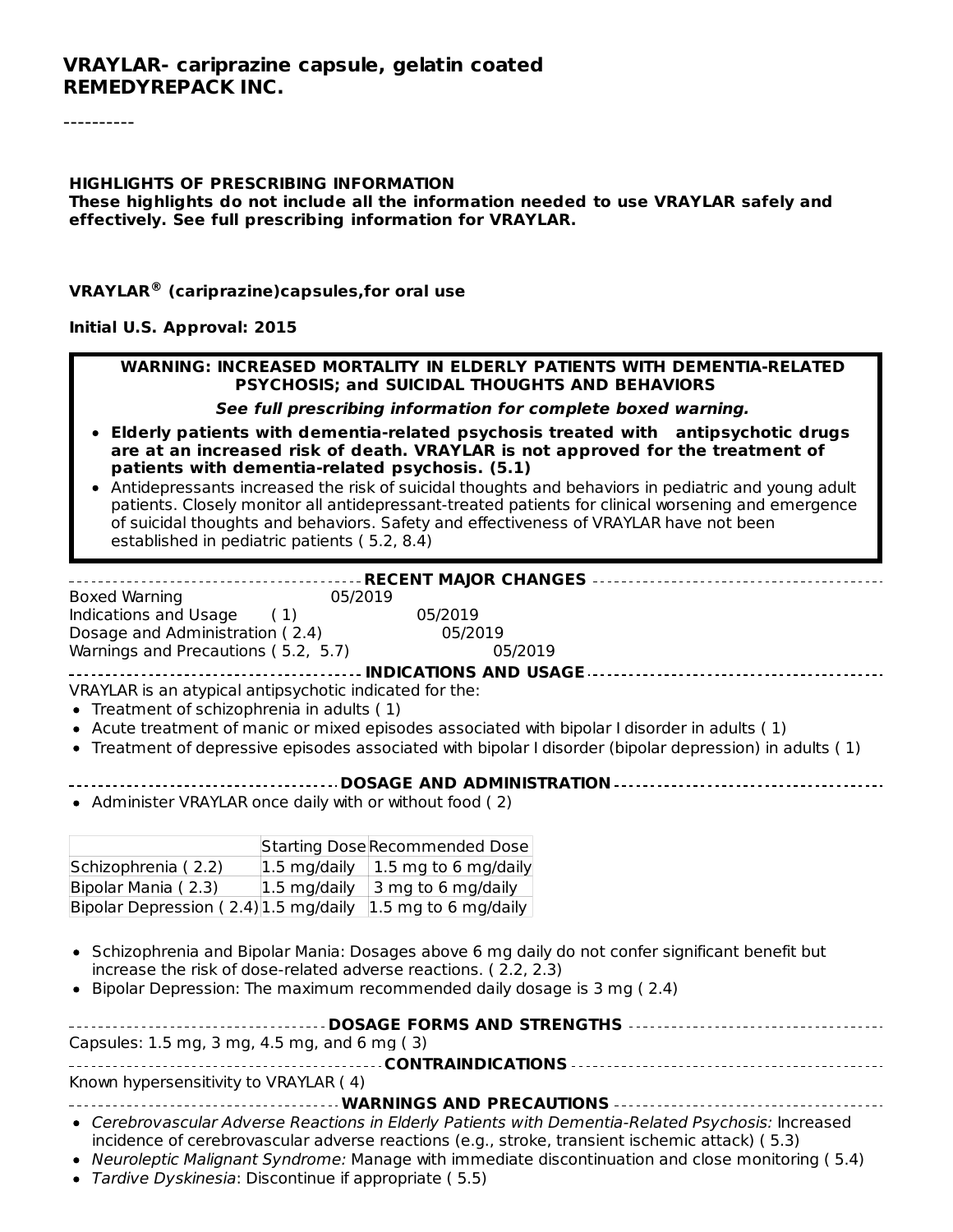- Late-Occurring Adverse Reactions: Because of VRAYLAR's long half-life, monitor for adverse reactions and patient response for several weeks after starting VRAYLAR and with each dosage change ( 5.6)
- Metabolic Changes: Monitor for hyperglycemia/diabetes mellitus, dyslipidemia and weight gain ( 5.7) Leukopenia, Neutropenia, and Agranulocytosis: Perform complete blood counts (CBC) in patients with
- pre-existing low white blood cell counts (WBC) or history of leukopenia or neutropenia. Consider discontinuing VRAYLAR if a clinically significant decline in WBC occurs in absence of other causative factors ( 5.8)
- Orthostatic Hypotension: Monitor heart rate and blood pressure and warn patients with known cardiovascular or cerebrovascular disease, and risk of dehydration or syncope ( 5.9)
- Seizures: Use cautiously in patients with a history of seizures or with conditions that lower the seizure threshold ( 5.11)
- Potential for Cognitive and Motor Impairment: Use caution when operating machinery (5.12)
- **ADVERSE REACTIONS**

#### Most common adverse reactions (incidence  $\geq$  5% and at least twice the rate of placebo) were (6.1): • Schizophrenia: extrapyramidal symptoms and akathisia

- 
- Bipolar mania: extrapyramidal symptoms, akathisia, dyspepsia, vomiting, somnolence, and restlessness
- **Bipolar depression: nausea, akathisia, restlessness, and extrapyramidal symptoms**

#### **To report SUSPECTED ADVERSE REACTIONS, contact Allergan at 1-800-678-1605 or FDA at 1-800-FDA-1088 or www.fda.gov/medwatch.**

**DRUG INTERACTIONS**

- Strong CYP3A4 inhibitors: Reduce VRAYLAR dosage by half (2.5, 7.1)
- CYP3A4 inducers: Concomitant use is not recommended ( 2.5, 7.1)

#### **USE IN SPECIFIC POPULATIONS**

• Pregnancy: Based on animal data, may cause fetal harm. (8.1)

### **See 17 for PATIENT COUNSELING INFORMATION and Medication Guide.**

**Revised: 7/2021**

## **FULL PRESCRIBING INFORMATION: CONTENTS\***

# **WARNING: INCREASED MORTALITY IN ELDERLY PATIENTS WITH DEMENTIA-RELATED PSYCHOSIS; and SUICIDAL THOUGHTS AND BEHAVIORS**

- **1. INDICATIONS AND USAGE**
- **2. DOSAGE AND ADMINISTRATION**
	- **2.1 General Dosing Information**
	- **2.2 Schizophrenia**
	- **2.3 Manic or Mixed Episodes Associated with Bipolar I Disorder**
	- **2.4 Depressive Episodes Associated with Bipolar I Disorder (Bipolar Depression)**
	- **2.5 Dosage Adjustments for CYP3A4 Inhibitors and Inducers**
	- **2.6 Treatment Discontinuation**
- **3. DOSAGE FORMS AND STRENGTHS**
- **4. CONTRAINDICATIONS**
- **5. WARNINGS AND PRECAUTIONS**
- **5.1 Increased Mortality in Elderly Patients with Dementia-Related Psychosis**
- **5.2 Suicidal Thoughts and Behaviors in Children, Adolescents and**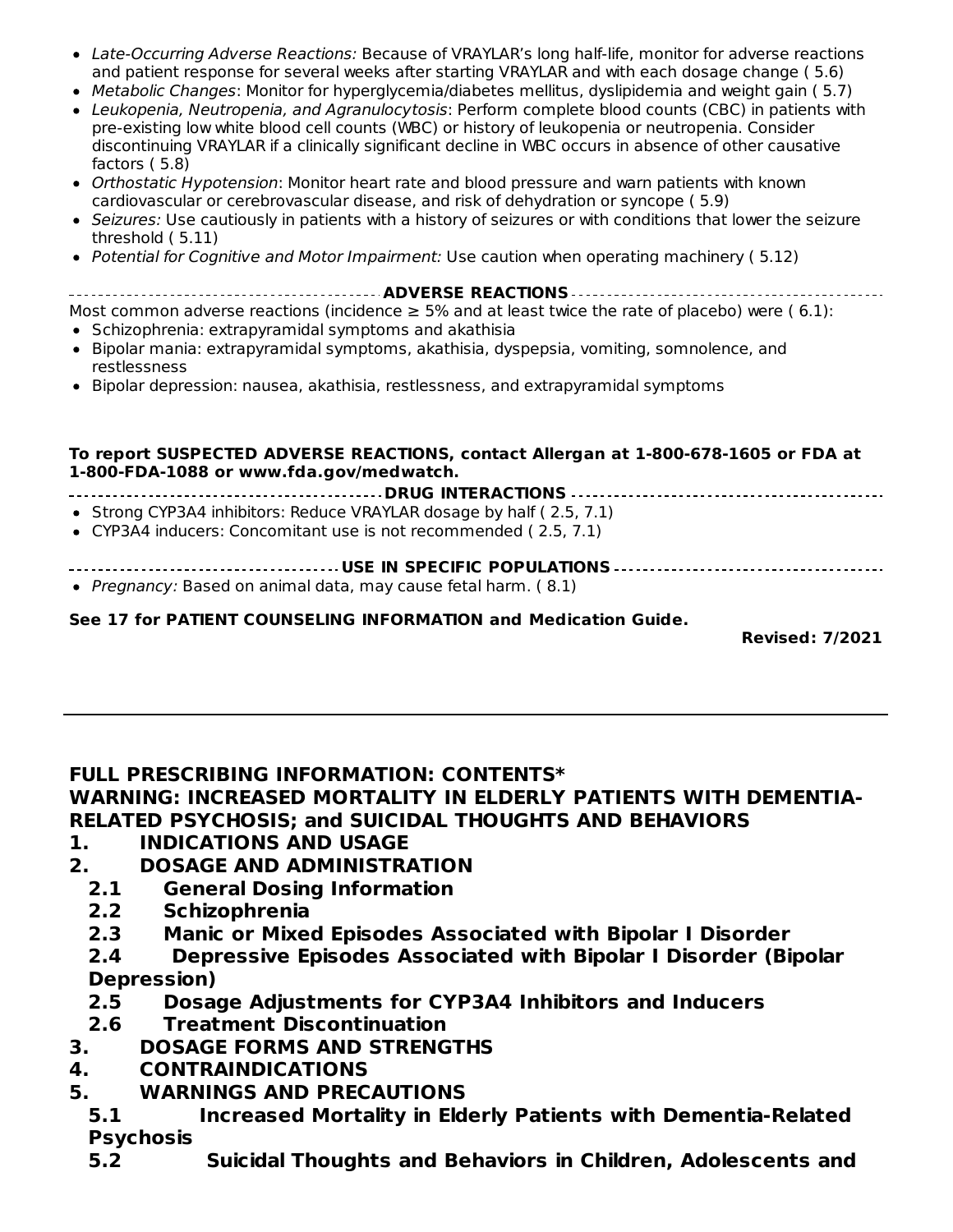**Young Adults**

**5.3 Cerebrovascular Adverse Reactions, Including Stroke, in Elderly Patients with Dementia-Related Psychosis**

- **5.4 Neuroleptic Malignant Syndrome (NMS)**
- **5.5 Tardive Dyskinesia**
- **5.6 Late-Occurring Adverse Reactions**
- **5.7 Metabolic Changes**
- **5.8 Leukopenia, Neutropenia, and Agranulocytosis**
- **5.9 Orthostatic Hypotension and Syncope**
- **5.10 Falls**
- **5.11 Seizures**
- **5.12 Potential for Cognitive and Motor Impairment**
- **5.13 Body Temperature Dysregulation**
- **5.14 Dysphagia**
- **6. ADVERSE REACTIONS**
	- **6.1 Clinical Trials Experience**
	- **6.2 Postmarketing Experience**
- **7. DRUG INTERACTIONS**
- **7.1 Drugs Having Clinically Important Interactions with VRAYLAR**
- **8. USE IN SPECIFIC POPULATIONS**
- **8.1 Pregnancy**
	- **8.2 Lactation**
	- **8.4 Pediatric Use**
	- **8.5 Geriatric Use**
	- **8.6 Hepatic Impairment**
- **8.7 Renal Impairment**
- **8.8 Smoking**
- **8.9 Other Specific Populations**
- **9. DRUG ABUSE AND DEPENDENCE**
	- **9.1 Controlled Substance**
	- **9.2 Abuse**
- **9.3 Dependence**
- **10. OVERDOSAGE**
	- **10.1 Human Experience**
	- **10.2 Management of Overdosage**
- **11. DESCRIPTION**
- **12. CLINICAL PHARMACOLOGY**
	- **12.1 Mechanism of Action**
	- **12.2 Pharmacodynamics**
	- **12.3 Pharmacokinetics**
- **13. NONCLINICAL TOXICOLOGY**
	- **13.1 Carcinogenesis, Mutagenesis, Impairment of Fertility**
	- **13.2 Animal Toxicology and/or Pharmacology**
- **14. CLINICAL STUDIES**
	- **14.1 Schizophrenia**
	- **14.2 Manic or Mixed Episodes Associated with Bipolar I Disorder**
- **14.3 Depressive Episodes Associated with Bipolar I Disorder (Bipolar Depression)**
- **16.HOW SUPPLIED/STORAGE AND HANDLING**
	- **16.2 Storage and Handling**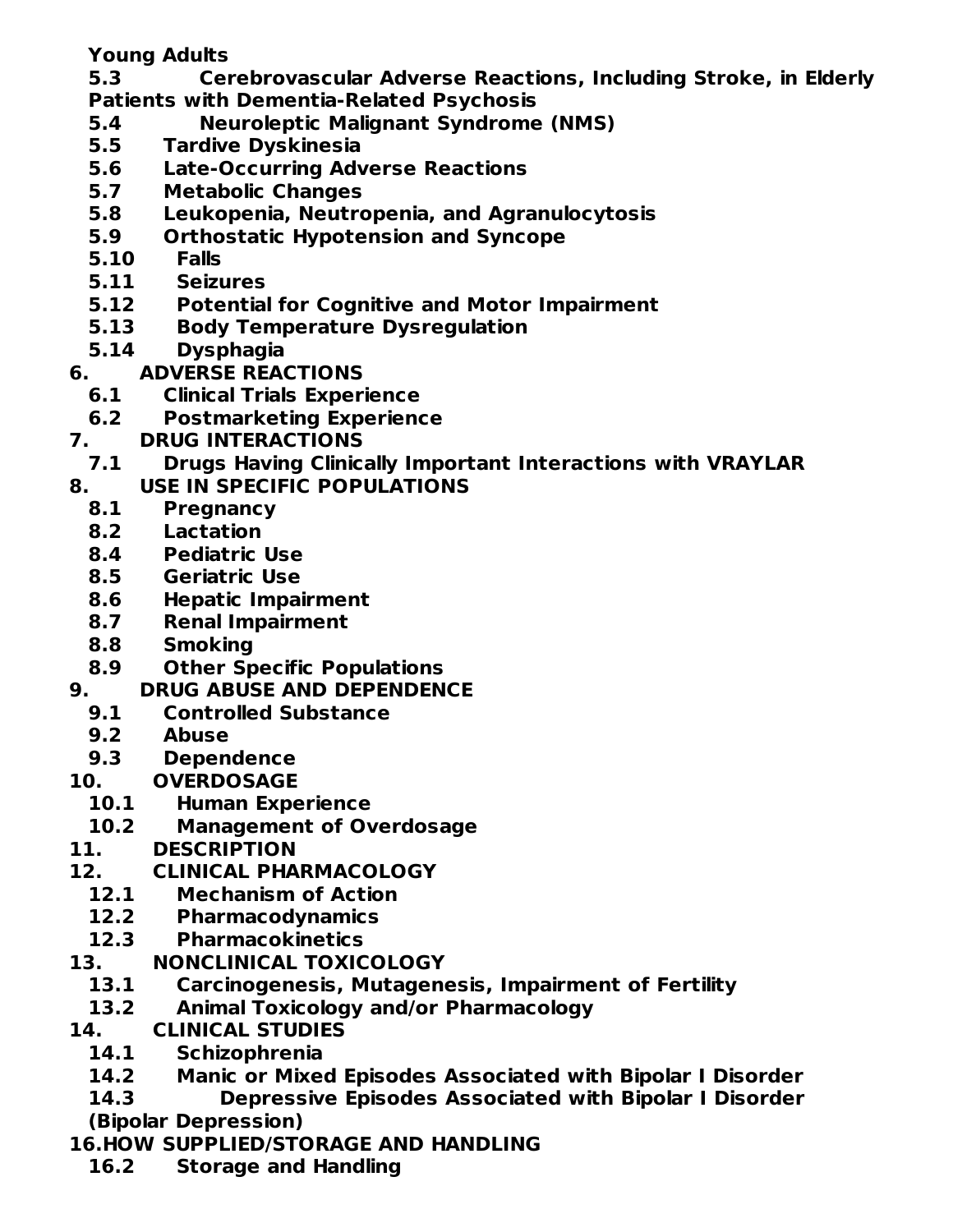#### **17. PATIENT COUNSELING INFORMATION**

Late-Occurring Adverse Reactions

\* Sections or subsections omitted from the full prescribing information are not listed.

#### **FULL PRESCRIBING INFORMATION**

#### **WARNING: INCREASED MORTALITY IN ELDERLY PATIENTS WITH DEMENTIA-RELATED PSYCHOSIS; and SUICIDAL THOUGHTS AND BEHAVIORS**

**Increased Mortality in Elderly Patients with Dementia-Related Psychosis**

**Elderly patients with dementia-related psychosis treated with antipsychotic drugs are at an increased risk of death. VRAYLAR is not approved for the treatment of patients with dementia-related psychosis [see Warnings and Precautions (5.1)].**

#### **Suicidal Thoughts and Behaviors**

**Antidepressants increased the risk of suicidal thoughts and behaviors in pediatric and young adult patients in short-term studies. Closely monitor all antidepressant-treated patients for clinical worsening, and for the emergence of suicidal thoughts and behaviors [see Warnings and Precautions (5.2)]. The safety and effectiveness of VRAYLAR have not been established in pediatric patients [see Use in Specific Populations (8.4)].**

#### **1. INDICATIONS AND USAGE**

VRAYLAR® is indicated for the:

- Treatment of schizophrenia in adults [see Clinical Studies (14.1)]
- Acute treatment of manic or mixed episodes associated with bipolar I disorder in adults [see Clinical Studies (14.2)]

• Treatment of depressive episodes associated with bipolar I disorder (bipolar depression) in adults *[see Clinical Studies (14.3)]* 

### **2. DOSAGE AND ADMINISTRATION**

#### **2.1 General Dosing Information**

VRAYLAR is given orally once daily and can be taken with or without food.

Because of the long half-life of cariprazine and its active metabolites, changes in dose will not be fully reflected in plasma for several weeks. Prescribers should monitor patients for adverse reactions and treatment response for several weeks after starting VRAYLAR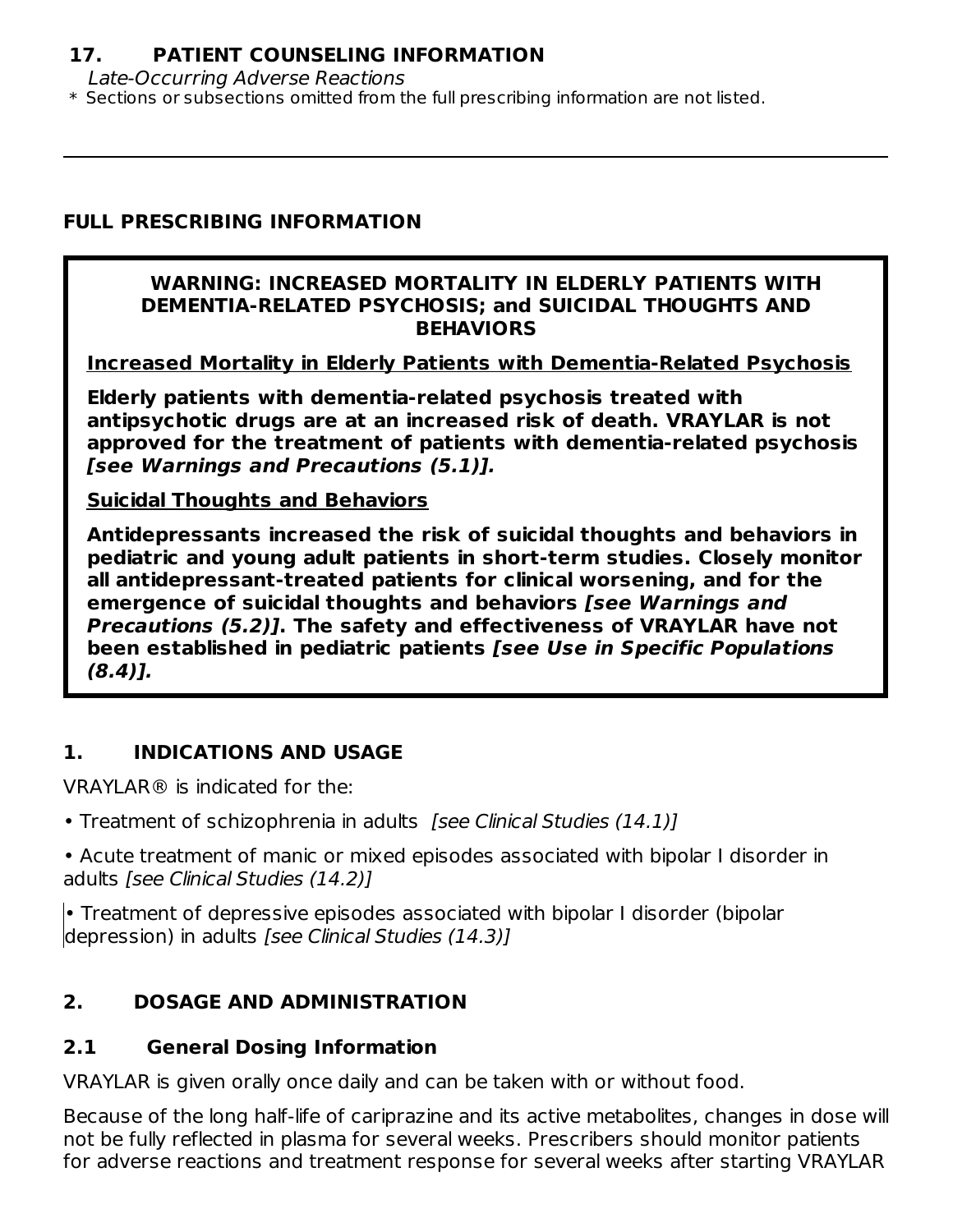and after each dosage change [see Warnings and Precautions (5.6), Clinical Pharmacology (12.3)].

## **2.2 Schizophrenia**

The recommended dosage range is 1.5 mg to 6 mg once daily. The starting dosage of VRAYLAR is 1.5 mg daily. The dosage can be increased to 3 mg on Day 2. Depending upon clinical response and tolerability, further dose adjustments can be made in 1.5 mg or 3 mg increments. The maximum recommended dosage is 6 mg daily. In short-term controlled trials, dosages above 6 mg daily do not confer increased effectiveness sufficient to outweigh dose-related adverse reactions [see Adverse Reactions ( 6.1), Clinical Studies ( 14.1)].

## **2.3 Manic or Mixed Episodes Associated with Bipolar I Disorder**

The recommended dosage range is 3 mg to 6 mg once daily. The starting dose of VRAYLAR is 1.5 mg and should be increased to 3 mg on Day 2. Depending upon clinical response and tolerability, further dose adjustments can be made in 1.5 mg or 3 mg increments. The maximum recommended dosage is 6 mg daily. In short-term controlled trials, dosages above 6 mg daily do not confer increased effectiveness sufficient to outweigh dose-related adverse reactions [ see Adverse Reactions (6.1), Clinical Studies (14.2)].

### **2.4 Depressive Episodes Associated with Bipolar I Disorder (Bipolar Depression)**

The starting dose of VRAYLAR is 1.5 mg once daily. Depending upon clinical response and tolerability, the dosage can be increased to 3 mg once daily on Day 15. Maximum recommended dosage is 3 mg once daily.

## **2.5 Dosage Adjustments for CYP3A4 Inhibitors and Inducers**

CYP3A4 is responsible for the formation and elimination of the major active metabolites of cariprazine.

Dosage recommendation for patients initiating a strong CYP3A4 inhibitor while on a stable dose of VRAYLAR: If a strong CYP3A4 inhibitor is initiated, reduce the current dosage of VRAYLAR by half. For patients taking 4.5 mg daily, the dosage should be reduced to 1.5 mg or 3 mg daily. For patients taking 1.5 mg daily, the dosing regimen should be adjusted to every other day. When the CYP3A4 inhibitor is withdrawn, VRAYLAR dosage may need to be increased [see Drug Interactions (7.1)].

Dosage recommendation for patients initiating VRAYLAR therapy while already on a strong CYP3A4 inhibitor: Patients should be administered 1.5 mg of VRAYLAR on Day 1 and on Day 3 with no dose administered on Day 2. From Day 4 onward, the dose should be administered at 1.5 mg daily, then increased to a maximum dose of 3 mg daily. When the CYP3A4 inhibitor is withdrawn, VRAYLAR dosage may need to be increased [see Drug Interactions (7.1)].

Dosage recommendation for patients concomitantly taking VRAYLAR with CYP3A4 inducers:

Concomitant use of VRAYLAR and a CYP3A4 inducer has not been evaluated and is not recommended because the net effect on active drug and metabolites is unclear [see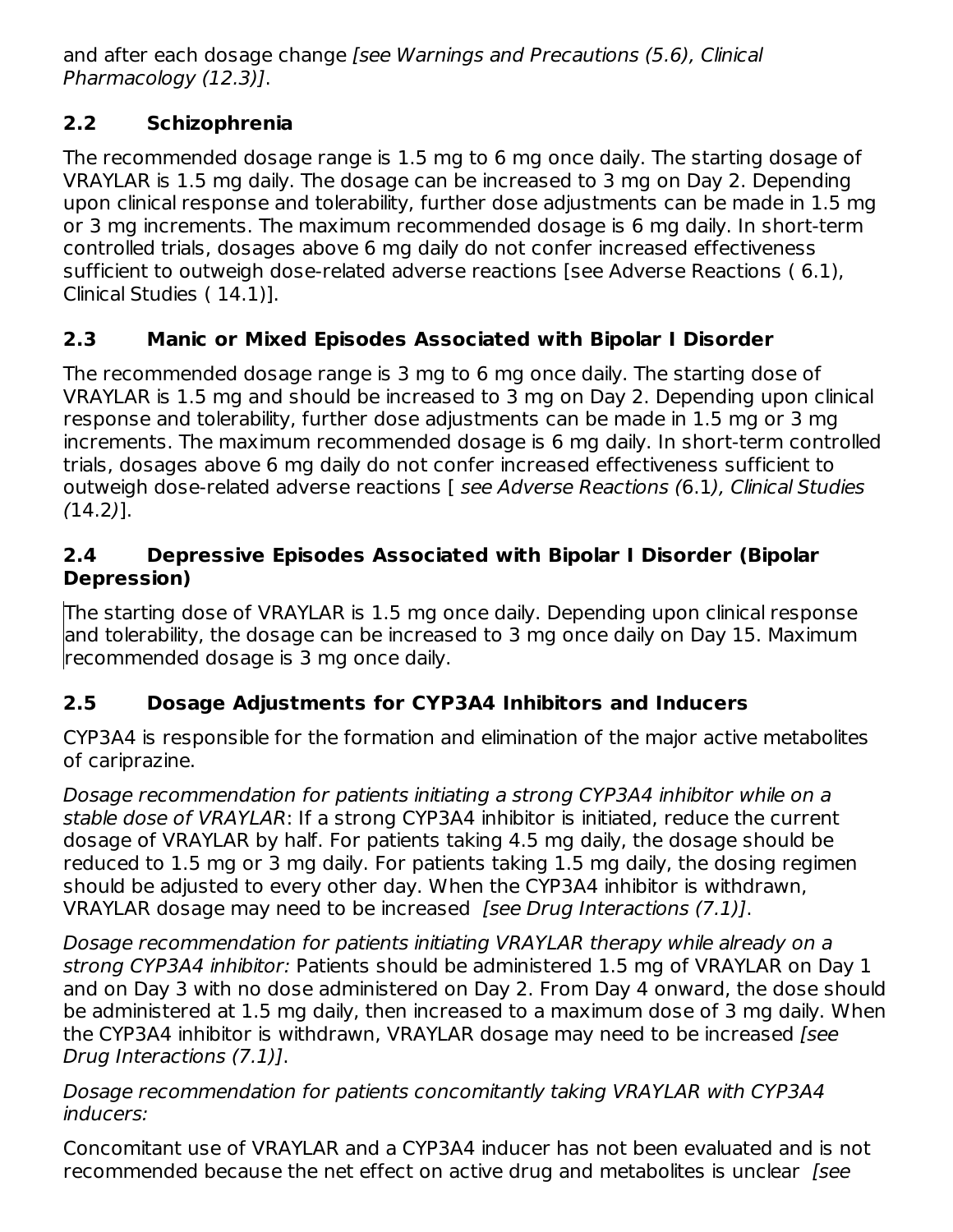Dosage and Administration (2.1), Warnings and Precautions (5.6), Drug Interactions (7.1), Clinical Pharmacology (12.3)].

## **2.6 Treatment Discontinuation**

Following discontinuation of VRAYLAR, the decline in plasma concentrations of active drug and metabolites may not be immediately reflected in patients' clinical symptoms; the plasma concentration of cariprazine and its active metabolites will decline by 50% in  $\sim$ 1 week [ see Clinical Pharmacology (12.3)]. There are no systematically collected data to specifically address switching patients from VRAYLAR to other antipsychotics or concerning concomitant administration with other antipsychotics.

## **3. DOSAGE FORMS AND STRENGTHS**

## **VRAYLAR (cariprazine) capsules are available in four strengths.**

- 1.5 mg capsules: White cap and body imprinted with "FL 1.5"
- 3 mg capsules: Green to blue-green cap and white body imprinted with "FL 3"
- 4.5 mg capsules: Green to blue-green cap and body imprinted with "FL 4.5"
- 6 mg capsules: Purple cap and white body imprinted with "FL 6"

# **4. CONTRAINDICATIONS**

VRAYLAR is contraindicated in patients with history of a hypersensitivity reaction to cariprazine. Reactions have ranged from rash, pruritus, urticaria, and events suggestive of angioedema (e.g., swollen tongue, lip swelling, face edema, pharyngeal edema, and swelling face).

# **5. WARNINGS AND PRECAUTIONS**

### **5.1 Increased Mortality in Elderly Patients with Dementia-Related Psychosis**

Antipsychotic drugs increase the all-cause risk of death in elderly patients with dementiarelated psychosis. Analyses of 17 dementia-related psychosis placebo-controlled trials (modal duration of 10 weeks and largely in patients taking atypical antipsychotic drugs) revealed a risk of death in the drug-treated patients of between 1.6 to 1.7 times that in placebo-treated patients. Over the course of a typical 10-week controlled trial, the rate of death in drug-treated patients was about 4.5%, compared to a rate of about 2.6% in placebo-treated patients.

Although the causes of death were varied, most of the deaths appeared to be either cardiovascular (e.g., heart failure, sudden death) or infectious (e.g., pneumonia) in nature. VRAYLAR is not approved for the treatment of patients with dementia-related psychosis [see Boxed Warning, Warnings and Precautions (5.3)].

## **5.2 Suicidal Thoughts and Behaviors in Children, Adolescents and Young Adults**

In pooled analyses of placebo-controlled trials of antidepressant drugs (SSRIs and other antidepressant classes) that included approximately 77,000 adult patients and 4,500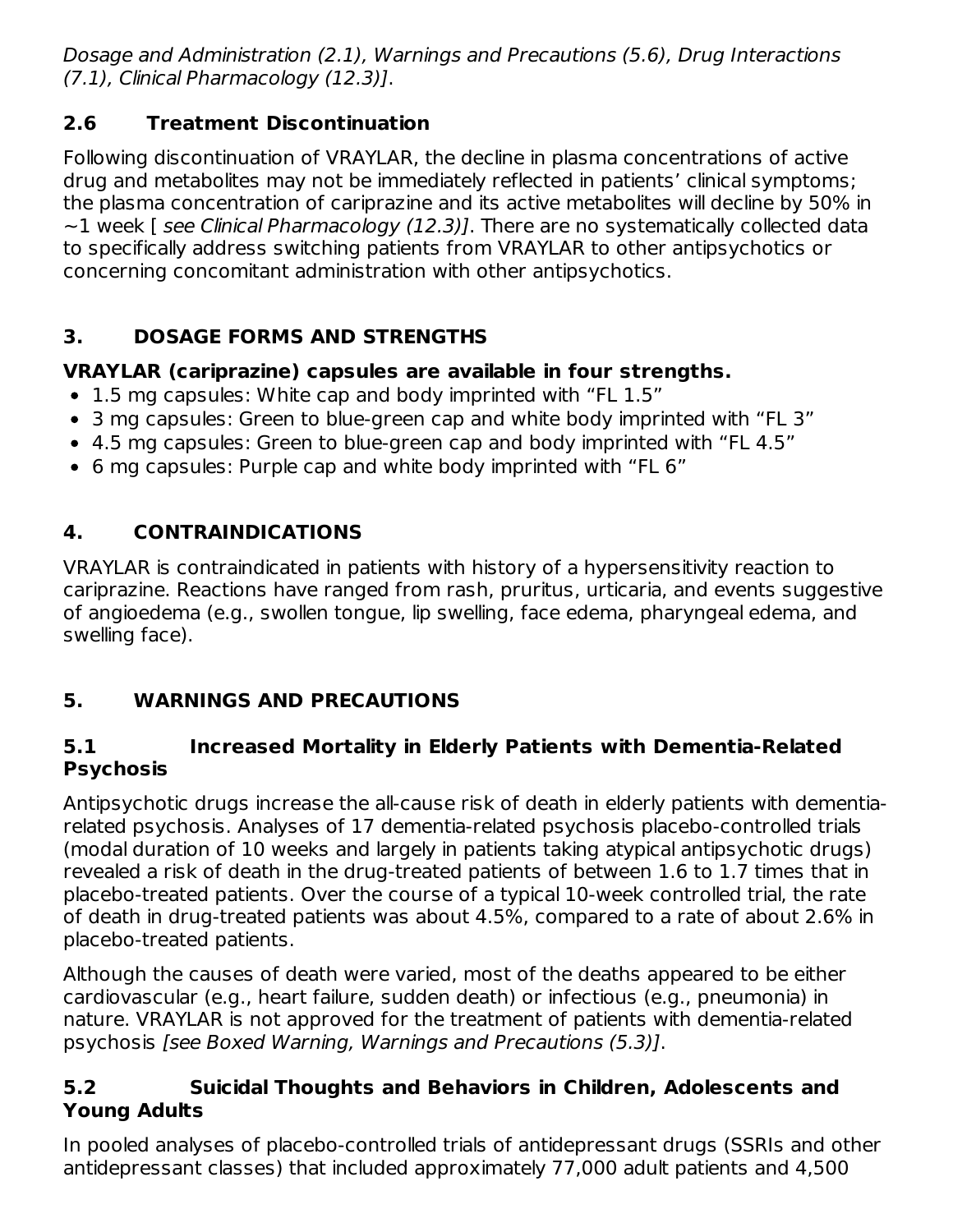pediatric patients, the incidence of suicidal thoughts and behaviors in antidepressanttreated patients age 24 years and younger was greater than in placebo-treated patients. There was considerable variation in risk of suicidal thoughts and behaviors among drugs, but there was an increased risk identified in young patients for most drugs studied. There were differences in absolute risk of suicidal thoughts and behaviors across the different indications, with the highest incidence in patients with MDD. The drug-placebo differences in the number of cases of suicidal thoughts and behaviors per 1000 patients treated are provided in Table 1.

#### **Table 1: Risk Differences of the Number of Patients of Suicidal Thoughts and Behavior in the Pooled Placebo-Controlled Trials of Antidepressants in Pediatric\* and Adult Patients**

| <b>Age Range</b>           | Drug-Placebo Difference in Number of Patients of<br><b>Suicidal Thoughts or Behaviors per 1000 Patients</b><br><b>Treated</b> |
|----------------------------|-------------------------------------------------------------------------------------------------------------------------------|
|                            | <b>Increases Compared to Placebo</b>                                                                                          |
| $ $ <18 years old          | 14 additional patients                                                                                                        |
| $ 18-24 \rangle$ years old | 5 additional patients                                                                                                         |
|                            | <b>Decreases Compared to Placebo</b>                                                                                          |
| $25-64$ years old          | 1 fewer patient                                                                                                               |
| $\geq 65$ years old        | 6 fewer patients                                                                                                              |

\* Vraylar is not approved for use in pediatric patients.

It is unknown whether the risk of suicidal thoughts and behaviors in children, adolescents, and young adults extends to longer-term use, i.e., beyond four months. However, there is substantial evidence from placebo-controlled maintenance trials in adults with MDD that antidepressants delay the recurrence of depression and that depression itself is a risk factor for suicidal thoughts and behaviors.

Monitor all antidepressant-treated patients for any indication for clinical worsening and emergence of suicidal thoughts and behaviors, especially during the initial few months of drug therapy, and at times of dosage changes. Counsel family members or caregivers of patients to monitor for changes in behavior and to alert the healthcare provider. Consider changing the therapeutic regimen, including possibly discontinuing VRAYLAR, in patients whose depression is persistently worse, or who are experiencing emergent suicidal thoughts or behaviors.

### **5.3 Cerebrovascular Adverse Reactions, Including Stroke, in Elderly Patients with Dementia-Related Psychosis**

In placebo-controlled trials in elderly subjects with dementia, patients randomized to risperidone, aripiprazole, and olanzapine had a higher incidence of stroke and transient ischemic attack, including fatal stroke. VRAYLAR is not approved for the treatment of patients with dementia-related psychosis [see Boxed Warning, Warnings and Precautions  $(5.1)$ .

# **5.4 Neuroleptic Malignant Syndrome (NMS)**

Neuroleptic Malignant Syndrome (NMS), a potentially fatal symptom complex, has been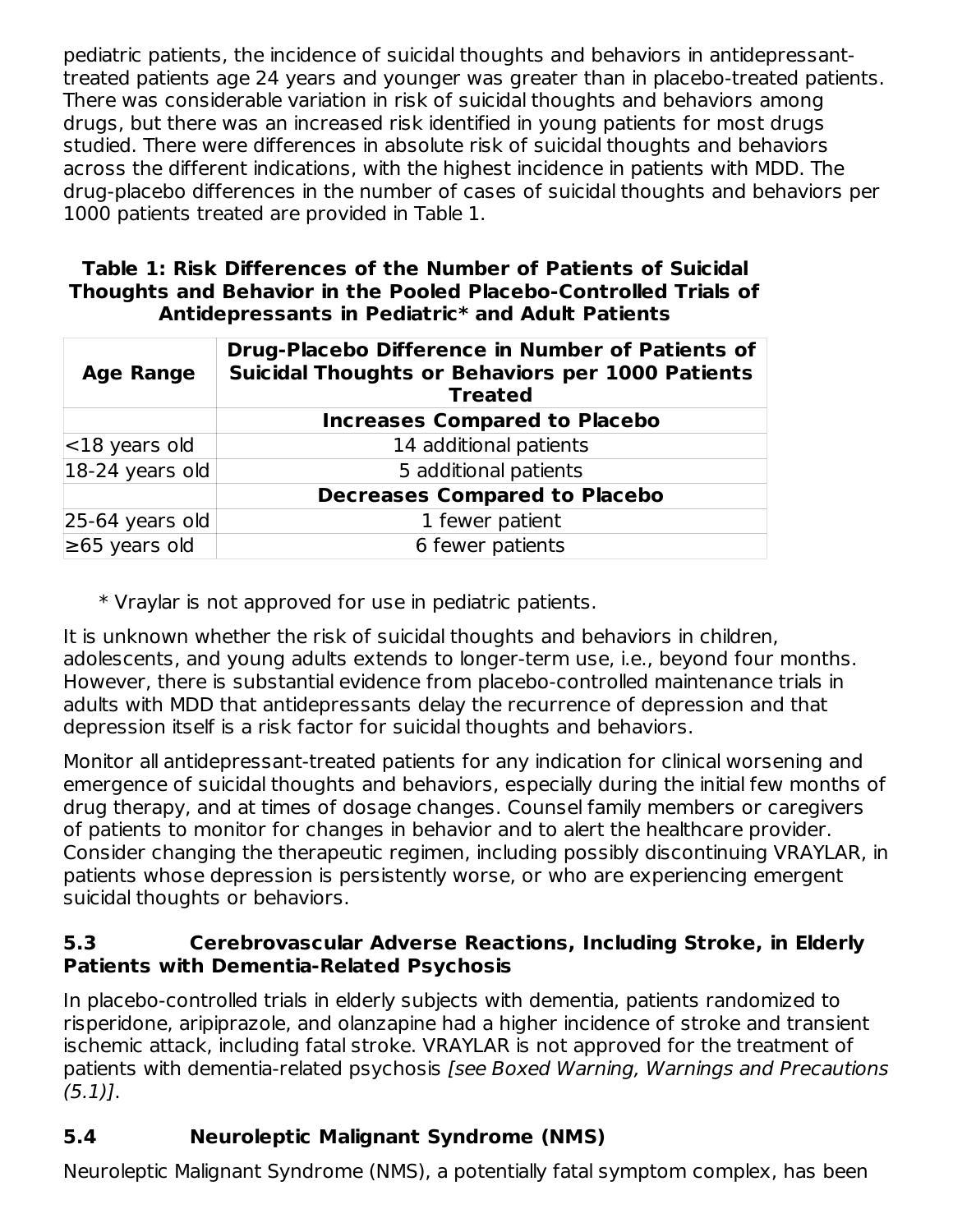reported in association with administration of antipsychotic drugs. Clinical manifestations of NMS are hyperpyrexia, muscle rigidity, delirium, and autonomic instability. Additional signs may include elevated creatine phosphokinase, myoglobinuria (rhabdomyolysis), and acute renal failure.

If NMS is suspected, immediately discontinue VRAYLAR and provide intensive symptomatic treatment and monitoring.

## **5.5 Tardive Dyskinesia**

Tardive dyskinesia, a syndrome consisting of potentially irreversible, involuntary, dyskinetic movements, may develop in patients treated with antipsychotic drugs, including VRAYLAR. The risk appears to be highest among the elderly, especially elderly women, but it is not possible to predict which patients are likely to develop the syndrome. Whether antipsychotic drug products differ in their potential to cause tardive dyskinesia is unknown.

The risk of tardive dyskinesia and the likelihood that it will become irreversible increase with the duration of treatment and the cumulative dose. The syndrome can develop after a relatively brief treatment period, even at low doses. It may also occur after discontinuation of treatment.

Tardive dyskinesia may remit, partially or completely, if antipsychotic treatment is discontinued. Antipsychotic treatment itself, however, may suppress (or partially suppress) the signs and symptoms of the syndrome, possibly masking the underlying process. The effect that symptomatic suppression has upon the long-term course of tardive dyskinesia is unknown.

Given these considerations, VRAYLAR should be prescribed in a manner most likely to reduce the risk of tardive dyskinesia. Chronic antipsychotic treatment should generally be reserved for patients: 1) who suffer from a chronic illness that is known to respond to antipsychotic drugs; and 2) for whom alternative, effective, but potentially less harmful treatments are not available or appropriate. In patients who do require chronic treatment, use the lowest dose and the shortest duration of treatment producing a satisfactory clinical response should be sought. Periodically reassess the need for continued treatment.

If signs and symptoms of tardive dyskinesia appear in a patient on VRAYLAR, drug discontinuation should be considered. However, some patients may require treatment with VRAYLAR despite the presence of the syndrome.

# **5.6 Late-Occurring Adverse Reactions**

Adverse events may first appear several weeks after the initiation of VRAYLAR treatment, probably because plasma levels of cariprazine and its major metabolites accumulate over time. As a result, the incidence of adverse reactions in short-term trials may not reflect the rates after longer term exposures *[see Dosage and Administration* (2.1), Adverse Reactions (6.1), Clinical Pharmacology (12.3)].

Monitor for adverse reactions, including extrapyramidal symptoms (EPS) or akathisia, and patient response for several weeks after a patient has begun VRAYLAR and after each dosage increase. Consider reducing the dose or discontinuing the drug.

# **5.7 Metabolic Changes**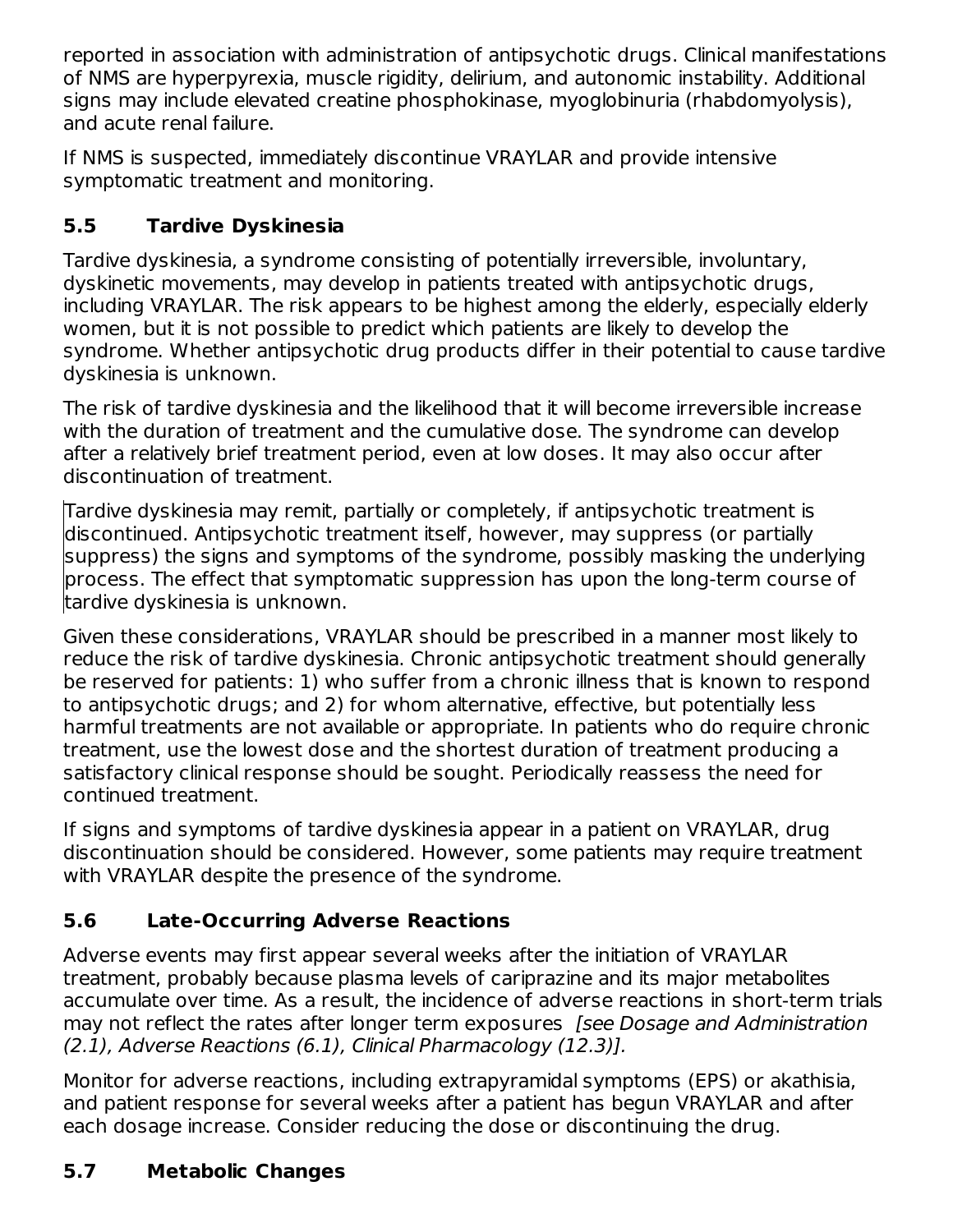Atypical antipsychotic drugs, including VRAYLAR, have caused metabolic changes, including hyperglycemia, diabetes mellitus, dyslipidemia, and weight gain. Although all of the drugs in the class to date have been shown to produce some metabolic changes, each drug has its own specific risk profile.

#### Hyperglycemia and Diabetes Mellitus

Hyperglycemia, in some cases extreme and associated with ketoacidosis or hyperosmolar coma or death, has been reported in patients treated with atypical antipsychotics. Assess fasting plasma glucose before or soon after initiation of antipsychotic medication, and monitor periodically during long-term treatment.

#### Schizophrenia

In the 6-week, placebo-controlled trials of adult patients with schizophrenia, the proportion of patients with shifts in fasting glucose from normal (<100 mg/dL) to high  $(≥126$  mg/dL) and borderline (≥100 and <126 mg/dL) to high were similar in patients treated with VRAYLAR and placebo. In the long-term, open-label schizophrenia studies, 4% patients with normal hemoglobin A1c baseline values developed elevated levels  $(≥6.5\%).$ 

#### Bipolar Disorder

In six, placebo-controlled trials up to 8-weeks of adult patients with bipolar disorder (mania or depression), the proportion of patients with shifts in fasting glucose from normal (<100 mg/dL) to high (≥126 mg/dL) and borderline (≥100 and <126 mg/dL) to high were similar in patients treated with VRAYLAR and placebo. In the longterm, open-label bipolar disorder studies, 4% patients with normal hemoglobin A1c baseline values developed elevated levels (≥6.5%).

#### Dyslipidemia

Atypical antipsychotics cause adverse alterations in lipids. Before or soon after initiation of antipsychotic medication, obtain a fasting lipid profile at baseline and monitor periodically during treatment.

#### Schizophrenia

In the 6-week, placebo-controlled trials of adult patients with schizophrenia, the proportion of patients with shifts in fasting total cholesterol, LDL, HDL and triglycerides were similar in patients treated with VRAYLAR and placebo.

#### Bipolar Disorder

In six placebo-controlled trials up to 8-weeks of adult patients with bipolar disorder (mania or depression), the proportion of patients with shifts in fasting total cholesterol, LDL, HDL and triglycerides were similar in patients treated with VRAYLAR and placebo.

#### Weight Gain

Weight gain has been observed with use of atypical antipsychotics, including VRAYLAR. Monitor weight at baseline and frequently thereafter. Tables 2, 3, and 4 show the change in body weight occurring from baseline to endpoint in 6-week schizophrenia, 3-week bipolar mania, and 6-week and 8-week bipolar depression trials, respectively.

### **Table 2. Change in Body Weight (kg) in 6-Week Schizophrenia Trials**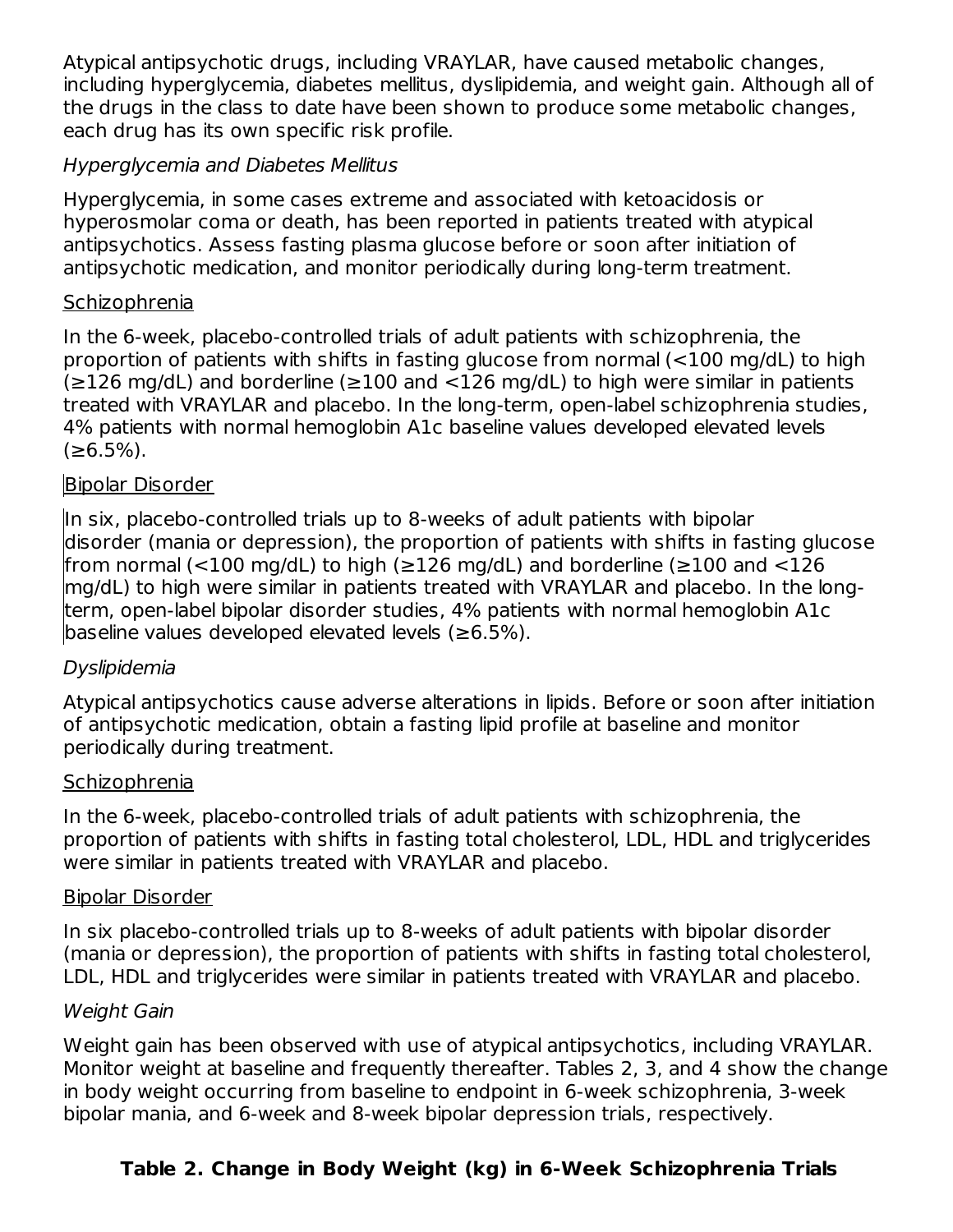|                                                      |         | <b>VRAYLAR*</b>  |           |           |
|------------------------------------------------------|---------|------------------|-----------|-----------|
|                                                      |         | $1.5 - 3$        | $4.5 - 6$ | $9 - 12$  |
|                                                      | Placebo | mg/day           | mg/day    | mg/day    |
|                                                      |         | $(N=573)(N=512)$ | $(N=570)$ | $(N=203)$ |
| Mean Change at Endpoint                              | $+0.3$  | $+0.8$           | $+1$      | $+1$      |
| Proportion of Patients with Weight Increase<br>(≥7%) | 5%      | 8%               | 8%        | 17%       |

\*Data shown by modal daily dose, defined as most frequently administered dose per patient

The maximum recommended daily dose is 6 mg. Doses above 6 mg daily do not confer increased effectiveness sufficient to outweigh dose-related adverse reactions.

In long-term, uncontrolled trials with VRAYLAR in schizophrenia, the mean changes from baseline in weight at 12, 24, and 48 weeks were 1.2 kg, 1.7 kg, and 2.5 kg, respectively.

#### **Table 3. Change in Body Weight (kg) in 3-Week Bipolar Mania Trials**

|                                                             |                      | <b>VRAYLAR*</b>              |                              |  |
|-------------------------------------------------------------|----------------------|------------------------------|------------------------------|--|
|                                                             | Placebo<br>$(N=439)$ | $3 - 6$<br>mg/day<br>(N=259) | $9 - 12$<br>$mg/day (N=360)$ |  |
| Mean Change at Endpoint                                     | $+0.2$               | $+0.5$                       | $+0.6$                       |  |
| Proportion of Patients with Weight Increase<br>$\leq 7\%$ ) | 2%                   | $1\%$                        | 3%                           |  |

\*Data shown by modal daily dose, defined as most frequently administered dose per patient

The maximum recommended daily dose is 6 mg. Doses above 6 mg daily do not confer increased effectiveness sufficient to outweigh dose-related adverse reactions.

#### **Table 4. Change in Body Weight (kg) in two 6-Week and one 8-Week Bipolar Depression Trials**

|                                                             |           | <b>VRAYLAR</b>       |           |  |
|-------------------------------------------------------------|-----------|----------------------|-----------|--|
|                                                             | Placebo   | $1.5 \text{ mg/day}$ | 3 mg/day  |  |
|                                                             | $(N=463)$ | $(N=467)$            | $(N=465)$ |  |
| Mean Change at Endpoint                                     | $-0.1$    | $+0.7$               | $+0.4$    |  |
| Proportion of Patients with Weight<br>Increase $(\geq 7\%)$ | 1%        | 3%                   | 3%        |  |

### **5.8 Leukopenia, Neutropenia, and Agranulocytosis**

Leukopenia and neutropenia have been reported during treatment with antipsychotic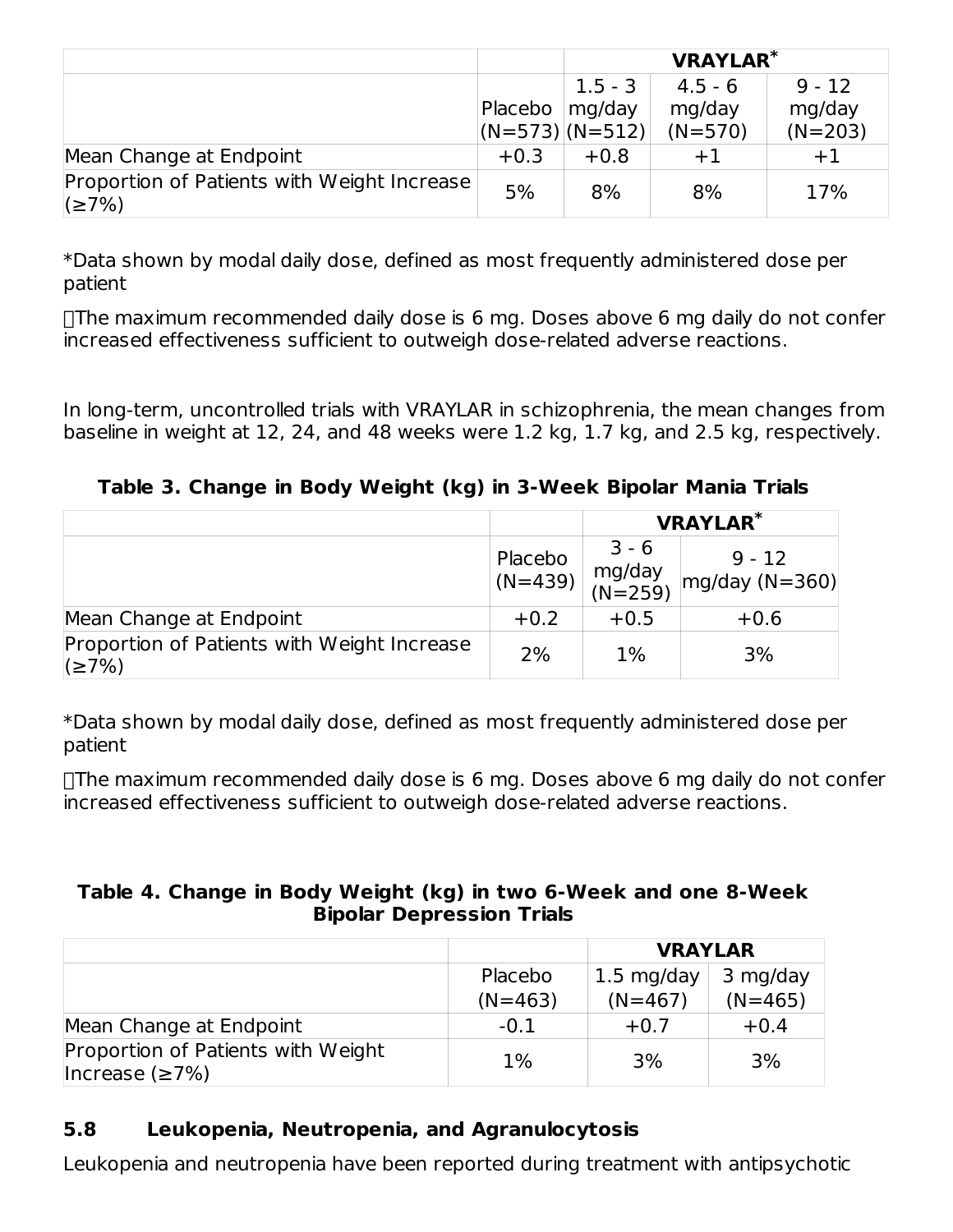agents, including VRAYLAR. Agranulocytosis (including fatal cases) has been reported with other agents in the class.

Possible risk factors for leukopenia and neutropenia include pre-existing low white blood cell count (WBC) or absolute neutrophil count (ANC) and history of drug-induced leukopenia or neutropenia. In patients with a pre-existing low WBC or ANC or a history of drug-induced leukopenia or neutropenia, perform a complete blood count (CBC) frequently during the first few months of therapy. In such patients, consider discontinuation of VRAYLAR at the first sign of a clinically significant decline in WBC in the absence of other causative factors.

Monitor patients with clinically significant neutropenia for fever or other symptoms or signs of infection and treat promptly if such symptoms or signs occur. Discontinue VRAYLAR in patients with absolute neutrophil count  $< 1000$ /mm  $^3$  and follow their WBC until recovery.

## **5.9 Orthostatic Hypotension and Syncope**

Atypical antipsychotics cause orthostatic hypotension and syncope. Generally, the risk is greatest during initial dose titration and when increasing the dose. Symptomatic orthostatic hypotension was infrequent in trials of VRAYLAR and was not more frequent on VRAYLAR than placebo. Syncope was not observed.

Orthostatic vital signs should be monitored in patients who are vulnerable to hypotension (e.g., elderly patients, patients with dehydration, hypovolemia, and concomitant treatment with antihypertensive medications), patients with known cardiovascular disease (history of myocardial infarction, ischemic heart disease, heart failure, or conduction abnormalities), and patients with cerebrovascular disease. VRAYLAR has not been evaluated in patients with a recent history of myocardial infarction or unstable cardiovascular disease. Such patients were excluded from premarketing clinical trials.

### **5.10 Falls**

Antipsychotics, including VRAYLAR may cause somnolence, postural hypotension, motor and sensory instability, which may lead to falls and, consequently, fractures or other injuries. For patients with diseases, conditions, or medications that could exacerbate these effects, complete fall risk assessments when initiating antipsychotic treatment and recurrently for patients on long-term antipsychotic therapy.

### **5.11 Seizures**

Like other antipsychotic drugs, VRAYLAR may cause seizures. This risk is greatest in patients with a history of seizures or with conditions that lower the seizure threshold. Conditions that lower the seizure threshold may be more prevalent in older patients.

### **5.12 Potential for Cognitive and Motor Impairment**

VRAYLAR, like other antipsychotics, has the potential to impair judgment, thinking, or motor skills.

In 6-week schizophrenia trials, somnolence (hypersomnia, sedation, and somnolence) was reported in 7% of VRAYLAR-treated patients compared to 6% of placebo-treated patients. In 3-week bipolar mania trials, somnolence was reported in 8% of VRAYLAR-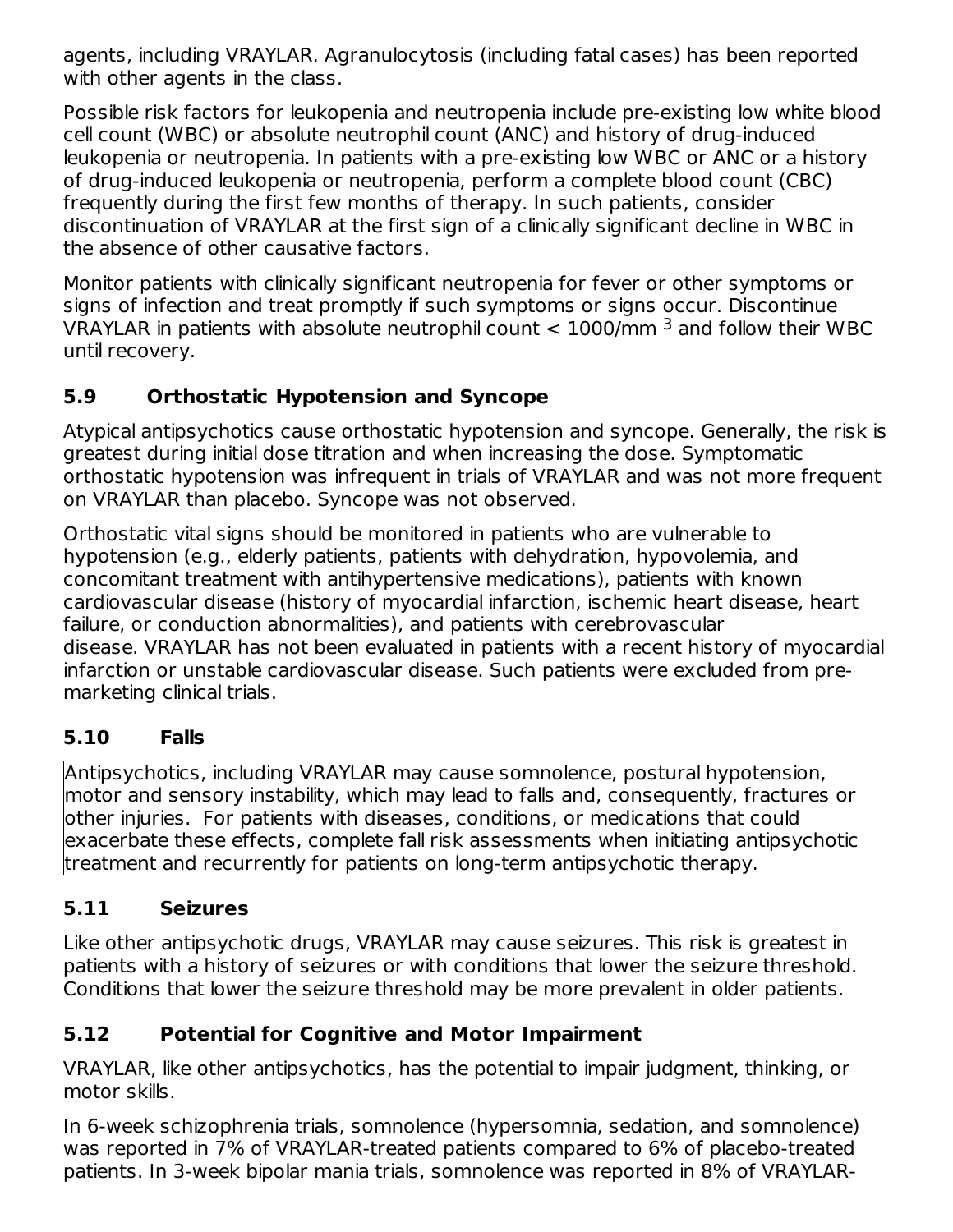treated patients compared to 4% of placebo-treated patients.

Patients should be cautioned about operating hazardous machinery, including motor vehicles, until they are reasonably certain that therapy with VRAYLAR does not affect them adversely.

## **5.13 Body Temperature Dysregulation**

Atypical antipsychotics may disrupt the body's ability to reduce core body temperature. Strenuous exercise, exposure to extreme heat, dehydration, and anticholinergic medications may contribute to an elevation in core body temperature; use VRAYLAR with caution in patient who may experience these conditions.

## **5.14 Dysphagia**

Esophageal dysmotility and aspiration have been associated with antipsychotic drug use. Dysphagia has been reported with VRAYLAR. VRAYLAR and other antipsychotic drugs should be used cautiously in patients at risk for aspiration.

## **6. ADVERSE REACTIONS**

The following adverse reactions are discussed in more detail in other sections of the labeling:

- Increased Mortality in Elderly Patients with Dementia-Related Psychosis [see Boxed Warning and Warnings and Precautions (5.1)]
- Suicidal Thoughts and Behaviors [see Boxed Warning and Warnings and Precautions  $(5.2)$
- Cerebrovascular Adverse Reactions, Including Stroke, in Elderly Patients with Dementia-Related Psychosis [see Warnings and Precautions (5.3)]
- Neuroleptic Malignant Syndrome [see Warnings and Precautions (5.4)]
- Tardive Dyskinesia [see Warnings and Precautions (5.5)]
- Late Occurring Adverse Reactions [see Warnings and Precautions (5.6)]
- Metabolic Changes *[see Warnings and Precautions (5.7)]*
- Leukopenia, Neutropenia, and Agranulocytosis [see Warnings and Precautions (5.8)]
- Orthostatic Hypotension and Syncope [see Warnings and Precautions (5.9)]
- Falls [see Warnings and Precautions (5.10)]
- Seizures *[see Warnings and Precautions (5.11)]*
- Potential for Cognitive and Motor Impairment *[see Warnings and Precautions (5.12)]*
- Body Temperature Dysregulation [see Warnings and Precautions (5.13)]
- Dysphagia [see Warnings and Precautions (5.14)]

## **6.1 Clinical Trials Experience**

Because clinical trials are conducted under widely varying conditions, adverse reaction rates observed in the clinical trials of a drug cannot be directly compared to rates in the clinical trials of another drug and may not reflect the rates observed in practice.

The information below is derived from an integrated clinical study database for VRAYLAR consisting of 4753 adult patients exposed to one or more doses of VRAYLAR for the treatment of schizophrenia, manic or mixed episodes associated with bipolar I disorder, and bipolar depression in placebo-controlled studies. This experience corresponds with a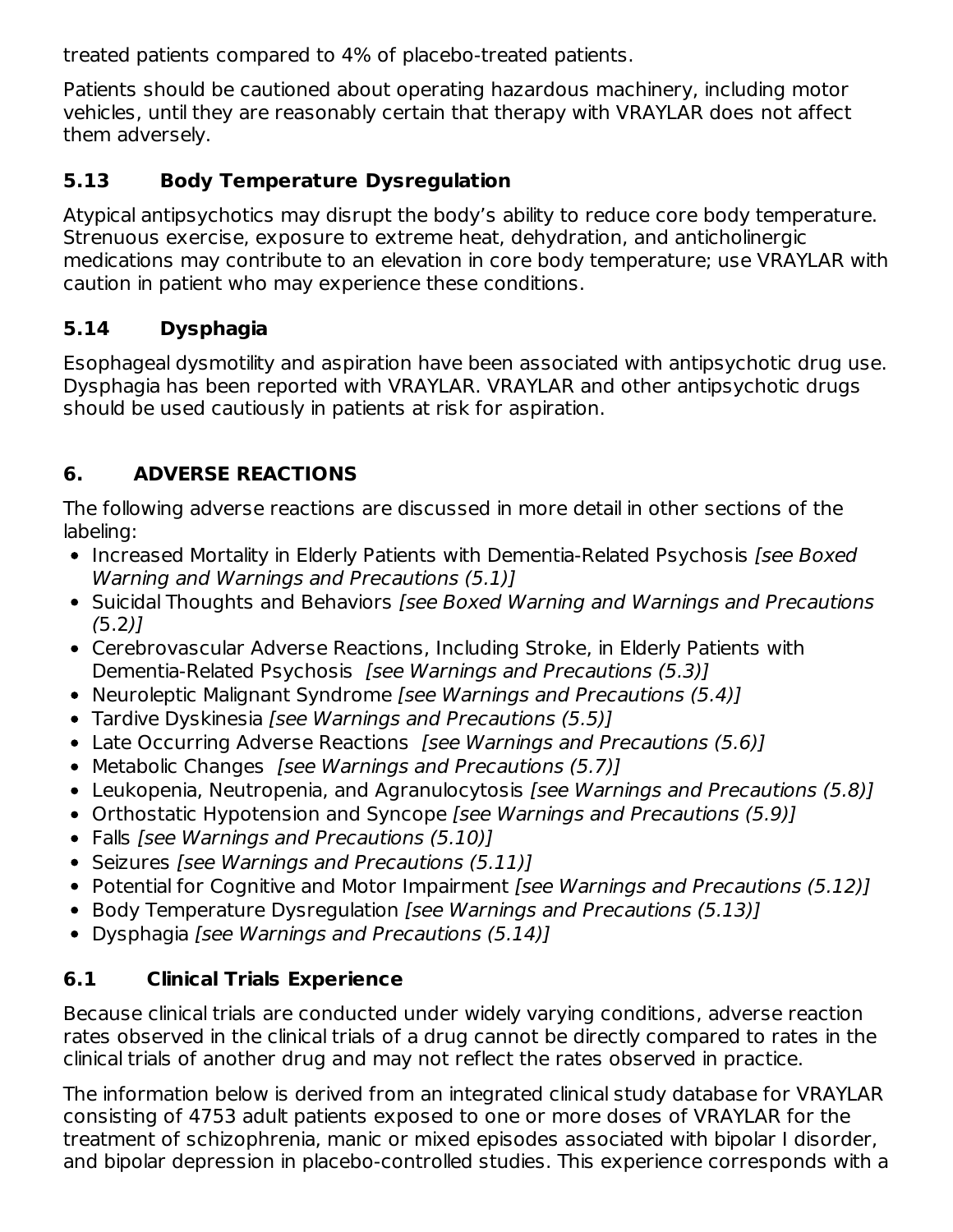total experience of 940.3 patient-years. A total of 2568 VRAYLAR-treated patients had at least 6 weeks and 296 VRAYLAR-treated patients had at least 48 weeks of exposure.

Patients with Schizophrenia

The following findings are based on four placebo-controlled, 6-week schizophrenia trials with VRAYLAR doses ranging from 1.5 to 12 mg once daily. The maximum recommended dosage is 6 mg daily.

Adverse Reactions Associated with Discontinuation of Treatment: There was no single adverse reaction leading to discontinuation that occurred at a rate of  $\geq 2\%$  in VRAYLARtreated patients and at least twice the rate of placebo.

Common Adverse Reactions ( $\geq$  5% and at least twice the rate of placebo): extrapyramidal symptoms and akathisia.

Adverse Reactions with an incidence of  $\geq 2\%$  and greater than placebo, at any dose are shown in Table 5.

#### **Table 5. Adverse Reactions Occurring in ≥ 2% of VRAYLARtreated Patients and > Placebo-treated Adult Patients in 6- Week Schizophrenia Trials**

| System Organ Class /<br><b>Preferred Term</b>           | Placebo<br>$(N = 584)$<br>(% ) |                     | <b>VRAYLAR*</b>     |                           |  |
|---------------------------------------------------------|--------------------------------|---------------------|---------------------|---------------------------|--|
|                                                         |                                | $1.5 - 3$<br>mg/day | $4.5 - 6$<br>mg/day | $9 - 12$<br>mg/day $\Box$ |  |
|                                                         |                                | $(N=539)$<br>(% )   | $(N=575)$<br>(% )   | $(N=203)$<br>(% )         |  |
| <b>Cardiac Disorders</b>                                |                                |                     |                     |                           |  |
| Tachycardia <sup>a</sup>                                | $\mathbf{1}$                   | $\overline{2}$      | $\overline{2}$      | 3                         |  |
| <b>Gastrointestinal Disorders</b>                       |                                |                     |                     |                           |  |
| Abdominal pain <sup>b</sup>                             | 5                              | 3                   | 4                   | $\overline{7}$            |  |
| Constipation                                            | 5                              | 6                   | 7                   | 10                        |  |
| Diarrhea <sup>c</sup>                                   | 3                              | $\overline{1}$      | 4                   | 5                         |  |
| Dry Mouth                                               | $\overline{2}$                 | $\mathbf{1}$        | $\overline{2}$      | 3                         |  |
| Dyspepsia                                               | 4                              | 4                   | 5                   | 5                         |  |
| Nausea                                                  | 5                              | 5                   | $\overline{7}$      | 8                         |  |
| Toothache                                               | 4                              | 3                   | 3                   | 6                         |  |
| Vomiting                                                | 3                              | 4                   | 5                   | 5                         |  |
| <b>General Disorders/Administration Site Conditions</b> |                                |                     |                     |                           |  |
| Fatigue <sup>d</sup>                                    | $\mathbf{1}$                   | 1                   | 3                   | $\overline{2}$            |  |
| <b>Infections and Infestations</b>                      |                                |                     |                     |                           |  |
| Nasopharyngitis                                         | $\mathbf{1}$                   | $\mathbf{1}$        | $\mathbf{1}$        | 2                         |  |
| Urinary tract infection                                 | $\mathbf{1}$                   | $\mathbf{1}$        | $<$ 1               | $\overline{2}$            |  |
| Investigations                                          |                                |                     |                     |                           |  |
| <b>Blood creatine</b><br>phosphokinase increased        | $\mathbf{1}$                   | $\mathbf{1}$        | $\overline{2}$      | 3                         |  |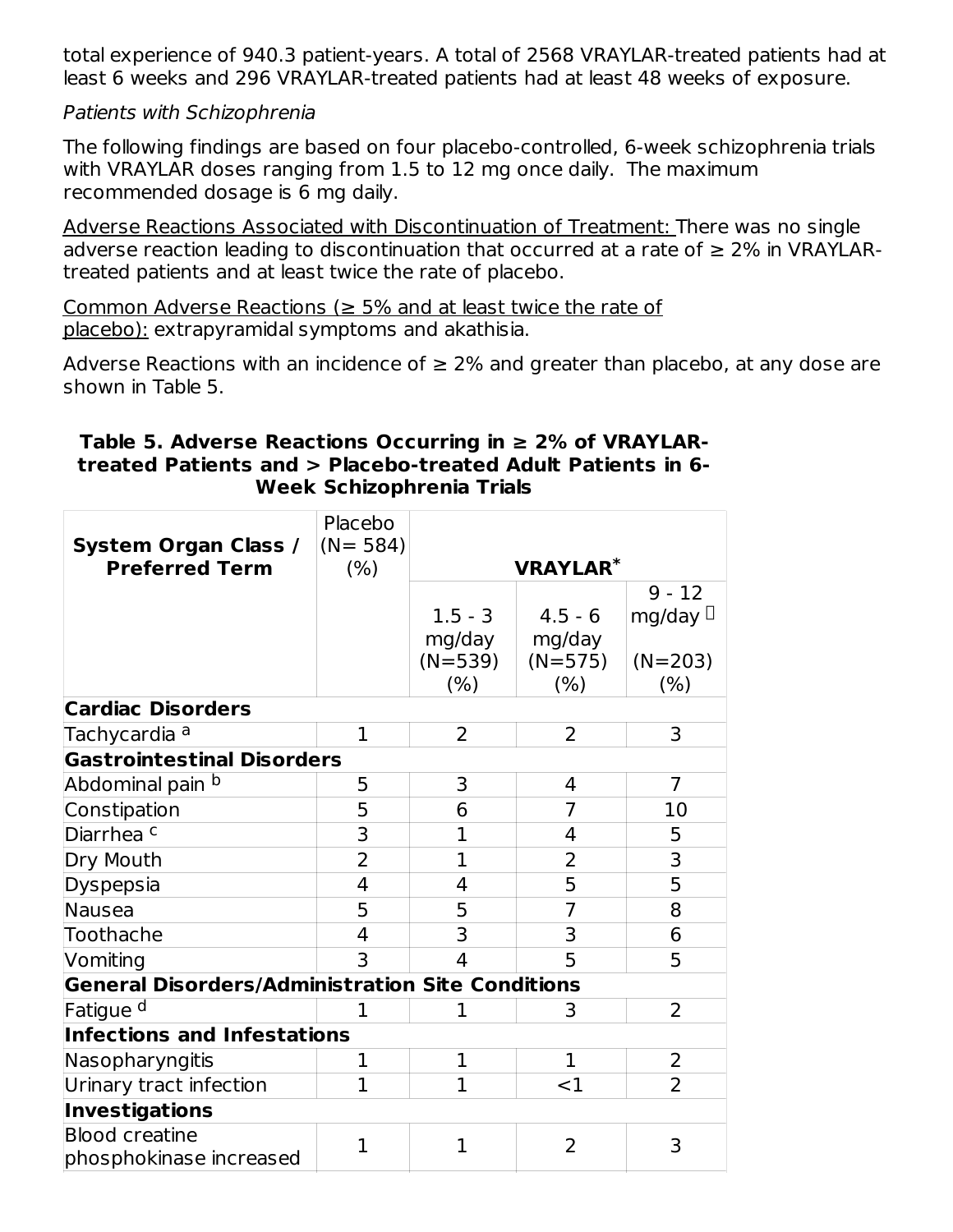| Hepatic enzyme increased<br>le                         | $<$ 1          | 1              | 1              | 2              |  |  |
|--------------------------------------------------------|----------------|----------------|----------------|----------------|--|--|
| Weight increased                                       | 1              | 3              | 2              | 3              |  |  |
| <b>Metabolism and Nutrition Disorders</b>              |                |                |                |                |  |  |
| Decreased appetite                                     | 2              | $\mathbf{1}$   | 3              | $\overline{2}$ |  |  |
| Musculoskeletal and Connective Tissue Disorders        |                |                |                |                |  |  |
| Arthralgia                                             | 1              | 2              | 1              | $\overline{2}$ |  |  |
| Back pain                                              | $\overline{2}$ | 3              | 3              | $\mathbf{1}$   |  |  |
| Pain in extremity                                      | 3              | $\overline{2}$ | $\overline{2}$ | 4              |  |  |
| <b>Nervous System Disorders</b>                        |                |                |                |                |  |  |
| Akathisia                                              | 4              | 9              | 13             | 14             |  |  |
| Extrapyramidal symptoms                                | 8              | 15             | 19             | 20             |  |  |
| Headache <sup>9</sup>                                  | 13             | 9              | 11             | 18             |  |  |
| Somnolence <sup>h</sup>                                | 5              | 5              | 8              | 10             |  |  |
| <b>Dizziness</b>                                       | $\overline{2}$ | 3              | 5              | 5              |  |  |
| <b>Psychiatric Disorders</b>                           |                |                |                |                |  |  |
| Agitation                                              | 4              | 3              | 5              | 3              |  |  |
| Insomnia <sup>i</sup>                                  | 11             | 12             | 13             | 11             |  |  |
| Restlessness                                           | 3              | 4              | 6              | 5              |  |  |
| Anxiety                                                | $\overline{4}$ | 6              | 5              | 3              |  |  |
| <b>Respiratory, Thoracic and Mediastinal Disorders</b> |                |                |                |                |  |  |
| Cough                                                  | 2              | $\mathbf 1$    | 2              | 4              |  |  |
| <b>Skin and Subcutaneous Disorders</b>                 |                |                |                |                |  |  |
| Rash                                                   | 1              | $<$ 1          | 1              | 2              |  |  |
| <b>Vascular Disorders</b>                              |                |                |                |                |  |  |
| Hypertension J                                         | 1              | $\overline{2}$ | 3              | 6              |  |  |

Note: Figures rounded to the nearest integer

 $^*$  Data shown by modal daily dose, defined as most frequently administered dose per patient

**Tachycardia terms:** heart rate increased, sinus tachycardia, tachycardia **a**

**Abdominal pain terms:** abdominal discomfort, abdominal pain, abdominal pain lower, **b** abdominal pain upper, gastrointestinal pain

**Diarrhea terms**: diarrhea, frequent bowel movements **c**

**Fatigue terms:** asthenia, fatigue **d**

**Hepatic enzyme increase terms:** alanine aminotransferase increased, aspartate e aminotransferase increased, hepatic enzyme increased

**Extrapyramidal Symptoms terms:** bradykinesia, cogwheel rigidity, drooling, **f** dyskinesia, dystonia, extrapyramidal disorder, hypokinesia, masked facies, muscle rigidity, muscle tightness, Musculoskeletal stiffness, oculogyric crisis, oromandibular dystonia, parkinsonism, salivary hypersecretion, tardive dyskinesia, torticollis, tremor, trismus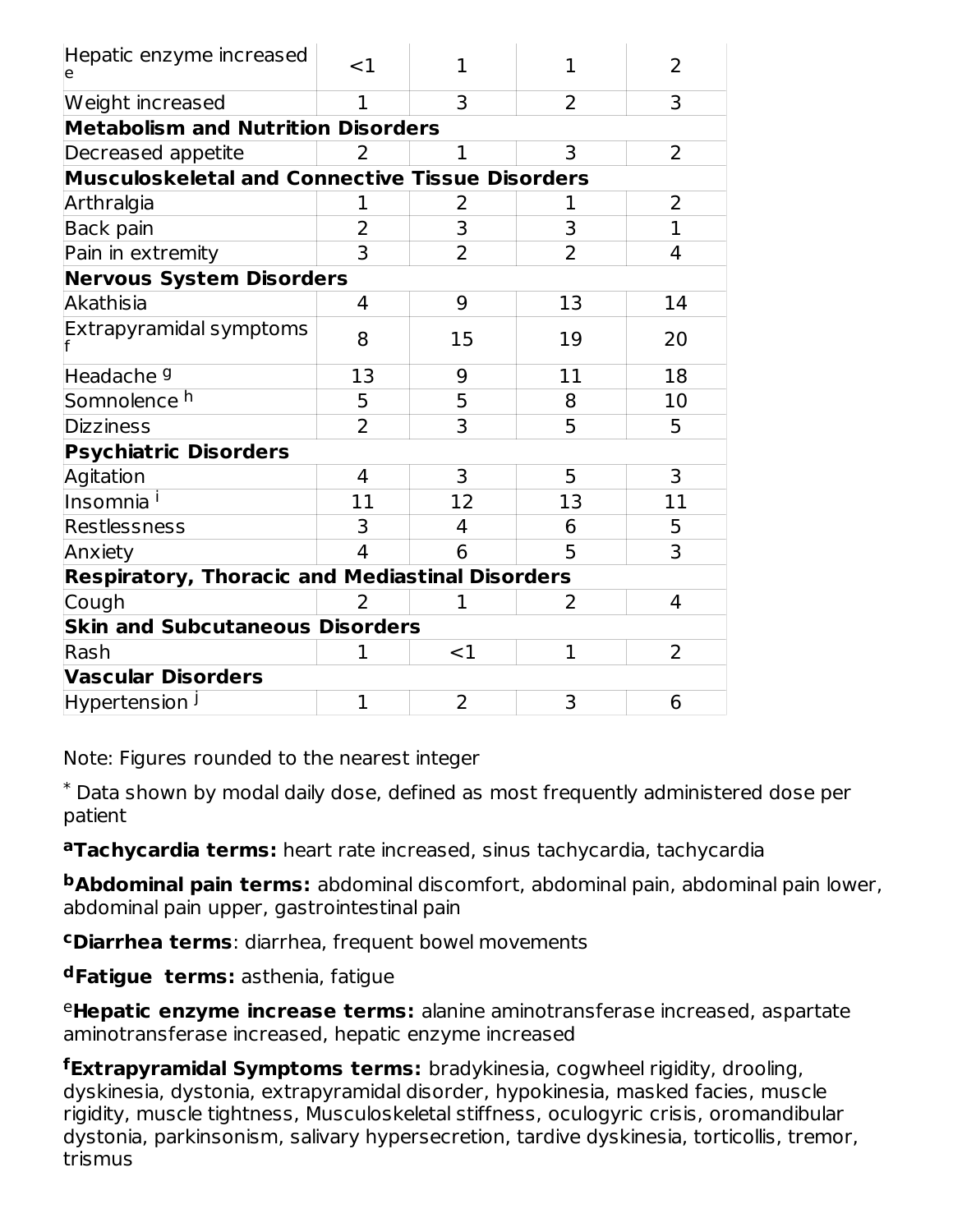**Headache terms:** headache, tension headache **g**

**Somnolence terms:** hypersomnia, sedation, somnolence **h**

**Insomnia terms:** initial insomnia, insomnia, middle insomnia, terminal insomnia **i**

**Hypertension terms:** blood pressure diastolic increased, blood pressure increased, **j** blood pressure systolic increased, hypertension

 $\Box$  The maximum recommended daily dose is 6 mg. Doses above 6 mg daily do not confer increased effectiveness sufficient to outweigh dose-related adverse reactions.

#### Patients with Bipolar Mania

The following findings are based on three placebo-controlled, 3-week bipolar mania trials with VRAYLAR doses ranging from 3 to 12 mg once daily. The maximum recommended dosage is 6 mg daily.

Adverse Reactions Associated with Discontinuation of Treatment: The adverse reaction leading to discontinuation that occurred at a rate of  $\geq 2\%$  in VRAYLAR-treated patients and at least twice the rate of placebo was akathisia (2%). Overall, 12% of the patients who received VRAYLAR discontinued treatment due to an adverse reaction, compared with 7% of placebo-treated patients in these trials.

Common Adverse Reactions ( $\geq$  5% and at least twice the rate of placebo): extrapyramidal symptoms, akathisia, dyspepsia, vomiting, somnolence, and restlessness.

Adverse Reactions with an incidence of  $\geq 2\%$  and greater than placebo at any dose are shown in Table 6.

#### **Table 6. Adverse Reactions Occurring in ≥ 2% of VRAYLAR-treated Patients and > Placebo-treated Adult Patients in 3-Week Bipolar Mania Trials**

| <b>System Organ Class /</b>       | Placebo<br>$(N = 442)$ |                |                 |
|-----------------------------------|------------------------|----------------|-----------------|
| <b>Preferred Term</b>             | (% )                   |                | <b>VRAYLAR*</b> |
|                                   |                        | $3 - 6$        | $9 - 12$        |
|                                   |                        | mg/day         | mg/day $\Box$   |
|                                   |                        | $(N=263)$      | $(N=360)$       |
|                                   |                        | (% )           | (% )            |
| <b>Cardiac Disorders</b>          |                        |                |                 |
| Tachycardia <sup>a</sup>          | 1                      | $\overline{2}$ | 1               |
| <b>Eye Disorders</b>              |                        |                |                 |
| Vision blurred                    | 1                      | 4              | 4               |
| <b>Gastrointestinal Disorders</b> |                        |                |                 |
| Nausea                            | 7                      | 13             | 11              |
| Constipation                      | 5                      | 6              | 11              |
| Vomiting                          | 4                      | 10             | 8               |
| Dry mouth                         | 2                      | 3              | $\overline{2}$  |
| Dyspepsia                         | 4                      | 7              | 9               |
| Abdominal pain b                  | 5                      | 6              | 8               |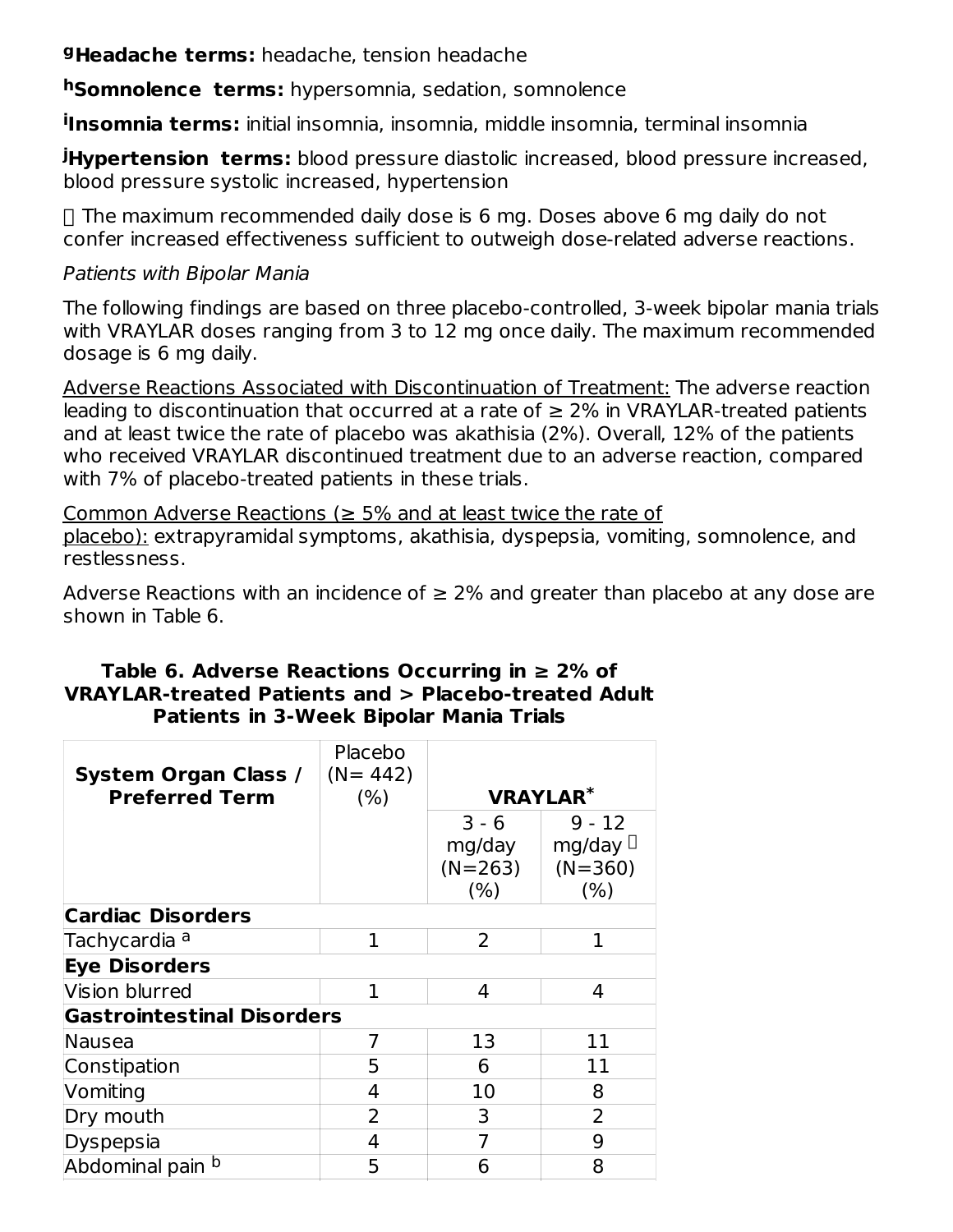| Diarrhea <sup>c</sup>                                   | 5                                                      | 5              | 6  |  |  |  |  |
|---------------------------------------------------------|--------------------------------------------------------|----------------|----|--|--|--|--|
| Toothache                                               |                                                        | 4              | 3  |  |  |  |  |
| <b>General Disorders/Administration Site Conditions</b> |                                                        |                |    |  |  |  |  |
| Fatigue <sup>d</sup>                                    | 2                                                      | 4              | 5  |  |  |  |  |
| Pyrexia <sup>e</sup>                                    | $\overline{2}$                                         | $\overline{1}$ | 4  |  |  |  |  |
| <b>Investigations</b>                                   |                                                        |                |    |  |  |  |  |
| <b>Blood creatine</b><br>phosphokinase increased        | 2                                                      | 2              | 3  |  |  |  |  |
| Hepatic enzymes increased                               | ${<}1$                                                 | 1              | 3  |  |  |  |  |
| Weight increased                                        | 2                                                      | 2              | 3  |  |  |  |  |
| <b>Metabolism and Nutrition Disorders</b>               |                                                        |                |    |  |  |  |  |
| Decreased appetite                                      | 3                                                      | 3              | 4  |  |  |  |  |
|                                                         | <b>Musculoskeletal and Connective Tissue Disorders</b> |                |    |  |  |  |  |
| Pain in extremity                                       | 2                                                      | 4              | 2  |  |  |  |  |
| Back pain                                               | $\mathbf{1}$                                           | $\mathbf{1}$   | 3  |  |  |  |  |
| <b>Nervous System Disorders</b>                         |                                                        |                |    |  |  |  |  |
| Akathisia                                               | 5                                                      | 20             | 21 |  |  |  |  |
| <b>Extrapyramidal Symptoms</b>                          | 12                                                     | 26             | 29 |  |  |  |  |
| Headache <sup>h</sup>                                   | 13                                                     | 14             | 13 |  |  |  |  |
| <b>Dizziness</b>                                        | 4                                                      | 7              | 6  |  |  |  |  |
| Somnolence <sup>i</sup>                                 | 4                                                      | $\overline{7}$ | 8  |  |  |  |  |
| <b>Psychiatric Disorders</b>                            |                                                        |                |    |  |  |  |  |
| Insomnia <sup>j</sup>                                   | $\overline{7}$                                         | 9              | 8  |  |  |  |  |
| Restlessness                                            | $\overline{2}$                                         |                | 7  |  |  |  |  |
| Respiratory, thoracic and mediastinal disorders         |                                                        |                |    |  |  |  |  |
| Oropharyngeal pain                                      | 2                                                      | 1              | 3  |  |  |  |  |
| <b>Vascular Disorders</b>                               |                                                        |                |    |  |  |  |  |
| Hypertension <sup>k</sup>                               | $\mathbf{1}$                                           | 5              | 4  |  |  |  |  |

Note: Figures rounded to the nearest integer

\*Data shown by modal daily dose, defined as most frequently administered dose per patient

**Tachycardia terms:** heart rate increased, sinus tachycardia, tachycardia **a**

**Abdominal pain terms:** abdominal discomfort, abdominal pain, abdominal pain upper, **b** abdominal tenderness,

**Diarrhea:** diarrhea, frequent bowel movements **c**

**Fatigue terms:** asthenia, fatigue **d**

**Pyrexia terms:** body temperature increased, pyrexia **e**

**Hepatic enzymes increased terms:** alanine aminotransferase increased, aspartate **f** aminotransferase increased, hepatic enzyme increased, transaminases increased

**Extrapyramidal Symptoms terms:** bradykinesia, drooling, dyskinesia, dystonia, **g**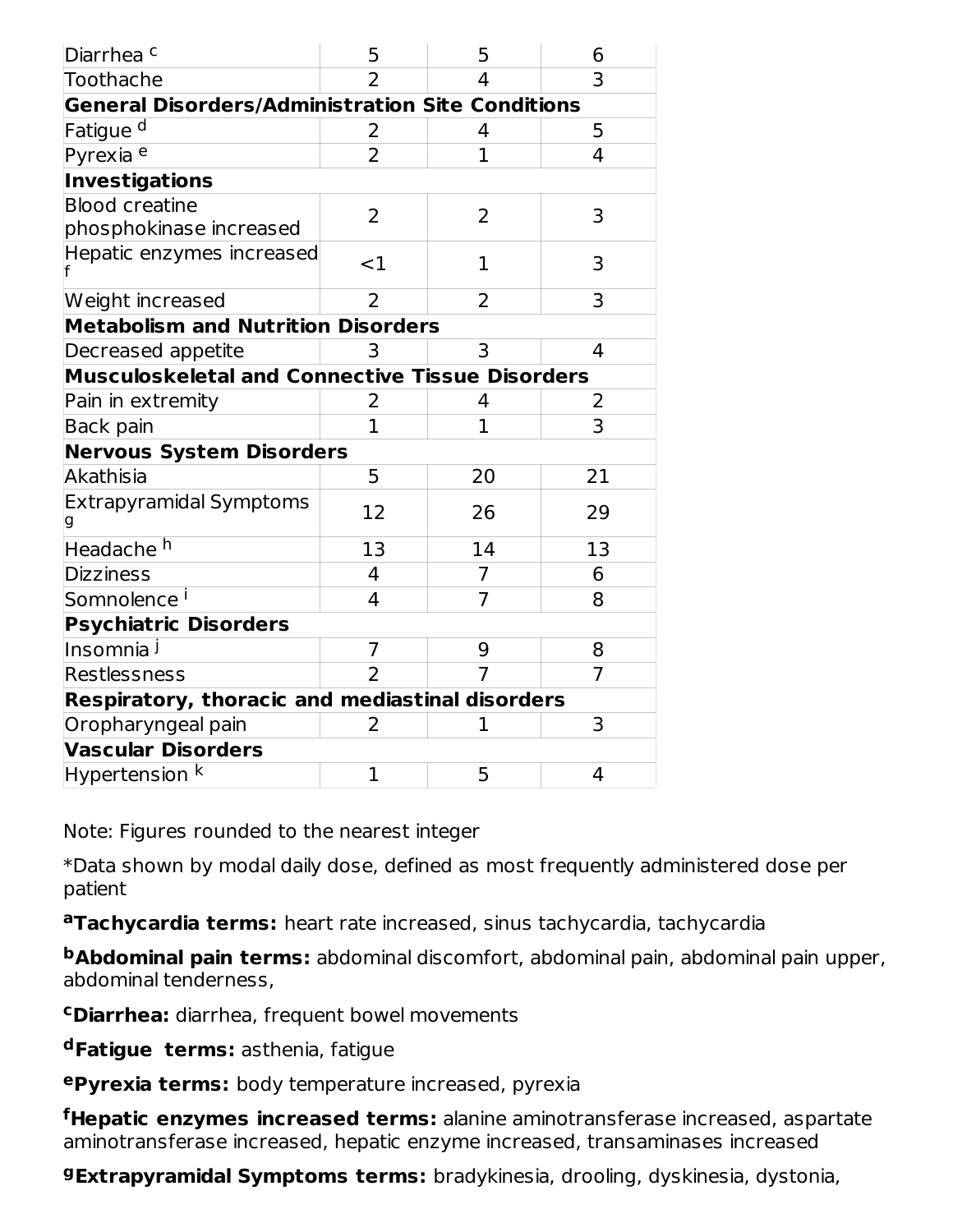extrapyramidal disorder, hypokinesia, muscle rigidity, muscle tightness, musculoskeletal stiffness, oromandibular dystonia, parkinsonism, salivary hypersecretion, tremor

**Headache terms:** headache, tension headache **h**

**iSomnolence terms:** hypersomnia, sedation, somnolence

**Insomnia terms:** initial insomnia, insomnia, middle insomnia **j**

**Hypertension terms:** blood pressure diastolic increased, blood pressure increased, **k** hypertension

 $\Box$  The maximum recommended daily dose is 6 mg. Doses above 6 mg daily do not confer increased effectiveness sufficient to outweigh dose-related adverse reactions.

Patients with Bipolar Depression

The following findings are based on three placebo-controlled, two 6-week and one 8 week bipolar depression trials with VRAYLAR doses of 1.5 mg, and 3 mg once daily.

Adverse Reactions Associated with Discontinuation of Treatment: There were no adverse reaction leading to discontinuation that occurred at a rate of  $\geq 2\%$  in VRAYLARtreated patients and at least twice the rate of placebo. Overall, 6% of the patients who received VRAYLAR discontinued treatment due to an adverse reaction, compared with 5% of placebo-treated patients in these trials.

Common Adverse Reactions ( $\geq$  5% and at least twice the rate of placebo): nausea, akathisia, restlessness, and extrapyramidal symptoms.

Adverse Reactions with an incidence of  $\geq 2\%$  and greater than placebo at 1.5 mg or 3 mg doses are shown in Table 7.

|                         | $Placebo(N=468)$ |                      |           |
|-------------------------|------------------|----------------------|-----------|
|                         | (% )             | <b>VRAYLAR</b>       |           |
|                         |                  | $1.5 \text{ mg/day}$ | 3 mg/day  |
|                         |                  | $(N=470)$            | $(N=469)$ |
|                         |                  | (% )                 | (%)       |
| Restlessness            | 3                | 2                    |           |
| Akathisia               | $\overline{2}$   | 6                    | 10        |
| Extrapyramidal symptoms |                  |                      |           |
| ia                      | 2                | 4                    | 6         |
| <b>Dizziness</b>        | $\mathcal{P}$    |                      | 3         |
| Somnolence <sup>b</sup> | 4                |                      | 6         |
| Nausea                  | 3                |                      |           |
| Increased appetite      |                  | 3                    | 3         |
| Weight increase         | $<$ 1            |                      | 2         |
| Fatigue <sup>c</sup>    | 2                |                      | 3         |
| Insomnia <sup>d</sup>   |                  |                      | 10        |

#### **Table 7. Adverse Reactions Occurring in ≥ 2% of VRAYLARtreated Patients and > Placebo-treated Adult Patients in two 6-week trials and one 8-week trial**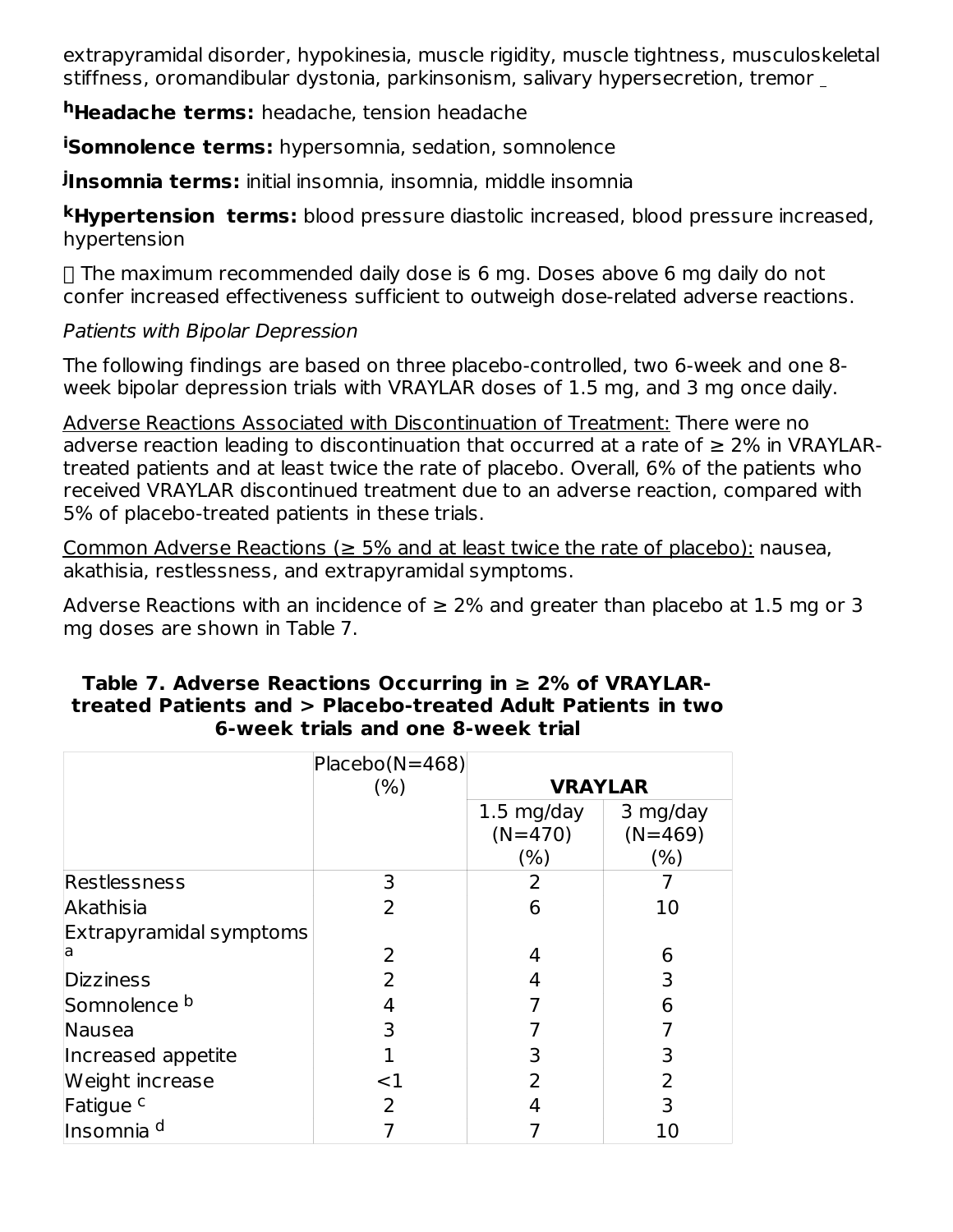**Extrapyramidal symptoms terms**: akinesia, drooling, dyskinesia, dystonia, **a** extrapyramidal disorder, hypokinesia, muscle tightness, musculoskeletal stiffness, myoclonus, oculogyric crisis, salivary hypersecretion, tardive dyskinesia, tremor

**Somnolence terms**: hypersomnia, sedation, somnolence **b**

**Fatigue terms**: asthenia, fatigue, malaise **c**

**Insomnia terms**: initial insomnia, insomnia, insomnia related to another mental **d** condition, middle insomnia, sleep disorder terminal insomnia

### Dystonia

Symptoms of dystonia, prolonged abnormal contractions of muscle groups, may occur in susceptible individuals during the first few days of treatment. Dystonic symptoms include: spasm of the neck muscles, sometimes progressing to tightness of the throat, swallowing difficulty, difficulty breathing, and/or protrusion of the tongue. Although these symptoms can occur at low doses, they occur more frequently and with greater severity with high potency and higher doses of first-generation antipsychotic drugs. An elevated risk of acute dystonia is observed in males and younger age groups.

### Extrapyramidal Symptoms (EPS) and Akathisia

In schizophrenia, bipolar mania, and bipolar depression trials, data were objectively collected using the Simpson Angus Scale (SAS) for treatment-emergent EPS (parkinsonism) (SAS total score  $\leq$  3 at baseline and  $>$  3 post-baseline) and the Barnes Akathisia Rating Scale (BARS) for treatment-emergent akathisia (BARS total score ≤ 2 at baseline and  $> 2$  post-baseline).

In 6-week schizophrenia trials, the incidence of reported events related to extrapyramidal symptoms (EPS), excluding akathisia and restlessness was 17% for VRAYLAR-treated patients versus 8% for placebo-treated patients. These events led to discontinuation in 0.3% of VRAYLAR-treated patients versus 0.2% of placebo-treated patients. The incidence of akathisia was 11% for VRAYLAR-treated patients versus 4% for placebo-treated patients. These events led to discontinuation in 0.5% of VRAYLARtreated patients versus 0.2% of placebo-treated patients. The incidence of EPS is shown in Table 8.

|  | Table 8. Incidence of EPS Compared to Placebo in 6-Week |  |  |
|--|---------------------------------------------------------|--|--|
|  | <b>Schizophrenia Studies</b>                            |  |  |

| <b>Adverse Event Term</b>     | Placebo<br>$(N = 584)$<br>(% ) |           | <b>VRAYLAR*</b> |               |
|-------------------------------|--------------------------------|-----------|-----------------|---------------|
|                               |                                |           |                 |               |
|                               |                                | $1.5 - 3$ | $4.5 - 6$       | $9 - 12$      |
|                               |                                | mg/day    | mg/day          | mg/day $\Box$ |
|                               |                                | $(N=539)$ | $(N=575)$       | $(N=203)$     |
|                               |                                | (% )      | (% )            | $(\% )$       |
| <b>All EPS Events</b>         | 14                             | 24        | 32              | 33            |
| <b>All EPS Events,</b>        |                                |           |                 |               |
| excluding                     | 8                              | 15        | 19              | 20            |
| <b>Akathisia/Restlessness</b> |                                |           |                 |               |
| Akathisia                     |                                | 9         | 13              | 14            |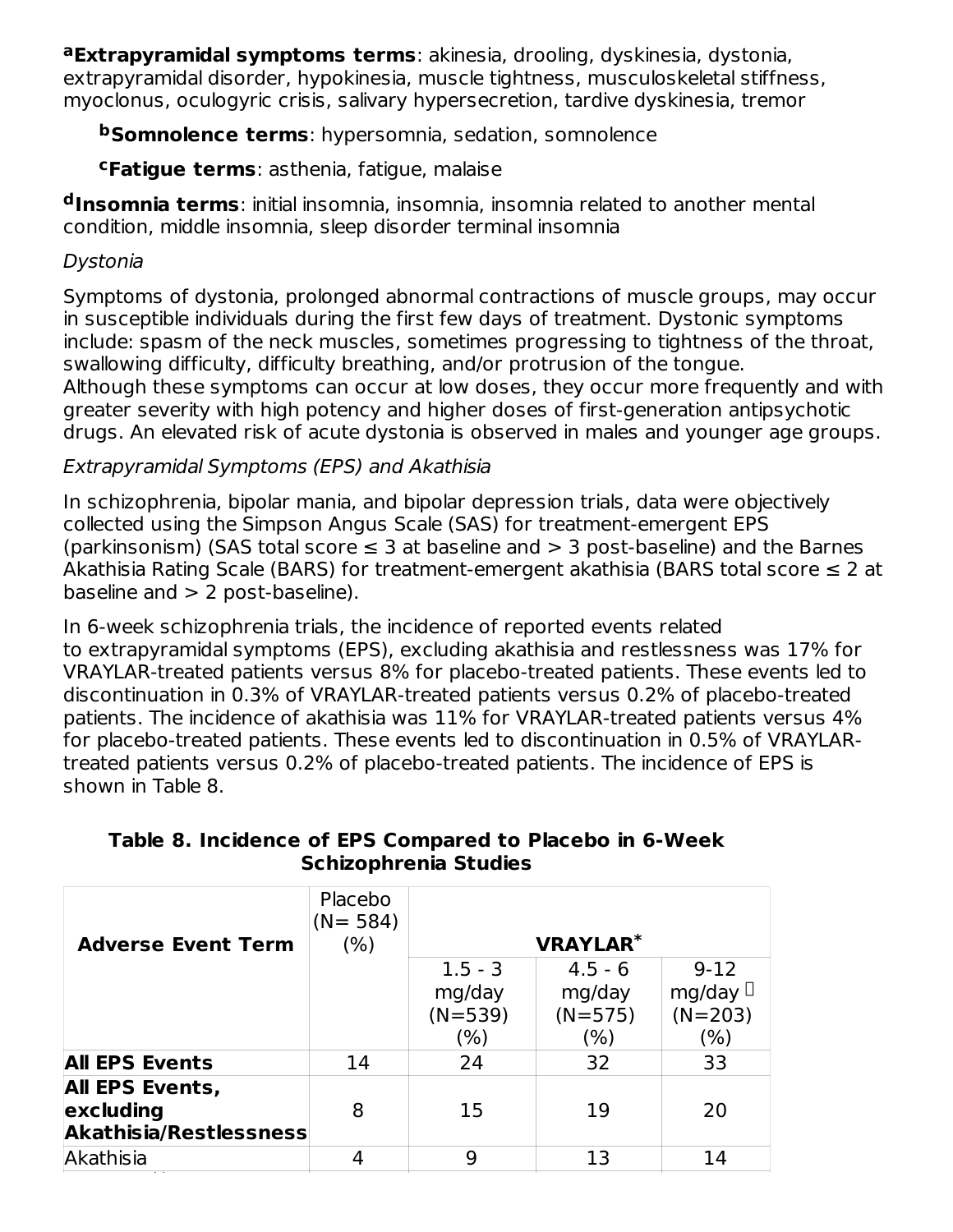| Dystonia <sup>**</sup>    |  |  |
|---------------------------|--|--|
| Parkinsonism <sup>§</sup> |  |  |
| <b>Restlessness</b>       |  |  |
| Musculoskeletal stiffness |  |  |

Note: Figures rounded to the nearest integer

\*Data shown by modal daily dose, defined as most frequently administered dose per patient

**Dystonia includes adverse event terms:** dystonia, oculogyric crisis, **\*\*** oromandibular dystonia, trismus, torticollis

**Parkinsonism includes adverse event terms:** bradykinesia, cogwheel rigidity, § drooling, dyskinesia, extrapyramidal disorder, hypokinesia, masked facies, muscle rigidity, muscle tightness, parkinsonism, tremor, salivary hypersecretion

 $\Box$  The maximum recommended daily dose is 6 mg. Doses above 6 mg daily do not confer increased effectiveness sufficient to outweigh dose-related adverse reactions.

In 3-week bipolar mania trials, the incidence of reported events related to extrapyramidal symptoms (EPS), excluding akathisia and restlessness, was 28% for VRAYLAR-treated patients versus 12% for placebo-treated patients. These events led to a discontinuation in 1% of VRAYLAR-treated patients versus 0.2% of placebo-treated patients. The incidence of akathisia was 20% for VRAYLAR-treated patients versus 5% for placebotreated patients. These events led to discontinuation in 2% of VRAYLAR-treated patients versus 0% of placebo-treated patients. The incidence of EPS is provided in Table 9.

|                               | Placebo<br>$(N = 442)$ |           |                 |  |
|-------------------------------|------------------------|-----------|-----------------|--|
| Adverse Event Term            | (% )                   |           | <b>VRAYLAR*</b> |  |
|                               |                        | $3 - 6$   | $9 - 12$        |  |
|                               |                        | mg/day    | mg/day          |  |
|                               |                        | $(N=263)$ | $(N=360)$       |  |
|                               |                        | (% )      | (% )            |  |
| <b>All EPS Events</b>         | 18                     | 41        | 45              |  |
| <b>All EPS Events,</b>        |                        |           |                 |  |
| excluding                     | 12                     | 26        | 29              |  |
| <b>Akathisia/Restlessness</b> |                        |           |                 |  |
| Akathisia                     | 5                      | 20        | 21              |  |
| Dystonia <sup>**</sup>        | 1                      | 5         | 3               |  |
| Parkinsonism §                | 10                     | 21        | 26              |  |
| Restlessness                  | 2                      |           |                 |  |
| Musculoskeletal stiffness     |                        | 2         | $\overline{2}$  |  |

#### **Table 9. Incidence of EPS Compared to Placebo in 3- Week Bipolar Mania Trials**

Note: Figures rounded to the nearest integer

\*Data shown by modal daily dose, defined as most frequently administered dose per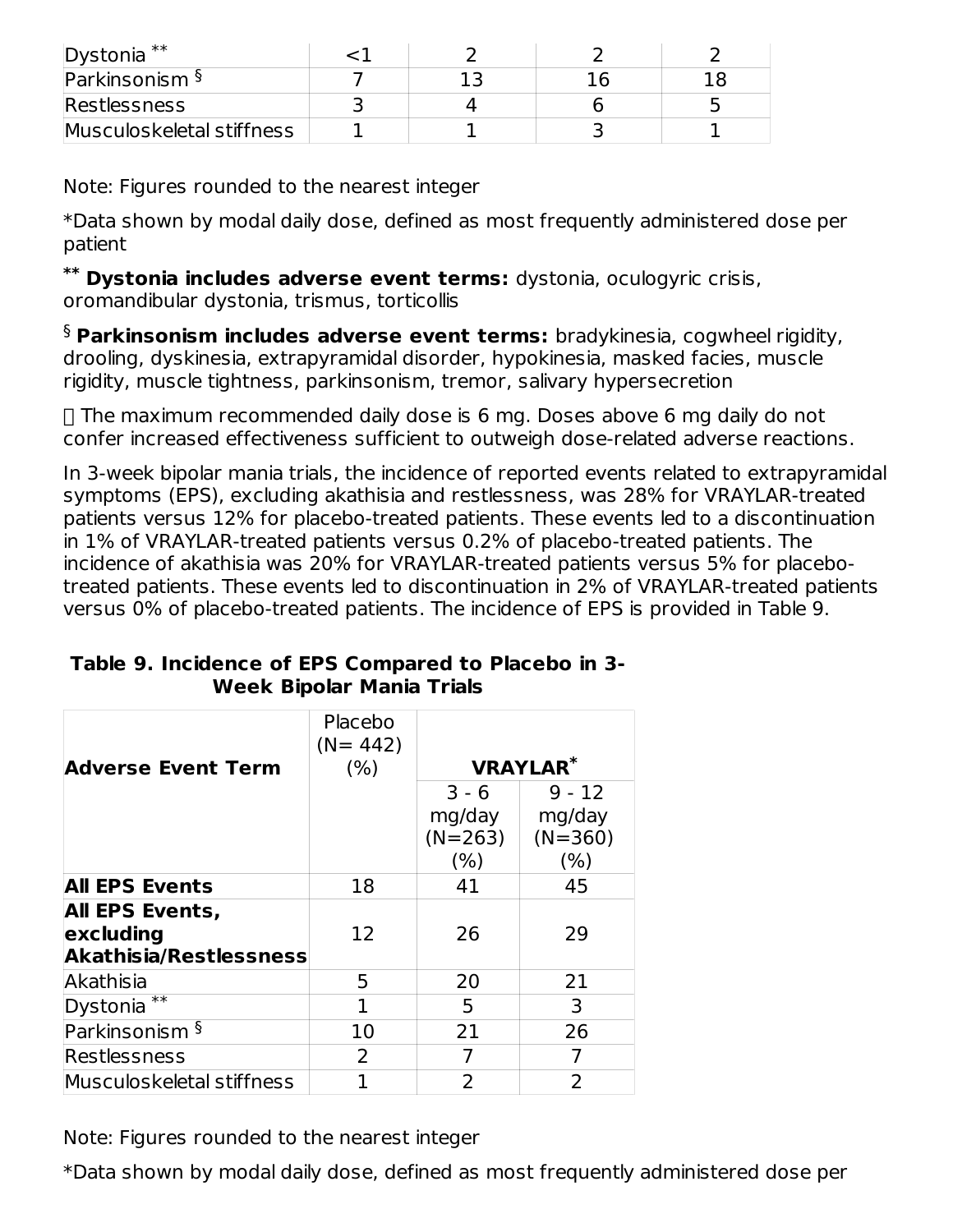patient

**Dystonia includes adverse event terms:** dystonia, oromandibular dystonia **\*\***

**Parkinsonism includes adverse event terms:** bradykinesia, drooling, dyskinesia, § extrapyramidal disorder,

hypokinesia, muscle rigidity, muscle tightness, parkinsonism, salivary hypersecretion, tremor

 $\Box$  The maximum recommended daily dose is 6 mg. Doses above 6 mg daily do not confer increased effectiveness sufficient to outweigh dose-related adverse reactions.

In the two 6-week and one 8-week bipolar depression trials, the incidence of reported events related to EPS, excluding akathisia and restlessness was 4% for VRAYLARtreated patients versus 2% for placebo-treated patients. These events led to discontinuation in 0.4% of VRAYLAR-treated patients versus 0% of placebo-treated patients. The incidence of akathisia was 8% for VRAYLAR-treated patients versus 2% for placebo-treated patients. These events led to discontinuation in 1.5% of VRAYLARtreated patients versus 0% of placebo-treated patients. The incidence of EPS is shown in Table 10 **.**

| <b>Adverse Event Term</b>     | Placebo<br>$(N=468)$<br>(% ) |                      | <b>VRAYLAR</b> |
|-------------------------------|------------------------------|----------------------|----------------|
|                               |                              |                      |                |
|                               |                              | $1.5 \text{ mg/day}$ | 3 mg/day       |
|                               |                              | $(N=470)$            | $(N=469)$      |
|                               |                              | (% )                 | (% )           |
| <b>All EPS Events</b>         |                              | 10                   | 19             |
| All EPS Events,               |                              |                      |                |
| excluding                     | $\mathcal{L}$                | 4                    | 6              |
| <b>Akathisia/Restlessness</b> |                              |                      |                |
| Akathisia                     | 2                            | 6                    | 10             |
| Dystonia*                     | $<$ 1                        | $<$ 1                | $<$ 1          |
| Parkinsonism §                | 2                            | 3                    | 4              |
| Restlessness                  | 3                            | 2                    | 7              |
| Musculoskeletal stiffness     | ${<}1$                       | $<$ 1                |                |
| Tardive Dyskinesia            |                              |                      | $<$ 1          |

#### **Table 10. Incidence of EPS Compared to Placebo in two 6- Week and one 8-Week Bipolar Depression Trials**

Note: Figures rounded to the nearest integer

**Dystonia includes adverse event terms:** dystonia, myoclonus, oculogyric **\*** crisis

**Parkinsonism includes adverse event terms:** akinesia, drooling, dyskinesia, §extrapyramidal disorder,

hypokinesia, muscle tightness, salivary hypersecretion, and tremor.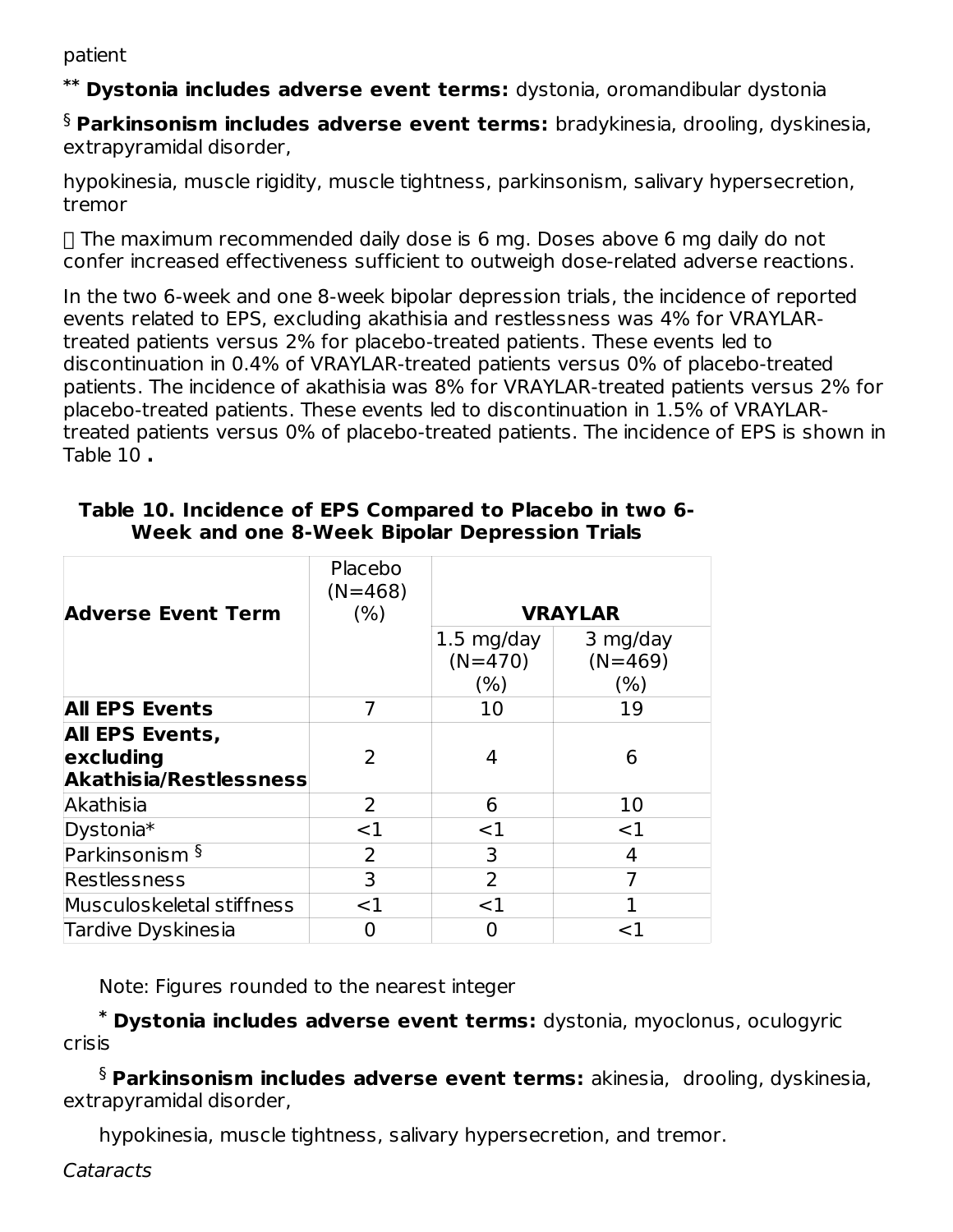In the long-term uncontrolled schizophrenia (48-week) and bipolar mania (16-week) trials, the incidence of cataracts was 0.1% and 0.2%, respectively. The development of cataracts was observed in nonclinical studies [ see Nonclinical Toxicology (13.2)] . The possibility of lenticular changes or cataracts cannot be excluded at this time.

### Vital Signs Changes

There were no clinically meaningful differences between VRAYLAR-treated patients and placebo-treated patients in mean change from baseline to endpoint in supine blood pressure parameters except for an increase in supine diastolic blood pressure in the 9 - 12 mg/day VRAYLAR-treated patients with schizophrenia.

Pooled data from 6-week schizophrenia trials are shown in Table 11 and from 3-week bipolar mania trials are shown in Table 12.

#### **Table 11. Mean Change in Blood Pressure at Endpoint in 6-Week Schizophrenia Trials**

|                                           | Placebo<br>$(N=574)$ | <b>VRAYLAR*</b>                  |                                |                                        |
|-------------------------------------------|----------------------|----------------------------------|--------------------------------|----------------------------------------|
|                                           |                      | $1.5 - 3$<br>mg/day<br>$(N=512)$ | $ 4.5 - 6$ mg/day<br>$(N=570)$ | $9 - 12$<br>mg/day $\Box$<br>$(N=203)$ |
| Supine Systolic Blood<br>Pressure (mmHg)  | $+0.9$               | $+0.6$                           | $+1.3$                         | $+2.1$                                 |
| Supine Diastolic Blood<br>Pressure (mmHg) | $+0.4$               | $+0.2$                           | $+1.6$                         | $+3.4$                                 |

\* Data shown by modal daily dose, defined as most frequently administered dose per patient

 $\Box$  The maximum recommended daily dose is 6 mg. Doses above 6 mg daily do not confer increased effectiveness sufficient to outweigh dose-related adverse reactions.

#### **Table 12. Mean Change in Blood Pressure at Endpoint in 3-Week Bipolar Mania Trials**

|                                                   | Placebo<br>$(N=439)$ | <b>VRAYLAR*</b><br>$9 - 12$<br>$3 - 6$ mg/day<br>mg/day $\Box$<br>$(N=259)$<br>$(N=360)$ |        |
|---------------------------------------------------|----------------------|------------------------------------------------------------------------------------------|--------|
|                                                   |                      |                                                                                          |        |
| Supine Systolic Blood Pressure (mmHg)             | $-0.5$               | $+0.8$                                                                                   | $+1.8$ |
| Supine Diastolic Blood Pressure<br>$\textsf{mHg}$ | $+0.9$               | $+1.5$                                                                                   | $+1.9$ |

\* Data shown by modal daily dose, defined as most frequently administered dose per patient

 $\Box$  The maximum recommended daily dose is 6 mg. Doses above 6 mg daily do not confer increased effectiveness sufficient to outweigh dose-related adverse reactions.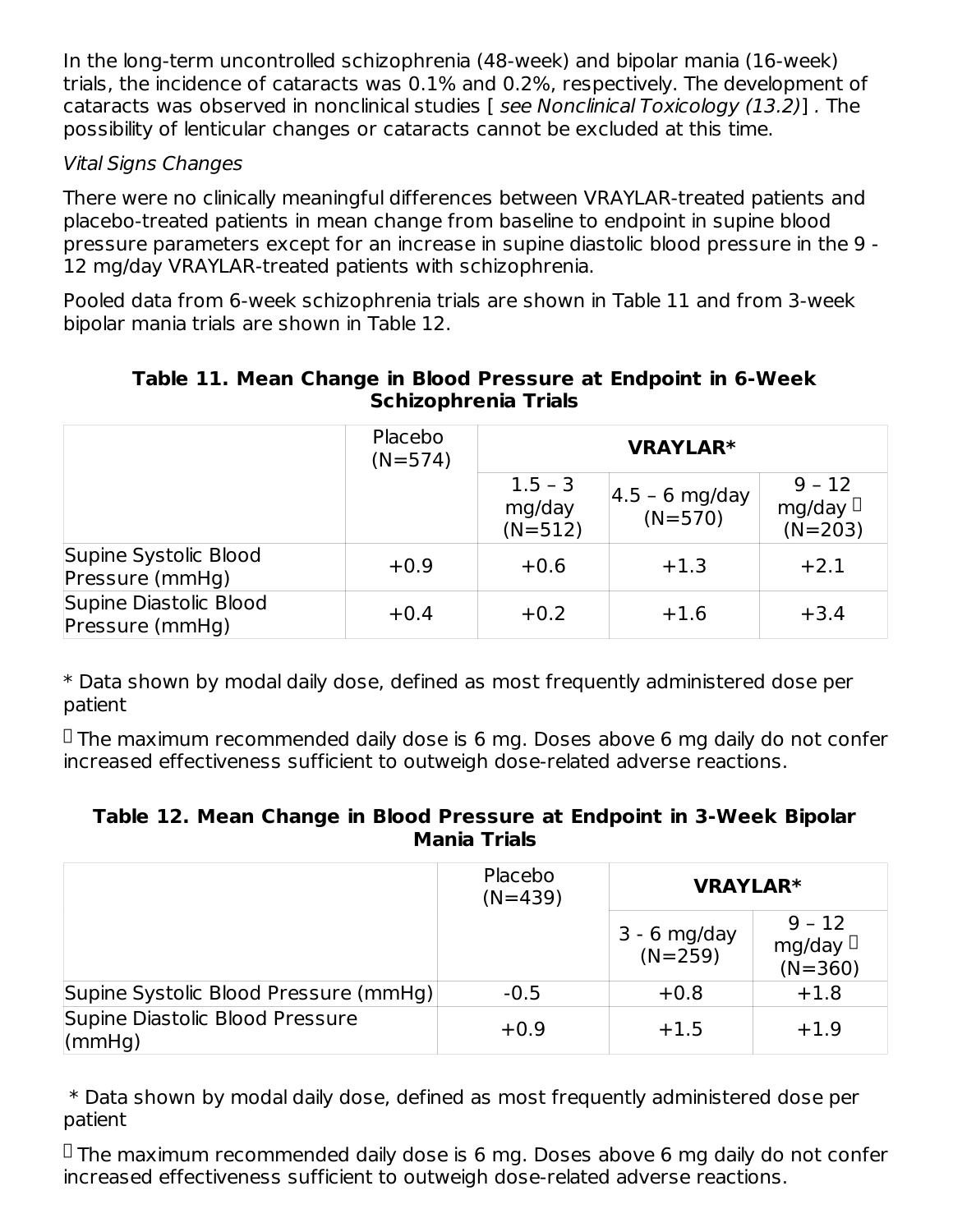In the two 6-week and one 8-week bipolar depression trials, there were no clinically meaningful differences between VRAYLAR-treated patients and placebo-treated patients in mean change from baseline to endpoint in supine systolic and diastolic blood pressure.

Pooled data from two 6-week and one 8-week bipolar depression trials are shown in Table 13 **.**

|                                                    | <u>U-MEER GIN UNE U-MEER DIPUMI DEPIESSIUII ITIMIS</u> |                                     |                       |  |  |  |
|----------------------------------------------------|--------------------------------------------------------|-------------------------------------|-----------------------|--|--|--|
|                                                    | Placebo                                                |                                     |                       |  |  |  |
|                                                    | $(N=468)$                                              |                                     | <b>VRAYLAR</b>        |  |  |  |
|                                                    |                                                        | $ 1.5 \text{ mg/day} $<br>$(N=572)$ | 3 mg/day<br>$(N=426)$ |  |  |  |
| Supine Systolic Blood Pressure<br>(mmHq)           | $-0.2$                                                 | 0.2                                 | $-0.1$                |  |  |  |
| Supine Diastolic Blood Pressure<br>$\mathsf{mmHq}$ | 0.2                                                    | 0.1                                 | $-0.3$                |  |  |  |

#### **Table 13. Mean Change in Blood Pressure at Endpoint in two 6-Week and one 8-Week Bipolar Depression Trials**

### Changes in Laboratory Tests

The proportions of patients with transaminase elevations of ≥3 times the upper limits of the normal reference range in 6-week schizophrenia trials ranged between 1% and 2% for VRAYLAR-treated patients, increasing with dose, and was 1% for placebo-treated patients. The proportions of patients with transaminase elevations of ≥3 times the upper limits of the normal reference range in 3-week bipolar mania trials ranged between 2% and 4% for VRAYLAR-treated patients depending on dose group administered and 2% for placebo-treated patients. The proportions of patients with transaminase elevations of ≥3 times the upper limits of the normal reference range in 6-week and 8-week bipolar depression trials ranged between 0% and 0.5% for VRAYLAR-treated patients depending on dose group administered and 0.4% for placebo-treated patients.

The proportions of patients with elevations of creatine phosphokinase (CPK) greater than 1000 U/L in 6-week schizophrenia trials ranged between 4% and 6% for VRAYLARtreated patients, increasing with dose, and was 4% for placebo-treated patients. The proportions of patients with elevations of CPK greater than 1000 U/L in 3-week bipolar mania trials was about 4% in VRAYLAR and placebo-treated patients. The proportions of patients with elevations of CPK greater than 1000 U/L in 6-week and 8-week bipolar depression trials ranged between 0.2% and 1% for VRAYLAR-treated patients versus 0.2% for placebo-treated patients.

### Other Adverse Reactions Observed During the Pre-marketing Evaluation of VRAYLAR

Adverse reactions listed below were reported by patients treated with VRAYLAR at doses of  $\geq$  1.5 mg once daily within the premarketing database of 3988 VRAYLAR-treated patients. The reactions listed are those that could be of clinical importance, as well as reactions that are plausibly drug-related on pharmacologic or other grounds. Reactions that appear elsewhere in the VRAYLAR label are not included.

Reactions are further categorized by organ class and listed in order of decreasing frequency, according to the following definition: those occurring in at least 1/100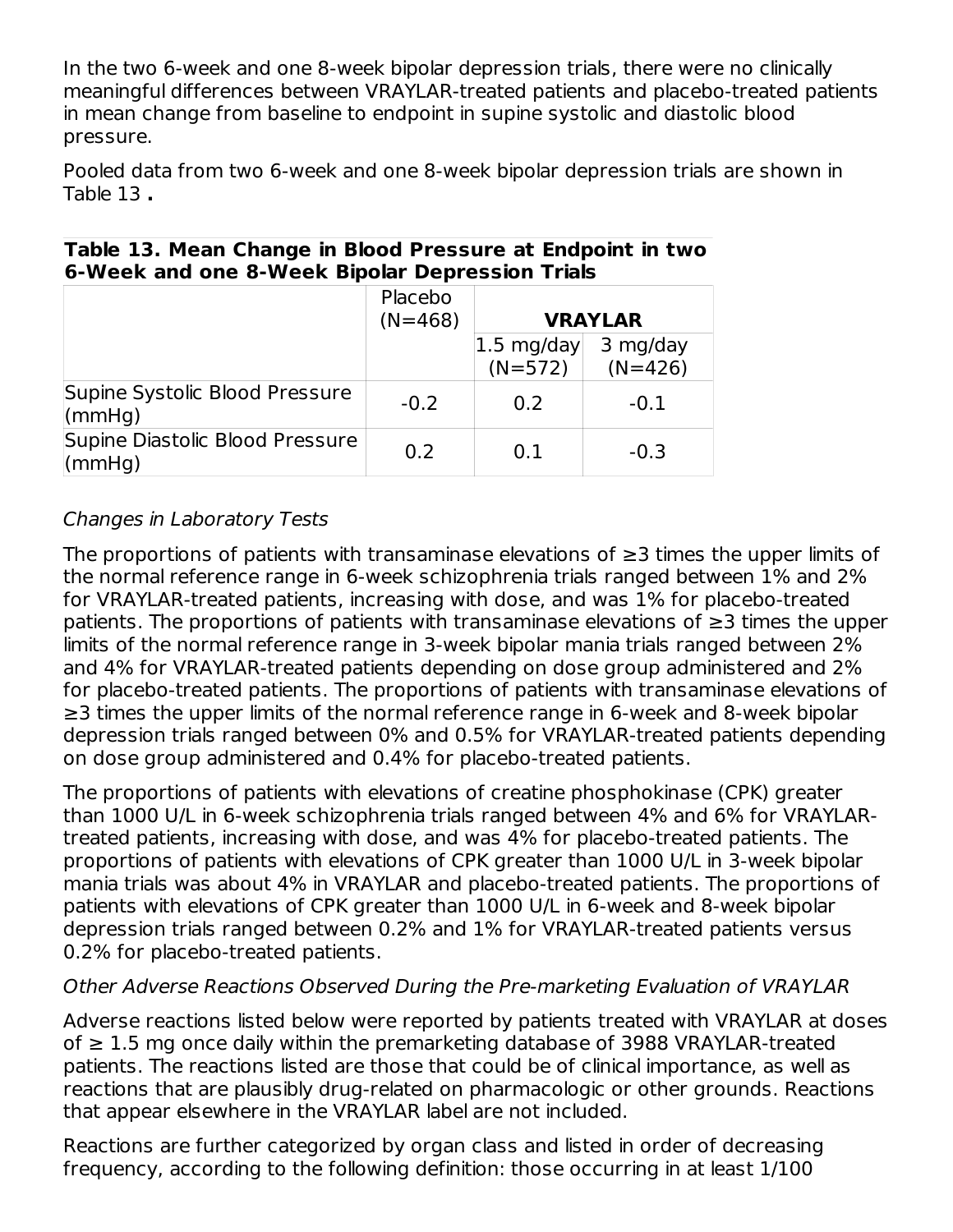patients (frequent) [only those not already listed in the tabulated results from placebocontrolled studies appear in this listing]; those occurring in 1/100 to 1/1000 patients (infrequent); and those occurring in fewer than 1/1000 patients (rare).

Gastrointestinal Disorders: **Infrequent**: gastroesophageal reflux disease, gastritis

Hepatobiliary Disorders: **Rare:** hepatitis

Metabolism and Nutrition Disorders: **Frequent**: decreased appetite; **Infrequent**: hyponatremia

Musculoskeletal and Connective Tissue Disorders: **Rare**: rhabdomyolysis

Nervous System Disorders: **Rare**: ischemic stroke

Psychiatric Disorders: **Infrequent:** suicide attempts, suicide ideation; **Rare**: completed suicide

Renal and Urinary Disorders: **Infrequent**: pollakiuria

Skin and Subcutaneous Tissue Disorders: **Infrequent:** hyperhidrosis

## **6.2 Postmarketing Experience**

The following adverse reaction has been identified during post approval use of VRAYLAR. Because these reactions are reported voluntarily from a population of uncertain size, it is not always possible to estimate their frequency or establish a causal relationship to drug exposure.

Skin and Subcutaneous Tissue Disorders – Stevens-Johnson syndrome

# **7. DRUG INTERACTIONS**

## **7.1 Drugs Having Clinically Important Interactions with VRAYLAR**

## **Table 14. Clinically Important Drug Interactions with VRAYLAR**

| <b>Strong CYP3A4 Inhibitors</b> |                                                                                                                                                                                                                                                                                   |
|---------------------------------|-----------------------------------------------------------------------------------------------------------------------------------------------------------------------------------------------------------------------------------------------------------------------------------|
|                                 | Concomitant use of VRAYLAR with a strong CYP3A4<br>inhibitor increases the exposures of cariprazine and its<br>Clinical Impact: major active metabolite, didesmethylcariprazine (DDCAR),<br>compared to use of VRAYLAR alone [see Clinical<br>Pharmacology (12.3)].               |
|                                 | Intervention: If VRAYLAR is used with a strong CYP3A4 inhibitor, reduce<br>VRAYLAR dosage [see Dosage and Administration (2.5)].                                                                                                                                                  |
|                                 | Examples: itraconazole, ketoconazole                                                                                                                                                                                                                                              |
| <b>CYP3A4 Inducers</b>          |                                                                                                                                                                                                                                                                                   |
|                                 | CYP3A4 is responsible for the formation and elimination of<br>the active metabolites of cariprazine. The effect of CYP3A4<br>Clinical Impact: inducers on the exposure of VRAYLAR has not been<br>evaluated, and the net effect is unclear [see Clinical<br>Pharmacology (12.3)]. |
|                                 | Concomitant use of VRAYLAR with a CYP3A4 inducer is not                                                                                                                                                                                                                           |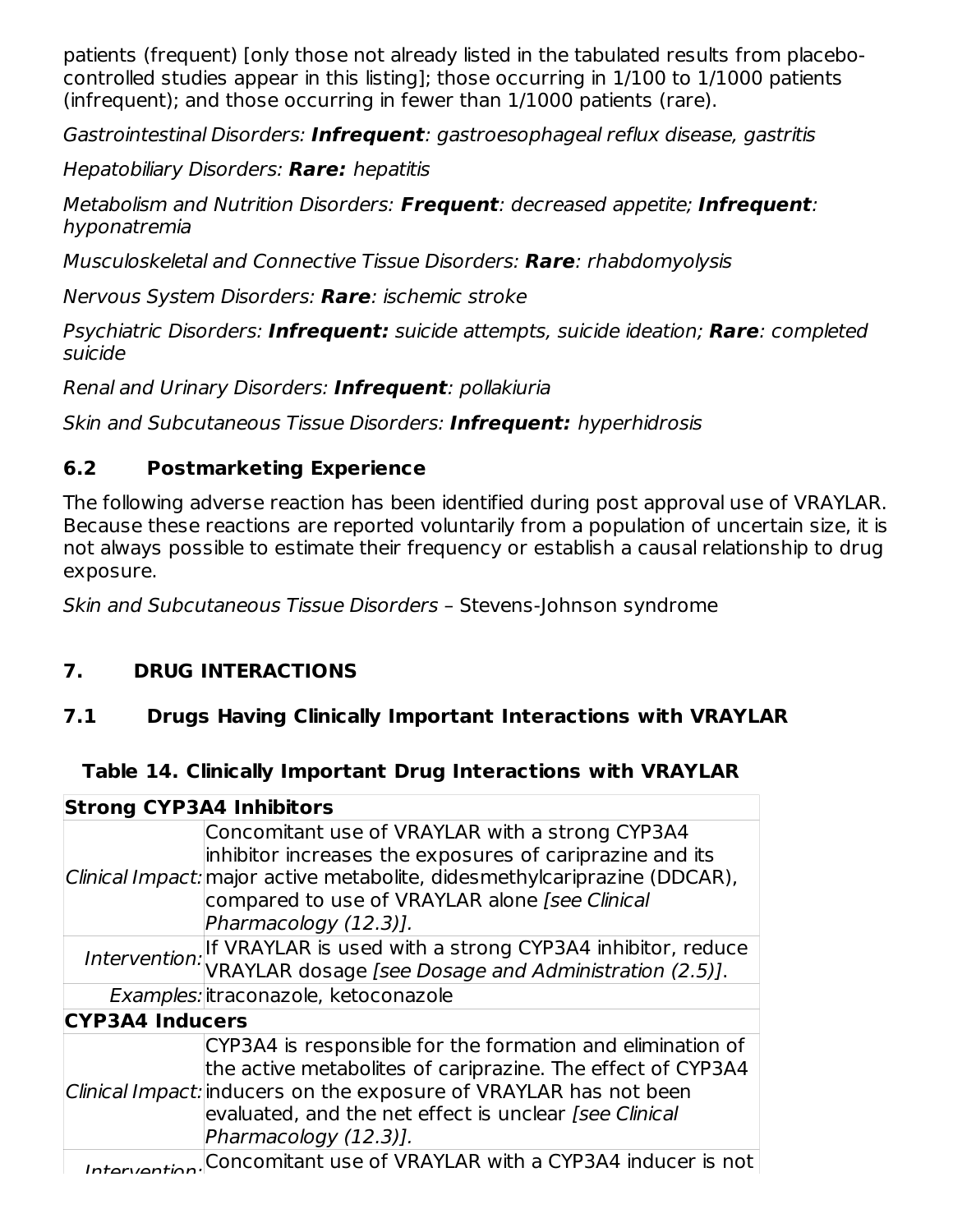Examples: rifampin, carbamazepine

## **8. USE IN SPECIFIC POPULATIONS**

## **8.1 Pregnancy**

### Pregnancy Exposure Registry

There is a pregnancy exposure registry that monitors pregnancy outcomes in women exposed to VRAYLAR during pregnancy. For more information, contact the National Pregnancy Registry for Atypical Antipsychotics at 1-866-961-2388 or visit http://womensmentalhealth.org/clinical-and-research-programs/pregnancyregistry/.

### Risk Summary

Neonates exposed to antipsychotic drugs during the third trimester of pregnancy are at risk for extrapyramidal and/or withdrawal symptoms following delivery (see Clinical Considerations). There are no available data on VRAYLAR use in pregnant women to inform any drug-associated risks for birth defects or miscarriage. The major active metabolite of cariprazine, DDCAR, has been detected in adult patients up to 12 weeks after discontinuation of VRAYLAR [see Clinical Pharmacology (12.3)]. Based on animal data, VRAYLAR may cause fetal harm.

Administration of cariprazine to rats during the period of organogenesis caused malformations, lower pup survival, and developmental delays at drug exposures less than the human exposure at the maximum recommended human dose (MRHD) of 6 mg/day. However, cariprazine was not teratogenic in rabbits at doses up to 4.6 times the MRHD of 6 mg/day [see Data].

The estimated background risk of major birth defects and miscarriage for the indicated populations is unknown. In the U.S. general population, the estimated background risk of major birth defects and miscarriage in clinically recognized pregnancies is 2-4% and 15-20%, respectively. Advise pregnant women of the potential risk to a fetus.

### Clinical Considerations

### Fetal/Neonatal Adverse Reactions

Extrapyramidal and/or withdrawal symptoms, including agitation, hypertonia, hypotonia, tremor, somnolence, respiratory distress and feeding disorder have been reported in neonates whose mothers were exposed to antipsychotic drugs during the third trimester of pregnancy. These symptoms have varied in severity. Some neonates recovered within hours or days without specific treatment; others required prolonged hospitalization. Monitor neonates for extrapyramidal and/or withdrawal symptoms and manage symptoms appropriately.

Data

### Animal Data

Administration of cariprazine to pregnant rats during the period of organogenesis at oral doses of 0.5, 2.5, and 7.5 mg/kg/day which are 0.2 to 3.5 times the maximum recommended human dose (MRHD) of 6 mg/day based on AUC of total cariprazine (i.e. sum of cariprazine, DCAR, and DDCAR) caused fetal developmental toxicity at all doses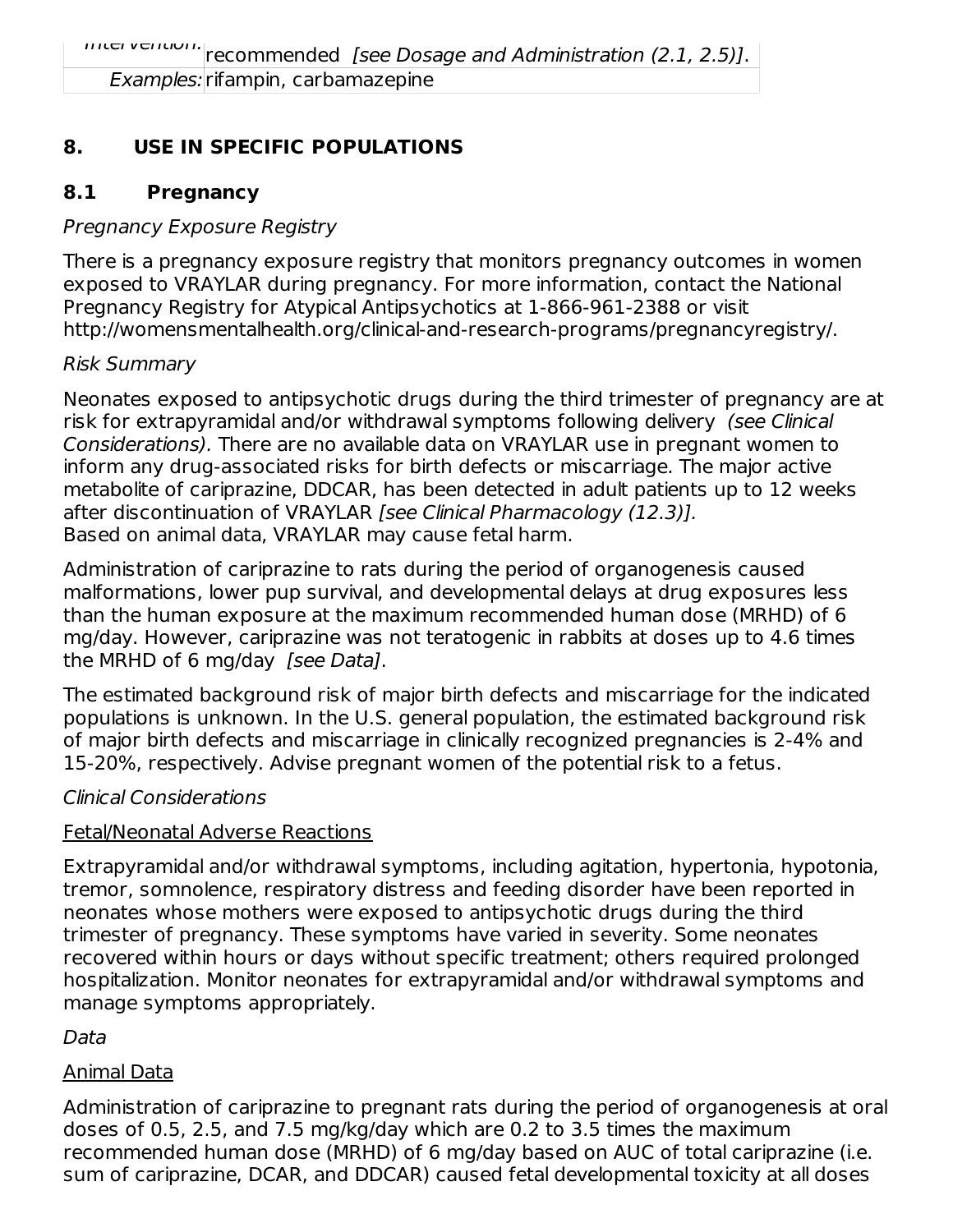which included reduced body weight, decreased male anogenital distance and skeletal malformations of bent limb bones, scapula and humerus. These effects occurred in the absence or presence of maternal toxicity. Maternal toxicity, observed as a reduction in body weight and food consumption, occurred at doses 1.2 and 3.5-times the MRHD of 6 mg/day based on AUC of total cariprazine. At these doses, cariprazine caused fetal external malformations (localized fetal thoracic edema), visceral variations (undeveloped/underdeveloped renal papillae and/or distended urethrae), and skeletal developmental variations (bent ribs, unossified sternebrae). Cariprazine had no effect on fetal survival.

Administration of cariprazine to pregnant rats during pregnancy and lactation at oral doses of 0.1, 0.3, and 1 mg/kg/day which are 0.03 to 0.4 times the MRHD of 6 mg/day based on AUC of total cariprazine caused a decrease in postnatal survival, birth weight, and post-weaning body weight of first generation pups at the dose that is 0.4 times the MRHD of 6 mg/day based on AUC of total cariprazine in absence of maternal toxicity. First generation pups also had pale, cold bodies and developmental delays (renal papillae not developed or underdeveloped and decreased auditory startle response in males). Reproductive performance of the first generation pups was unaffected; however, the second generation pups had clinical signs and lower body weight similar to those of the first generation pups.

Administration of cariprazine to pregnant rabbits during the period of organogenesis at oral doses of 0.1, 1, and 5 mg/kg/day, which are 0.02 to 4.6 times the MRHD of 6 mg/day based on AUC of total cariprazine was not teratogenic. Maternal body weight and food consumption were decreased at 4.6 times the MRHD of 6 mg/day based on AUC of total cariprazine; however, no adverse effects were observed on pregnancy parameters or reproductive organs.

### **8.2 Lactation**

### Risk Summary

Lactation studies have not been conducted to assess the presence of cariprazine in human milk, the effects on the breastfed infant, or the effects on milk production. Cariprazine is present in rat milk. The development and health benefits of breastfeeding should be considered along with the mother's clinical need for VRAYLAR and any potential adverse effects on the breastfed infant from VRAYLAR or from the underlying maternal condition.

### **8.4 Pediatric Use**

Safety and effectiveness in pediatric patients have not been established. Pediatric studies of VRAYLAR have not been conducted. Antidepressants increased the risk of suicidal thoughts and behaviors in pediatric patients [see Boxed Warning, Warnings and Precautions (5.2)].

### **8.5 Geriatric Use**

Clinical trials of VRAYLAR in the treatment of schizophrenia and bipolar mania did not include sufficient numbers of patients aged 65 and older to determine whether or not they respond differently from younger patients. In general, dose selection for an elderly patient should be cautious, usually starting at the low end of the dosing range, reflecting the greater frequency of decreased hepatic, renal, or cardiac function, and of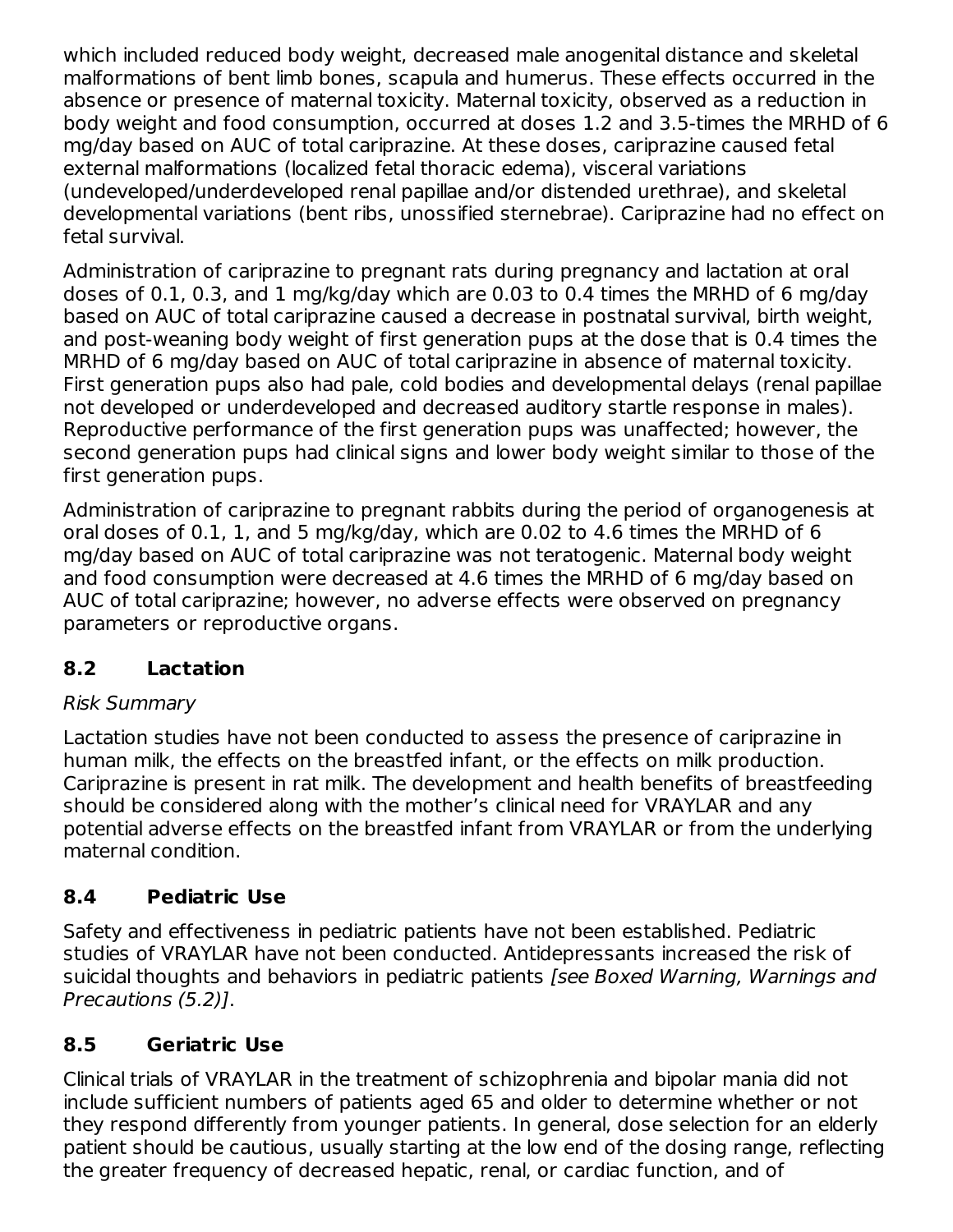concomitant disease or other drug therapy.

Elderly patients with dementia-related psychosis treated with VRAYLAR are at an increased risk of death compared to placebo. VRAYLAR is not approved for the treatment of patients with dementia-related psychosis [see Boxed Warning and Warnings and Precautions (5.1, 5.3)].

### **8.6 Hepatic Impairment**

No dosage adjustment for VRAYLAR is required in patients with mild to moderate hepatic impairment (Child-Pugh score between 5 and 9) [ see Clinical Pharmacology (12.3)]. Usage of VRAYLAR is not recommended in patients with severe hepatic impairment (Child-Pugh score between 10 and 15). VRAYLAR has not been evaluated in this patient population.

### **8.7 Renal Impairment**

No dosage adjustment for VRAYLAR is required in patients with mild to moderate (CrCL  $\geq$  30 mL/minute) renal impairment [ see Clinical Pharmacology (12.3)].

Usage of VRAYLAR is not recommended in patients with severe renal impairment (CrCL < 30 mL/minute). VRAYLAR has not been evaluated in this patient population.

### **8.8 Smoking**

No dosage adjustment for VRAYLAR is needed for patients who smoke. VRAYLAR is not a substrate for CYP1A2, smoking is not expected to have an effect on the pharmacokinetics of VRAYLAR.

### **8.9 Other Specific Populations**

No dosage adjustment is required based on patient's age, sex, or race. These factors do not affect the pharmacokinetics of VRAYLAR [ see Clinical Pharmacology (12.3)].

### **9. DRUG ABUSE AND DEPENDENCE**

#### **9.1 Controlled Substance**

VRAYLAR is not a controlled substance.

### **9.2 Abuse**

VRAYLAR has not been systematically studied in animals or humans for its abuse potential or its ability to induce tolerance.

### **9.3 Dependence**

VRAYLAR has not been systematically studied in animals or humans for its potential for physical dependence.

### **10. OVERDOSAGE**

**10.1 Human Experience**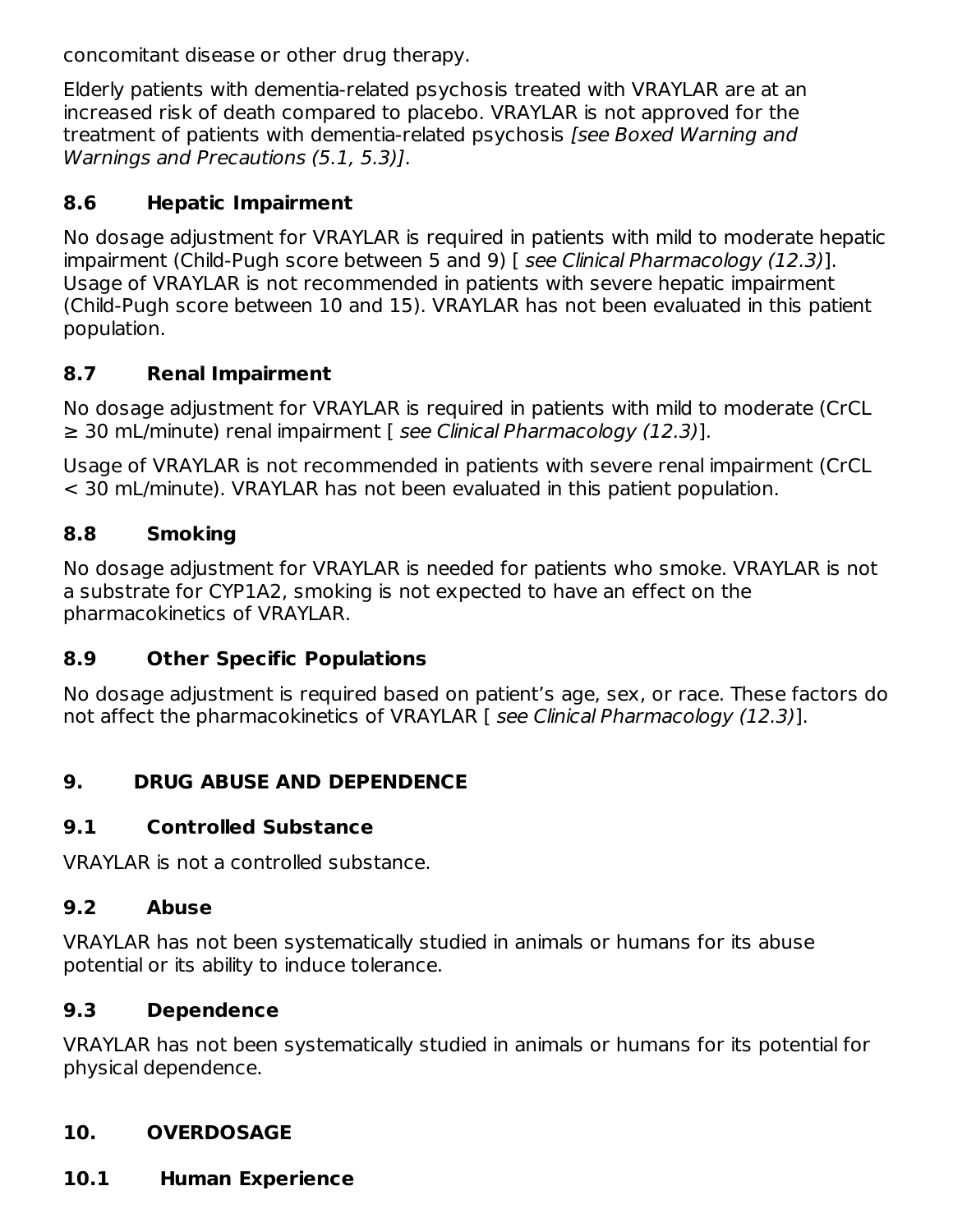In pre-marketing clinical trials involving VRAYLAR in approximately 5000 patients or healthy subjects, accidental acute overdosage (48 mg/day) was reported in one patient. This patient experienced orthostasis and sedation. The patient fully recovered the same day.

### **10.2 Management of Overdosage**

**10.1 Human Experience**

No specific antidotes for VRAYLAR are known. In managing overdose, provide supportive care, including close medical supervision and monitoring, and consider the possibility of multiple drug involvement. In case of an overdose, consult a Certified Poison Control Center (1-800-222-1222) for up-to-date guidance and advice.

## **11. DESCRIPTION**

The active ingredient of VRAYLAR is cariprazine HCl, an atypical antipsychotic. The chemical name is trans-N-{4-[2-[4-(2,3-dichlorophenyl)piperazine-1-yl]ethyl]cyclohexyl}- N',N'-dimethylurea hydrochloride; its empirical formula is C  $_{21}$ H  $_{33}$ Cl <sub>3</sub>N  $_4$ O and its molecular weight is 463.9 g/mol. The chemical structure is:



VRAYLAR capsules are intended for oral administration only. Each hard gelatin capsule contains a white to off-white powder of cariprazine HCl, which is equivalent to 1.5, 3, 4.5, or 6 mg of cariprazine base. In addition, capsules include the following inactive ingredients: gelatin, magnesium stearate, pregelatinized starch, shellac, and titanium dioxide. Colorants include black iron oxide (1.5, 3, and 6 mg), FD&C Blue 1 (3, 4.5, and 6 mg), FD&C Red 3 (6 mg), FD&C Red 40 (3 and 4.5 mg), or yellow iron oxide (3 and 4.5 mg).

# **12. CLINICAL PHARMACOLOGY**

## **12.1 Mechanism of Action**

The mechanism of action of cariprazine in schizophrenia and bipolar I disorder is unknown. However, the efficacy of cariprazine could be mediated through a combination of partial agonist activity at central dopamine D  $_2$  and serotonin 5-HT  $_{\rm 1A}$  receptors and antagonist activity at serotonin 5-HT  $_{\mathsf{2A}}$  receptors. Cariprazine forms two major metabolites, desmethyl cariprazine (DCAR) and didesmethyl cariprazine (DDCAR), that have in vitro receptor binding profiles similar to the parent drug.

### **12.2 Pharmacodynamics**

Cariprazine acts as a partial agonist at the dopamine D  $_3$  and  $\,$  D  $_2$  receptors with high binding affinity (K<sub>i</sub> values 0.085 nM, and 0.49 nM (D <sub>2L</sub>) and 0.69 nM (D <sub>2S</sub>), respectively) and at the serotonin 5-HT  $_{\rm 1A}$  receptors (K  $_{\rm i}$  value 2.6 nM). Cariprazine acts as an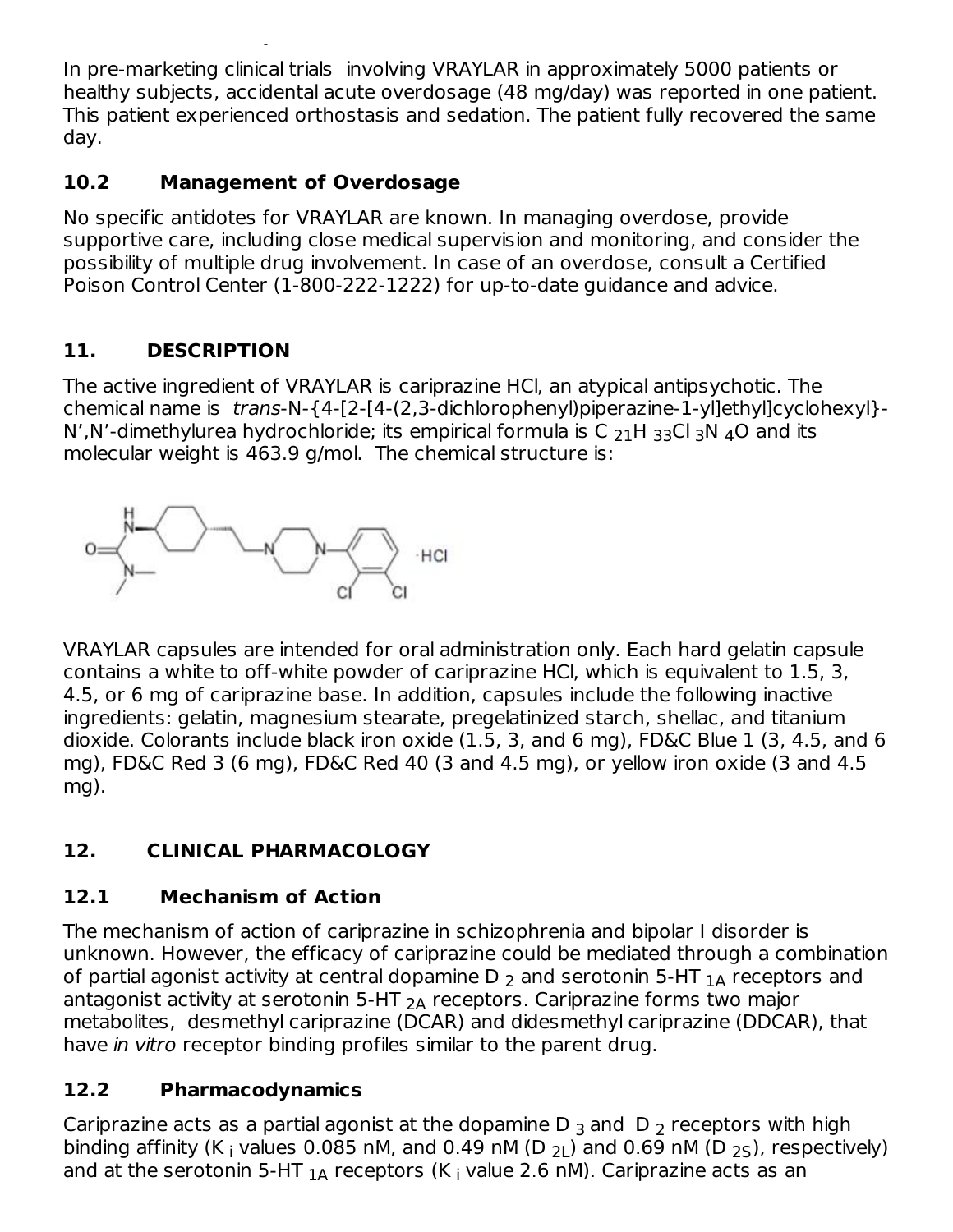antagonist at 5-HT  $_{2B}$  and 5-HT  $_{2A}$  receptors with high and moderate binding affinity (Ki values 0.58 nM and 18.8 nM respectively) as well as it binds to the histamine H  $_{\rm 1}$ receptors (K<sub>i</sub> value 23.2 nM). Cariprazine shows lower binding affinity to the serotonin 5-HT  $_{2C}$  and α  $_{1A}$ - adrenergic receptors (K  $_{\rm i}$  values 134 nM and 155 nM, respectively) and has no appreciable affinity for cholinergic muscarinic receptors (IC <sub>50</sub>>1000 nM).  $2B$  and 5-HT  $2A$ 

### Effect on QTc Interval

At a dose three-times the maximum recommended dose, cariprazine does not prolong the QTc interval to clinically relevant extent.

## **12.3 Pharmacokinetics**

VRAYLAR activity is thought to be mediated by cariprazine and its two major active metabolites, desmethyl cariprazine (DCAR) and didesmethyl cariprazine (DDCAR), which are pharmacologically equipotent to cariprazine.

After multiple dose administration of VRAYLAR, mean cariprazine and DCAR concentrations reached steady state at around Week 1 to Week 2 and mean DDCAR concentrations appeared to be approaching steady state at around Week 4 to Week 8 in a 12-week study (Figure 1). The half-lives based on time to reach steady state, estimated from the mean concentration-time curves, are 2 to 4 days for cariprazine, about 1 to 2 days for DCAR, and approximately 1 to 3 weeks for DDCAR. The time to reach steady state for the major active metabolite DDCAR was variable across patients, with some patients not achieving steady state at the end of the 12 week treatment *[see Dosage* and Administration (2.1), Warnings and Precautions

(5.6)]. Mean concentrations of DCAR and DDCAR are approximately 30% and 400%, respectively, of cariprazine concentrations by the end of 12-week treatment.

After discontinuation of VRAYLAR, cariprazine, DCAR, and DDCAR plasma concentrations declined in a multi-exponential manner. Mean plasma concentrations of DDCAR decreased by about 50%, 1 week after the last dose and mean cariprazine and DCAR concentration dropped by about 50% in about 1 day. There was an approximately 90% decline in plasma exposure within 1 week for cariprazine and DCAR, and at about 4 weeks for DDCAR. Following a single dose of 1 mg of cariprazine administration, DDCAR remained detectable 8 weeks post-dose.

After multiple dosing of VRAYLAR, plasma exposure of cariprazine, DCAR, and DDCAR, increases approximately proportionally over the therapeutic dose range.

### **Figure 1. Plasma Concentration (Mean ± SE)-Time Profile During and Following**

**12-weeks of Treatment with Cariprazine 6 mg/day a**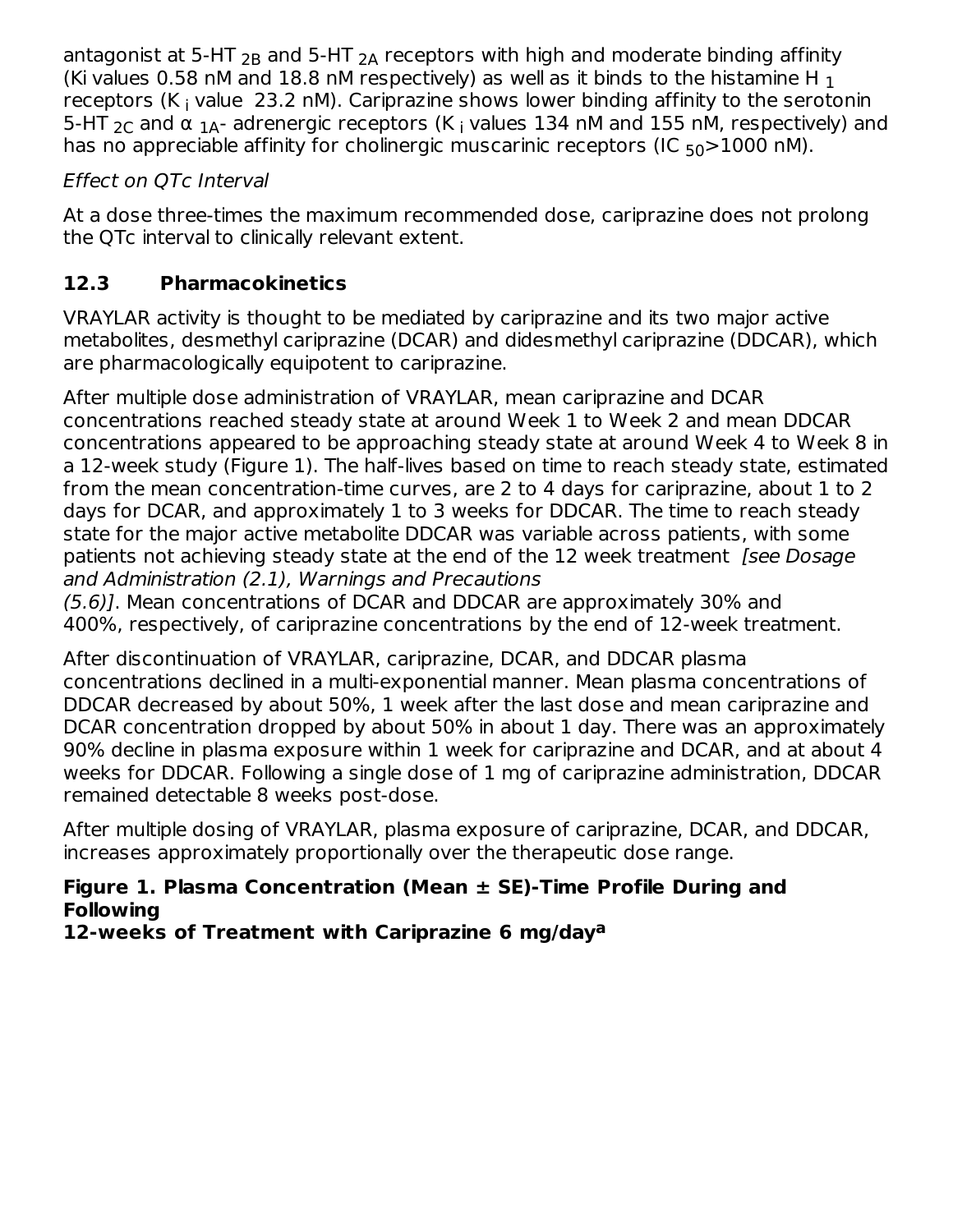

<sup>a</sup> Trough concentrations shown during treatment with cariprazine 6 mg/day.

SE: standard error; TOTAL CAR: sum concentration of cariprazine, DCAR and DDCAR; CAR: cariprazine

### Absorption

After single dose administration of VRAYLAR, the peak plasma cariprazine concentration occurred in approximately 3-6 hours.

Administration of a single dose of 1.5 mg VRAYLAR capsule with a high-fat meal did not significantly affect the C <sub>max</sub> and AUC of cariprazine or DCAR.

#### Distribution

Cariprazine and its major active metabolites are highly bound (91 to 97%) to plasma proteins.

#### Elimination

#### Metabolism

Cariprazine is extensively metabolized by CYP3A4 and, to a lesser extent, by CYP2D6 to DCAR and DDCAR. DCAR is further metabolized into DDCAR by CYP3A4 and CYP2D6. DDCAR is then metabolized by CYP3A4 to a hydroxylated metabolite.

#### **Excretion**

Following administration of 12.5 mg/day cariprazine to patients with schizophrenia for 27 days, about 21% of the daily dose was found in urine, with approximately 1.2% of the daily dose was excreted in urine as unchanged cariprazine.

#### Studies in Specific Populations

#### Hepatic Impairment

Compared to healthy subjects, exposure (C  $_{\sf max}$  and AUC) in patients with either mild or moderate hepatic impairment (Child-Pugh score between 5 and 9) was approximately 25% higher for cariprazine and 20% to 30% lower for the major metabolites (DCAR and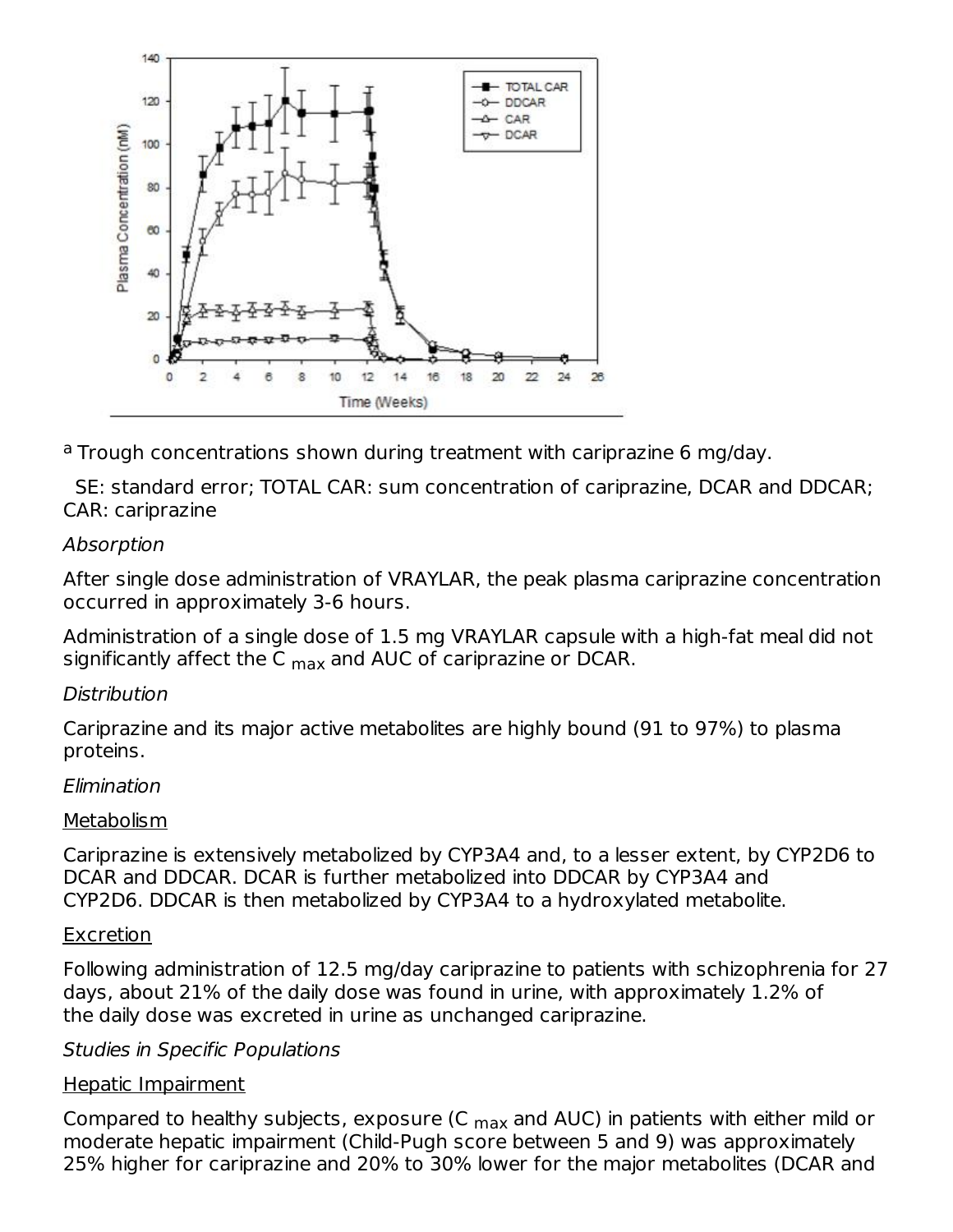DDCAR) following daily doses of 0.5 mg cariprazine for 14 days *[see Use in Specific* Populations (8.6)].

#### Renal Impairment

Cariprazine and its major active metabolites are minimally excreted in urine. Pharmacokinetic analyses indicated no significant relationship between plasma clearance and creatinine clearance [see Use in Specific Populations (8.7)].

#### CYP2D6 Poor Metabolizers

CYP2D6 poor metabolizer status does not have clinically relevant effect on pharmacokinetics of cariprazine, DCAR, or DDCAR.

#### Age, Sex, Race

Age, sex, or race does not have clinically relevant effect on pharmacokinetics of cariprazine, DCAR, or DDCAR.

#### Drug Interaction Studies

#### In vitro studies

Cariprazine and its major active metabolites did not induce CYP1A2 and CYP3A4 enzymes and were weak inhibitors of CYP1A2, CYP2C9, CYP2D6, and CYP3A4 in vitro. Cariprazine was also a weak inhibitor of CYP2C19, CYP2A6, and CYP2E1 in vitro.

Cariprazine and its major active metabolites are not substrates of P-glycoprotein (P-gp), the organic anion transporting polypeptides 1B1 and 1B3 (OATP1B1 and OATP1B3), or the breast cancer resistance protein (BCRP).

Cariprazine and its major active metabolites were poor or non-inhibitors of transporters OATP1B1, OATP1B3, BCRP, organic cation transporter 2 (OCT2), and organic anion transporters 1 and 3 (OAT1 and OAT3) in vitro. The major active metabolites were also poor or non-inhibitors of transporter P-gp although cariprazine was probably a P-gp inhibitor based on the theoretical GI concentrations at high doses in vitro.

Based on in vitro studies, VRAYLAR is unlikely to cause clinically significant pharmacokinetic drug interactions with substrates of CYP1A2, CYP2A6, CYP2C9, CYP2C19, CYP2D6, CYP2E, and CYP3A4, or OATP1B1, OATP1B3, BCRP, OCT2, OAT1 and OAT3

#### In vivo studies

#### CYP 3A4 inhibitors

Co-administration of ketoconazole (400 mg/day), a strong CYP3A4 inhibitor, with VRAYLAR (0.5 mg/day) increased cariprazine C  $_{\sf max}$  and AUC  $_{\sf 0\text{-}24h}$  by about 3.5-fold and 4-fold, respectively; increased DDCAR C <sub>max</sub> and AUC <sub>0-24h</sub> by about 1.5-fold; and decreased DCAR C <sub>max</sub> and AUC <sub>0-24h</sub> by about one-third. The impact of moderate CYP3A4 inhibitors has not been studied.

#### CYP3A4 inducers

CYP3A4 is responsible for the formation and elimination of the active metabolites of cariprazine. The effect of CYP3A4 inducers on the plasma exposure of cariprazine and its major active metabolites has not been evaluated, and the net effect is unclear.

#### CYP2D6 inhibitors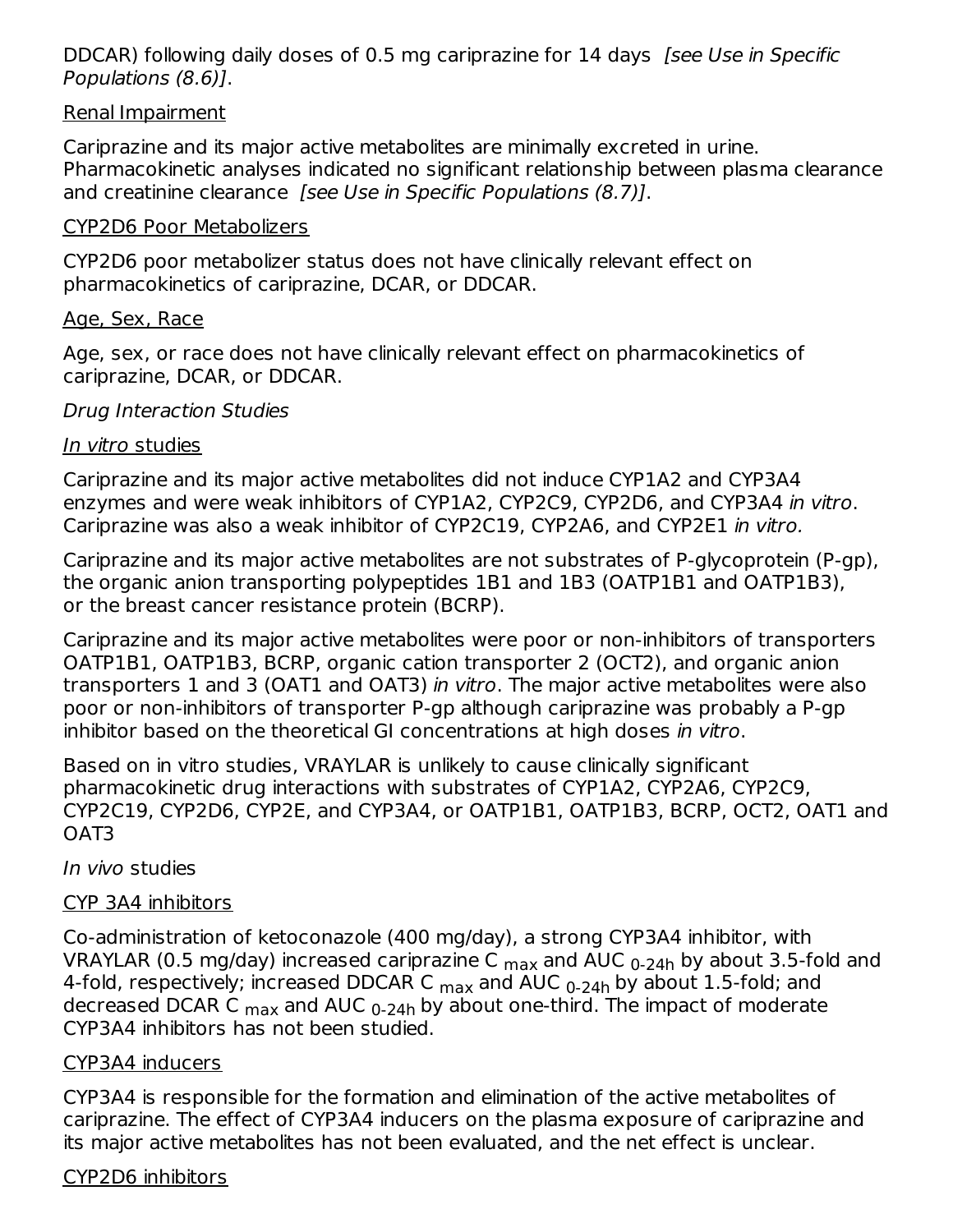CYP2D6 inhibitors are not expected to influence pharmacokinetics of cariprazine, DCAR or DDCAR based on the observations in CYP2D6 poor metabolizers.

#### Proton pump inhibitors

Co-administration of pantoprazole (40 mg/day), a proton pump inhibitor, with VRAYLAR (6 mg/day) in patients with schizophrenia for 15 days did not affect cariprazine exposure at steady-state, based on C <sub>max</sub> and AUC <sub>0-24</sub>. Similarly, no significant change in exposure to DCAR and DDCAR was observed.

## **13. NONCLINICAL TOXICOLOGY**

### **13.1 Carcinogenesis, Mutagenesis, Impairment of Fertility**

#### Carcinogenesis

There was no increase in the incidence of tumors following daily oral administration of cariprazine to rats for 2 years and to Tg.rasH2 mice for 6 months at doses which are up to 4 and 19 times respectively, the MRHD of 6 mg/day based on AUC of total cariprazine, (i.e. sum of AUC values of cariprazine, DCAR and DDCAR).

Rats were administered cariprazine at oral doses of 0.25, 0.75, and 2.5 (males)/1, 2.5, and 7.5 mg/kg/day (females) which are 0.2 to 1.8 (males)/ 0.8 to 4.1 (females) times the MRHD of 6 mg/day based on AUC of total cariprazine.

Tg.rasH2 mice were administered cariprazine at oral doses of 1, 5, and 15 (males)/5, 15, and 50 mg/kg/day (females) which are 0.2 to 7.9 (males)/2.6 to 19 (females) times the MRHD of 6 mg/day based on AUC of total cariprazine.

### **Mutagenesis**

Cariprazine was not mutagenic in the in vitro bacterial reverse mutation assay, nor clastogenic in the in vitro human lymphocyte chromosomal aberration assay or in the *in* vivo mouse bone marrow micronucleus assay. However, cariprazine increased the mutation frequency in the in vitro mouse lymphoma assay under conditions of metabolic activation. The major human metabolite DDCAR was not mutagenic in the *in vitro* bacterial reverse mutation assay, however, it was clastogenic and induced structural chromosomal aberration in the in vitro human lymphocyte chromosomal aberration assay.

### Impairment of Fertility

Cariprazine was administered orally to male and female rats before mating, through mating and up to day 7 of gestation at doses of 1, 3, and 10 mg/kg/day which are 1.6 to 16 times the MRHD of 6 mg/day based on mg/m  $2$ . In female rats, lower fertility and conception indices were observed at all dose levels which are equal to or higher than 1.6 times the MRHD of 6 mg/day based on mg/m <sup>2</sup>. No effects on male fertility were noted at any dose up to 4.3 times the MRHD of 6 mg/day based on AUC of total cariprazine.

### **13.2 Animal Toxicology and/or Pharmacology**

Cariprazine caused bilateral cataract and cystic degeneration of the retina in the dog following oral daily administration for 13 weeks and/or 1 year and retinal degeneration/atrophy in the rat following oral daily administration for 2 years. Cataract in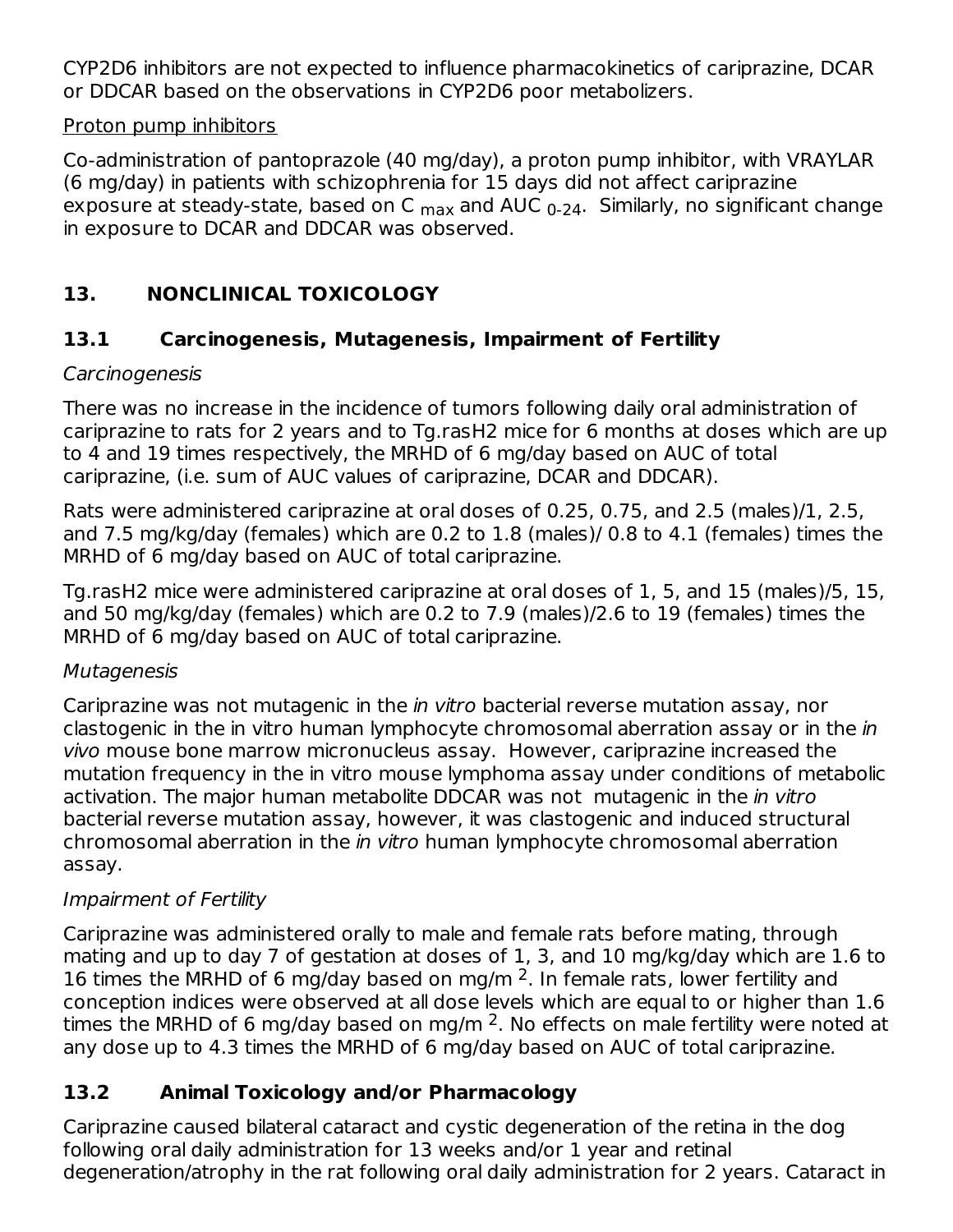the dog was observed at 4 mg/kg/day which is 7.1 (male) and 7.7 (female) times the MRHD of 6 mg/day based on AUC of total cariprazine. The NOEL for cataract and retinal toxicity in the dog is 2 mg/kg/day which is 5 (males) to 3.6 (females) times the MRHD of 6 mg/day based on AUC of total cariprazine. Increased incidence and severity of retinal degeneration/atrophy in the rat occurred at all doses tested, including the low dose of 0.75 mg/kg/day, at total cariprazine plasma levels less than clinical exposure (AUC) at the MRHD of 6 mg/day. Cataract was not observed in other repeat dose studies in pigmented mice or albino rats.

Phospholipidosis was observed in the lungs of rats, dogs, and mice (with or without inflammation) and in the adrenal gland cortex of dogs at clinically relevant exposures (AUC) of total cariprazine. Phospholipidosis was not reversible at the end of the 1-2 month drug-free periods. Inflammation was observed in the lungs of dogs dosed daily for 1 year with a NOEL of 1 mg/kg/day which is 2.7 (males) and 1.7 (females) times the MRHD of 6 mg/day based on AUC of total cariprazine. No inflammation was observed at the end of 2-month drug free period following administration of 2 mg/kg/day which is 5 (males) and 3.6 (females) times the MRHD of 6 mg/day based on AUC of total cariprazine; however, inflammation was still present at higher doses.

Hypertrophy of the adrenal gland cortex was observed at clinically relevant total cariprazine plasma concentrations in rats (females only) and mice following daily oral administration of cariprazine for 2 years and 6 months, respectively. Reversible hypertrophy/hyperplasia and vacuolation/vesiculation of the adrenal gland cortex were observed following daily oral administration of cariprazine to dogs for 1 year. The NOEL was 2 mg/kg/day which is 5 (males) and 3.6 (females) times the MRHD of 6 mg/day based on AUC of total cariprazine. The relevance of these findings to human risk is unknown.

## **14. CLINICAL STUDIES**

### **14.1 Schizophrenia**

The efficacy of VRAYLAR for the treatment of schizophrenia was established in three, 6 week, randomized, double-blind, placebo-controlled trials in patients (aged 18 to 60 years) who met Diagnostic and Statistical Manual of Mental Disorders 4 <sup>th</sup> edition, Text Revision (DSM-IV-TR) criteria for schizophrenia. An active control arm (risperidone or aripiprazole) was included in two trials to assess assay sensitivity. In all three trials, VRAYLAR was superior to placebo.

Positive and Negative Syndrome Scale (PANSS) and Clinical Global Impressions-Severity (CGI-S) rating scales were used as the primary and secondary efficacy measures, respectively, for assessing psychiatric signs and symptoms in each trial:

- PANSS is a 30-item scale that measures positive symptoms of schizophrenia (7 items), negative symptoms of schizophrenia (7 items), and general psychopathology (16 items), each rated on a scale of 1 (absent) to 7 (extreme). The PANSS total score may range from 30 to 210 with the higher score reflecting greater severity.
- The CGI-S is a validated clinician-related scale that measures the patient's current illness state and overall clinical state on a 1 (normal, not at all ill) to 7-point (extremely ill) scale.

In each study, the primary endpoint was change from baseline in PANSS total score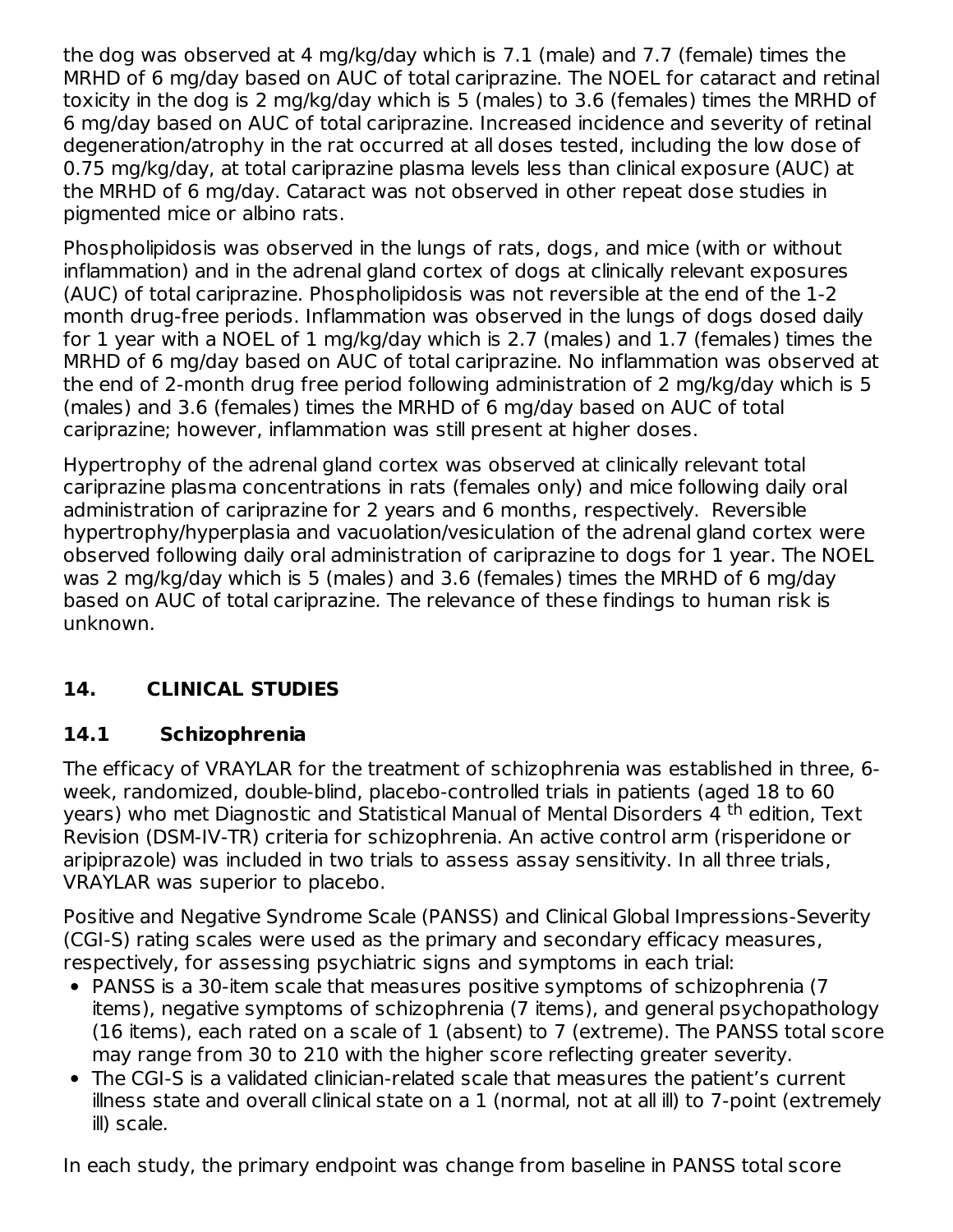at the end of week 6. The change from baseline for VRAYLAR and active control groups was compared to placebo. The results of the trials are shown in Table 15. The time course of efficacy results of Study 2 is shown in Figure 2.

Study 1: In a 6-week, placebo-controlled trial  $(N = 711)$  involving three fixed doses of VRAYLAR (1.5, 3, or 4.5 mg/day) and an active control (risperidone), all VRAYLAR doses and the active control were superior to placebo on the PANSS total score and the CGI-S.

Study 2: In a 6-week, placebo-controlled trial  $(N = 604)$  involving two fixed doses of VRAYLAR (3 or 6 mg/day) and an active control (aripiprazole), both VRAYLAR doses and the active control were superior to placebo on the PANSS total score and the CGI-S.

Study 3: In a 6-week, placebo-controlled trial ( $N = 439$ ) involving two flexible-dose range groups of VRAYLAR (3 to 6 mg/day or 6 to 9 mg/day), both VRAYLAR groups were superior to placebo on the PANSS total score and the CGI-S.

The efficacy of VRAYLAR was demonstrated at doses ranging from 1.5 to 9 mg/day compared to placebo. There was, however, a dose-related increase in certain adverse reactions, particularly above 6 mg. Therefore, the maximum recommended dose is 6 mg/day.

Examination of population subgroups based on age (there were few patients over 55), sex, and race did not suggest any clear evidence of differential responsiveness.

| <b>Study</b> | <b>Treatment Group (#</b><br><b>Number ITT patients)</b> | <b>Primary Efficacy Endpoint: PANSS Total</b>          |                                                                    |                                                                      |  |  |
|--------------|----------------------------------------------------------|--------------------------------------------------------|--------------------------------------------------------------------|----------------------------------------------------------------------|--|--|
|              |                                                          | <b>Mean</b><br><b>Baseline</b><br><b>Score</b><br>(SD) | <b>LS Mean</b><br><b>Change</b><br>from<br><b>Baseline</b><br>(SE) | <b>Placebo-</b><br>subtracted<br>Difference <sup>a</sup> (95%<br>CI) |  |  |
| Study 1      | VRAYLAR $(1.5 \text{ mg/day})^*$<br>$(n=140)$            | 97.1(9.1)                                              | $-19.4(1.6)$                                                       | $-7.6$ ( $-11.8$ , $-3.3$ )                                          |  |  |
|              | VRAYLAR $(3 \text{ mg/day})^*$<br>$(n=140)$              | 97.2(8.7)                                              | $-20.7(1.6)$                                                       | $-8.8$ $(-13.1, -4.6)$                                               |  |  |
|              | VRAYLAR $(4.5 \text{ mg/day})^*$<br>$(n=145)$            | 96.7(9.0)                                              | $-22.3(1.6)$                                                       | $-10.4$ $(-14.6, -6.2)$                                              |  |  |
|              | Placebo<br>$(n=148)$                                     | 97.3(9.2)                                              | $-11.8(1.5)$                                                       |                                                                      |  |  |
| Study 2      | VRAYLAR $(3 \text{ mg/day})^*$<br>$(n=151)$              | 96.1(8.7)                                              | $-20.2(1.5)$                                                       | $-6.0$ $(-10.1, -1.9)$                                               |  |  |
|              | VRAYLAR $(6 \text{ mg/day})^*$<br>$(n=154)$              | 95.7(9.4)                                              | $-23.0(1.5)$                                                       | $-8.8$ $(-12.9, -4.7)$                                               |  |  |
|              | Placebo<br>$(n=149)$                                     | 96.5(9.1)                                              | $-14.3(1.5)$                                                       |                                                                      |  |  |
| Study 3      | VRAYLAR (3-6 mg/day)*<br>$(n=147)$                       | 96.3(9.3)                                              | $-22.8(1.6)$                                                       | $-6.8$ $(-11.3, -2.4)$                                               |  |  |
|              | VRAYLAR $(6-9 \text{ mg/day})^*$<br>b                    | 96.3(9.0)                                              | $-25.9(1.7)$                                                       | $-9.9$ $(-14.5, -5.3)$                                               |  |  |

#### **Table 15. Primary Analysis Results from Schizophrenia Trials**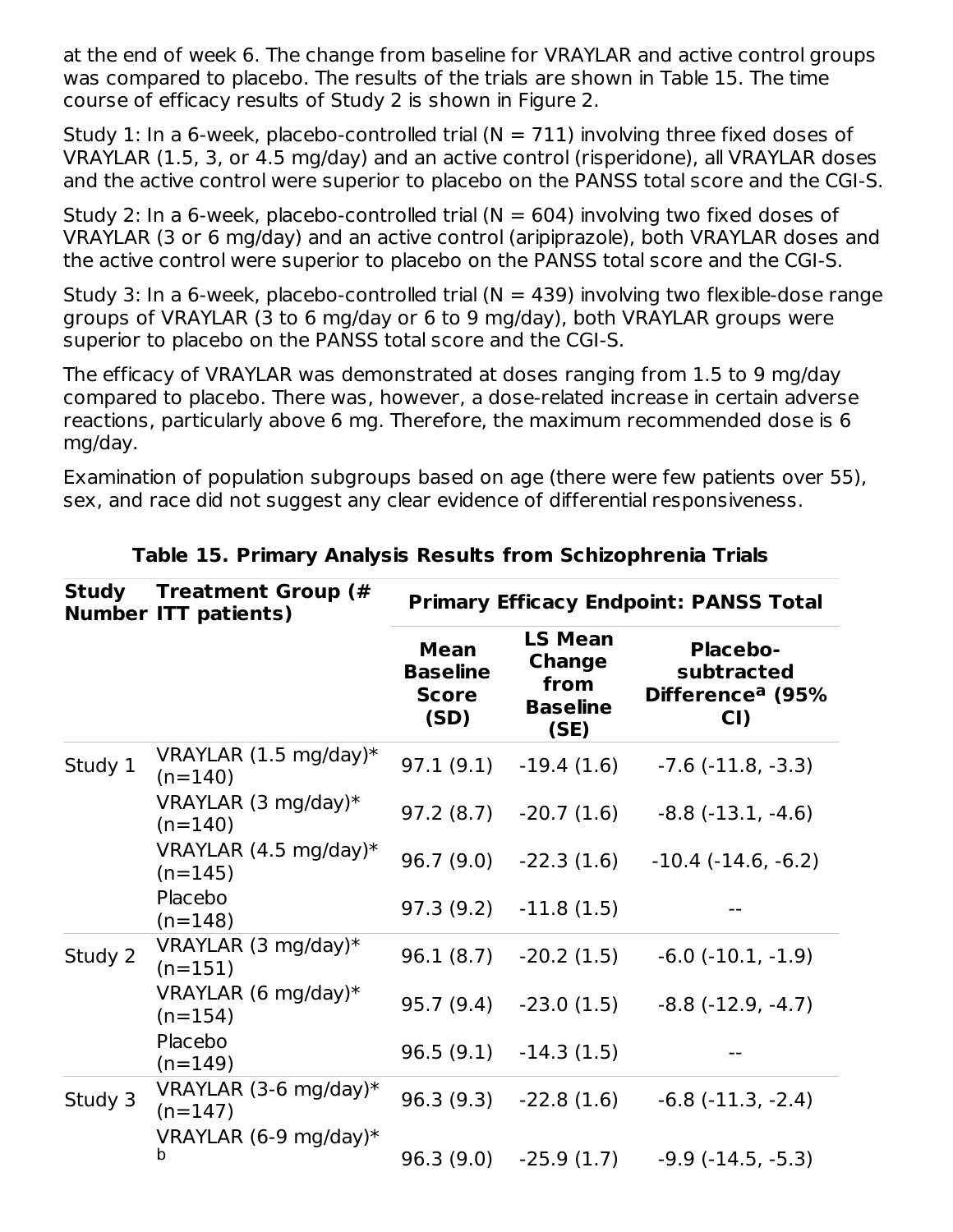$$
(n=147)
$$
Placebo  
(n=145) 96.6 (9.3) -16.0 (1.6) --

ITT: intent-to-treat; SD: standard deviation; SE: standard error; LS Mean: leastsquares mean; CI: unadjusted confidence interval

aDifference (drug minus placebo) in least-squares mean change from baseline \*Doses that are statistically significantly superior to placebo

<sup>b</sup>The maximum recommended daily dose is 6 mg. Doses above 6 mg daily do not confer increased effectiveness sufficient to outweigh dose-related adverse reactions.

**Figure 2 Change from Baseline in PANSS total score by weekly visits (Study 2)**



The safety and efficacy of VRAYLAR as maintenance treatment in adults with schizophrenia were demonstrated in a randomized withdrawal trial that included 200 patients meeting DSM-IV criteria for schizophrenia who were clinically stable following 20 weeks of open-label cariprazine at doses of 3 to 9 mg/day. Patients were randomized to receive either placebo or cariprazine at the same dose for up to 72 weeks for observation of relapse. The primary endpoint was time to relapse. Relapse during the double-blind phase (DBP) was defined as meeting any one of the following criteria: hospitalization due to worsening of schizophrenia, increase in the PANSS total score by ≥ 30%, increase in CGI-S score by ≥ 2 points, deliberate self-injury, aggressive or violent behavior, clinically significant suicidal or homicidal ideation, or score >4 on one or more of the following PANSS items: delusions (P1), conceptual disorganization (P2), hallucination (P3), suspiciousness or persecution (P6), hostility (P7), uncooperativeness (G8), or poor impulse control (G14).

The efficacy of VRAYLAR was demonstrated at doses ranging from 3 to 9 mg/day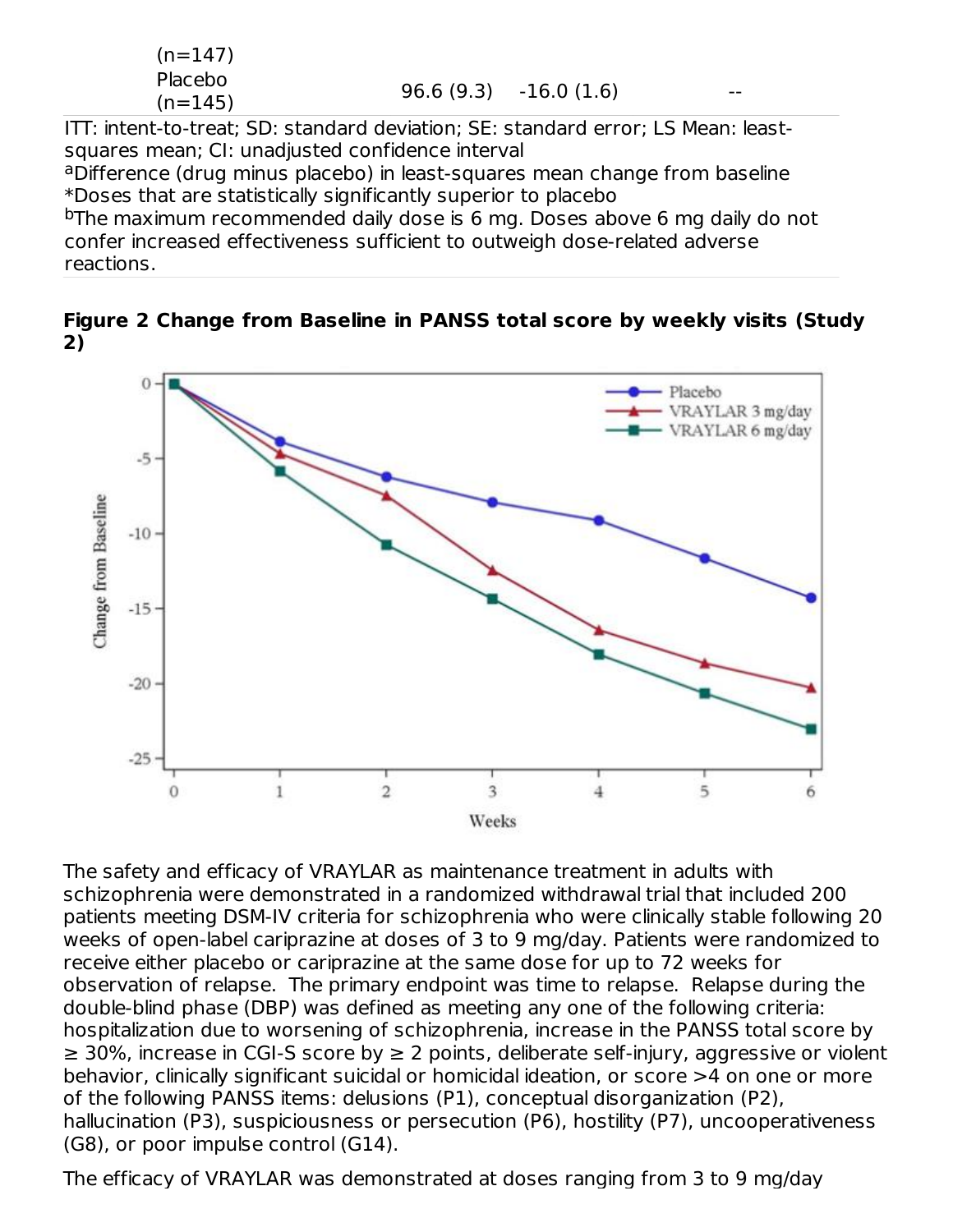The efficacy of VRAYLAR was demonstrated at doses ranging from 3 to 9 mg/day compared to placebo. There was, however, a dose-related increase in certain adverse reactions, particularly above 6 mg. Therefore, the maximum recommended dose is 6 mg/day.

The Kaplan-Meier curves of the time to relapse during the double-blind, placebocontrolled, randomized withdrawal phase of the long-term trial are shown in Figure 3. Time to relapse was statistically significantly longer in the VRAYLAR-treated group compared to the placebo group.

#### **Figure 3 Kaplan-Meier Curves of Cumulative Rate of Relapse During the Double-Blind Treatment Period**



 $DB =$  double-blind

\*The maximum recommended daily dose is 6 mg. Doses above 6 mg daily do not confer increased effectiveness sufficient to outweigh dose-related adverse reactions.

### **14.2 Manic or Mixed Episodes Associated with Bipolar I Disorder**

The efficacy of VRAYLAR in the acute treatment of bipolar mania was established in three, 3-week placebo-controlled trials in patients (mean age of 39 years, range 18 to 65 years) who met DSM-IV-TR criteria for bipolar 1 disorder with manic or mixed episodes with or without psychotic features. In all three trials, VRAYLAR was superior to placebo.

Young Mania Rating Scale (YMRS) and Clinical Global Impressions-Severity scale (CGI-S) were used as the primary and secondary efficacy measures, respectively, for assessing psychiatric signs and symptoms in each trial:

- The YMRS is an 11-item clinician-rated scale traditionally used to assess the degree of manic symptomatology. YMRS total score may range from 0 to 60 with a higher score reflecting greater severity.
- The CGI-S is validated clinician-related scale that measures the patient's current illness state and overall clinical state on a 1 (normal, not at all ill) to 7-point (extremely ill) scale.

In each study, the primary endpoint was decrease from baseline in YMRS total score at the end of week 3. The change from baseline for each VRAYLAR dose group was compared to placebo. The results of the trials are shown in Table 16. The time course of efficacy results is shown in Figure 4.

Study 4: In a 3-week, placebo-controlled trial ( $N = 492$ ) involving two flexible-dose range groups of VRAYLAR (3 to 6 mg/day or 6 to 12 mg/day), both VRAYLAR dose groups were superior to placebo on the YMRS total score and the CGI-S. The 6 to 12 mg/day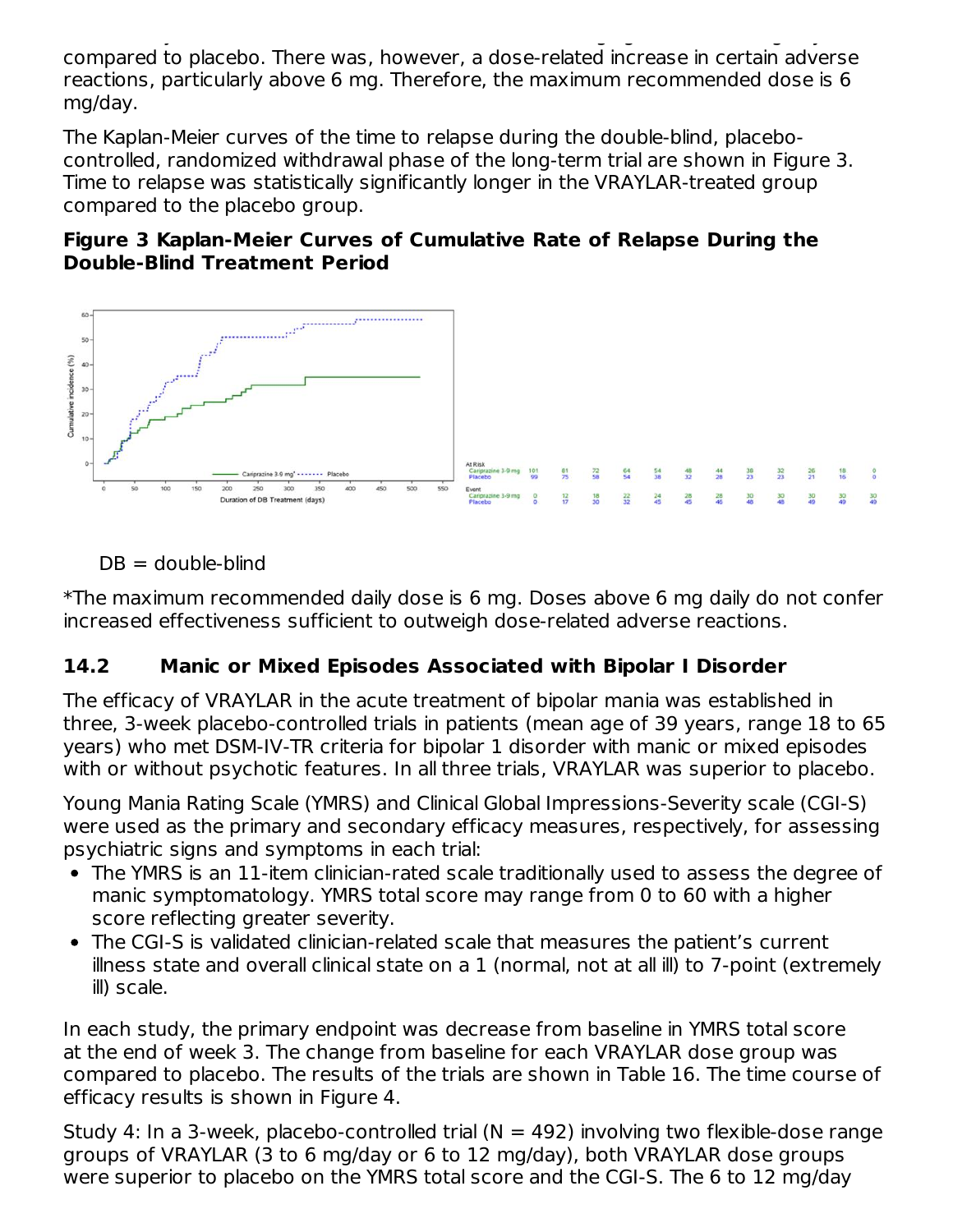dose group showed no additional advantage.

Study 5: In a 3-week, placebo-controlled trial ( $N = 235$ ) involving a flexible-dose range of VRAYLAR (3 to 12 mg/day), VRAYLAR was superior to placebo on the YMRS total score and the CGI-S.

Study 6: In a 3-week, placebo-controlled trial  $(N = 310)$  involving a flexible-dose range of VRAYLAR (3 to 12 mg/day), VRAYLAR was superior to placebo on the YMRS total score and the CGI-S.

The efficacy of VRAYLAR was established at doses ranging from 3 to 12 mg/day. Doses above 6 mg did not appear to have additional benefit over lower doses (Table 16) and there was a dose-related increase in certain adverse reactions. Therefore, the maximum recommended dose is 6 mg/day.

Examination of population subgroups based on age (there were few patients over 55), sex, and race did not suggest any clear evidence of differential responsiveness.

| Study   | <b>Treatment Group (#</b><br><b>NumberITT patients)</b> |                                                        |                                                                    | <b>Primary Efficacy Endpoint: YMRS Total</b>                         |  |  |  |
|---------|---------------------------------------------------------|--------------------------------------------------------|--------------------------------------------------------------------|----------------------------------------------------------------------|--|--|--|
|         |                                                         | <b>Mean</b><br><b>Baseline</b><br><b>Score</b><br>(SD) | <b>LS Mean</b><br><b>Change</b><br>from<br><b>Baseline</b><br>(SE) | <b>Placebo-</b><br>subtracted<br>Difference <sup>a</sup> (95%<br>CI) |  |  |  |
| Study 1 | VRAYLAR $(3-6 \text{ mg/day})^*$<br>$(n=165)$           |                                                        | 33.2 (5.6) -18.6 (0.8)                                             | $-6.1$ $(-8.4, -3.8)$                                                |  |  |  |
|         | VRAYLAR $(6-12 \text{ mg/day})^*$<br>b<br>$(n=167)$     |                                                        |                                                                    | $32.9(4.7)$ $-18.5(0.8)$ $-5.9(-8.2, -3.6)$                          |  |  |  |
|         | Placebo<br>$(n=160)$                                    |                                                        | $32.6(5.8) -12.5(0.8)$                                             |                                                                      |  |  |  |
| Study 2 | VRAYLAR $(3-12 \text{ mg/day})^*$<br>b<br>$(n=118)$     |                                                        | $30.6(5.0)$ $-15.0(1.1)$                                           | $-6.1$ $(-8.9, -3.3)$                                                |  |  |  |
|         | Placebo<br>$(n=117)$                                    |                                                        | $30.2(5.2)$ $-8.9(1.1)$                                            |                                                                      |  |  |  |
| Study 3 | VRAYLAR $(3-12 \text{ mg/day})^*$<br>b<br>$(n=158)$     |                                                        | $32.3(5.8) -19.6(0.9)$                                             | $-4.3(-6.7,-1.9)$                                                    |  |  |  |
|         | Placebo<br>$(n=152)$                                    |                                                        | $32.1(5.6) -15.3(0.9)$                                             |                                                                      |  |  |  |

#### **Table 16. Primary Analysis Results from Manic or Mixed Episodes Associated with Bipolar I Disorder Trials**

ITT: intent-to-treat; SD: standard deviation; SE: standard error; LS Mean: leastsquares mean; CI: unadjusted confidence interval

aDifference (drug minus placebo) in least-squares mean change from baseline \*Doses that are statistically significantly superior to placebo

<sup>b</sup>The maximum recommended daily dose is 6 mg. Doses above 6 mg daily do not confer increased effectiveness sufficient to outweigh dose-related adverse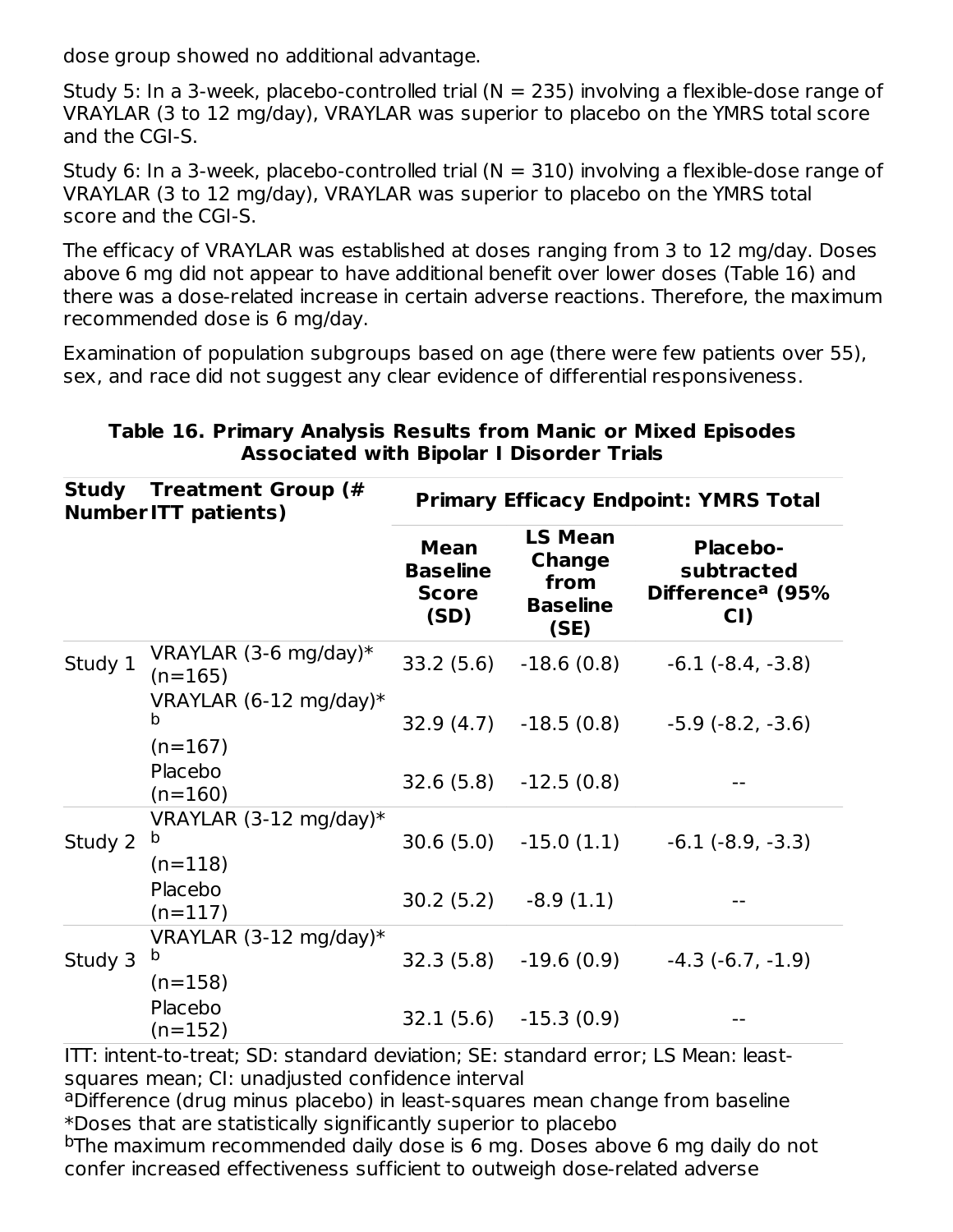### **Figure 4 Change from Baseline in YMRS total score by study visit (Study 4)**

\* The maximum recommended daily dose is 6 mg. Doses above 6 mg daily do not confer increased effectiveness sufficient to outweigh dose-related adverse reactions.

### **14.3 Depressive Episodes Associated with Bipolar I Disorder (Bipolar Depression)**

The efficacy of VRAYLAR in the treatment of depressive episodes associated with bipolar I disorder (bipolar depression) was established in one 8-week and two 6-week placebocontrolled trials in patients (mean age of 41.6 years, range 18 to 65 years) who met DSM-IV-TR or DSM-5 criteria for depressive episodes associated with bipolar I disorder.

In each study, the primary endpoint was change from baseline in Montgomery-Asberg Depression Rating Scale (MADRS) total score at the end of Week 6. The MADRS is a 10 item clinician-rated scale with total scores ranging from 0 (no depressive features) to 60 (maximum score). The MADRS total score change from baseline for VRAYLAR compared to placebo is shown in Table 17. The time course of efficacy results of Study 8 is shown in Figure 5. In each study, the VRAYLAR 1.5 mg dose demonstrated statistical significance over placebo. The secondary endpoint was change from baseline to Week 6 in CGI-S. The CGI-S is validated clinician-related scale that measures the patient's current illness state and overall clinical state on a 1 (normal, not at all ill) to 7-point (extremely ill) scale.

Study 7: In an 8-week, placebo-controlled trial  $(N = 571)$  involving three-fixed doses of VRAYLAR (0.75 mg/day, 1.5 mg/day, and 3 mg/day), VRAYLAR 1.5 mg was superior to placebo at end of Week 6 on the MADRS total score and the CGI-S.

Study 8: In a 6-week, placebo-controlled trial  $(N = 474)$  involving two-fixed doses of VRAYLAR (1.5 mg/day and 3 mg/day), VRAYLAR 1.5 mg and 3 mg were superior to placebo at end of Week 6 on the MADRS total score.

Study 9: In a 6-week, placebo-controlled trial  $(N = 478)$  involving two-fixed doses of VRAYLAR (1.5 mg/day and 3 mg/day), VRAYLAR 1.5 mg was superior to placebo at end of Week 6 on the MADRS total score and the CGI-S.

Examination of population subgroups based on age (there were few patients over 55), sex, and race did not suggest any clear evidence of differential responsiveness.

|                               | <b>Table 17. Primary Analysis Results from Bipolar Depression Trials</b> |                                                        |                                                                    |                                                                      |  |  |  |
|-------------------------------|--------------------------------------------------------------------------|--------------------------------------------------------|--------------------------------------------------------------------|----------------------------------------------------------------------|--|--|--|
| <b>Study</b><br><b>Number</b> | <b>Treatment Group</b><br>(# ITT patients)                               |                                                        | <b>Total</b>                                                       | <b>Primary Efficacy Endpoint: MADRS</b>                              |  |  |  |
|                               |                                                                          | <b>Mean</b><br><b>Baseline</b><br><b>Score</b><br>(SD) | <b>LS Mean</b><br><b>Change</b><br>from<br><b>Baseline</b><br>(SE) | <b>Placebo-</b><br>subtracted<br>Difference <sup>a</sup> (95%<br>CI) |  |  |  |
| $C+1$ $d_1$ , $7$             | <b>VRAYLAR (1.5</b><br>mg/day)* $(n=145)$<br>VRAYLAR (3 mg/day)          |                                                        | $30.3(4.4) -15.1(0.8)$                                             | $-4.0$ ( $-6.3$ , $-1.6$ )                                           |  |  |  |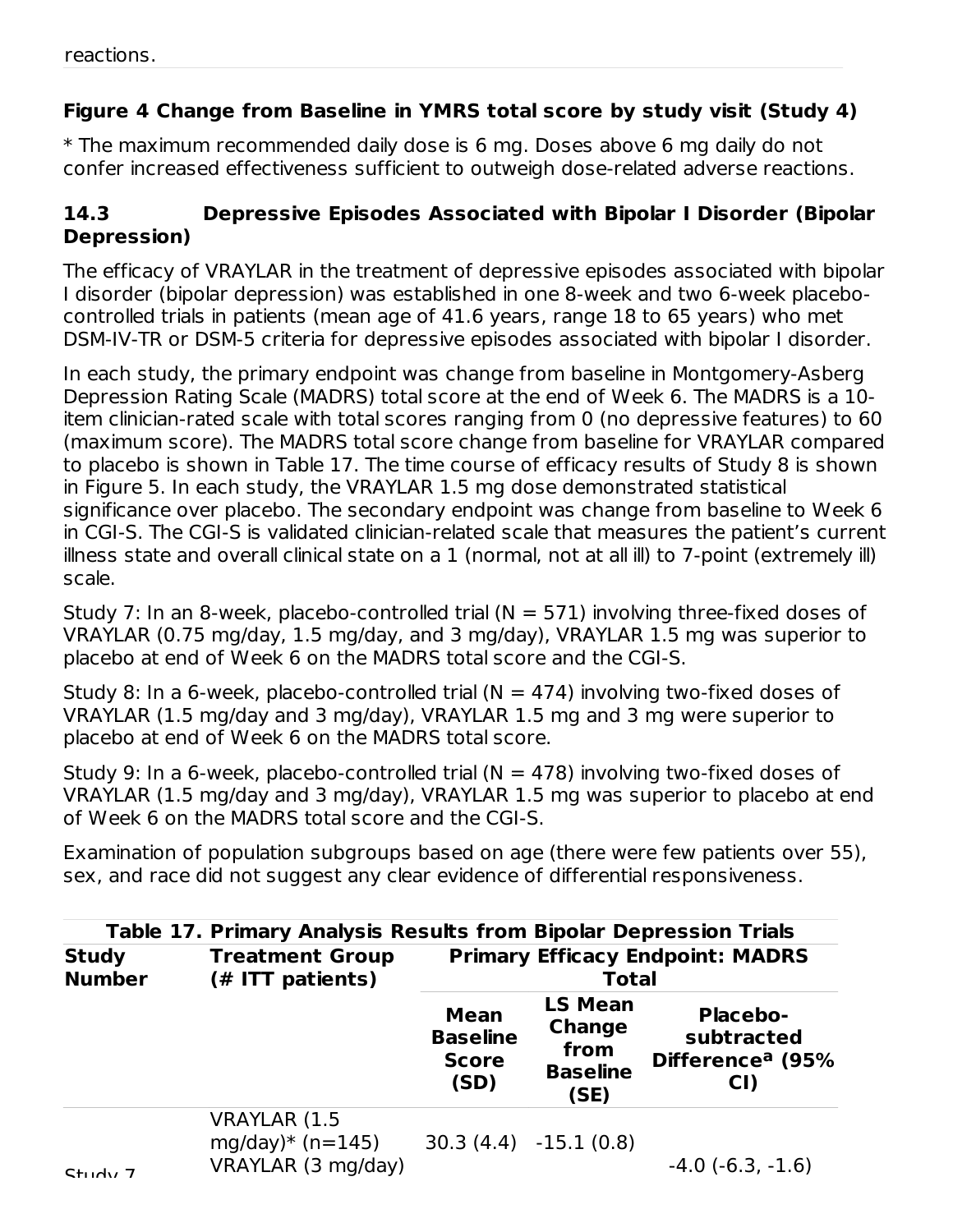| JLUUY 1 | $(n=145)$<br>Placebo                           | $30.6(4.7) -13.7(0.9)$ | $-2.5(-4.9,-0.1)$          |
|---------|------------------------------------------------|------------------------|----------------------------|
|         | $(n=141)$                                      | $30.4(4.6) -11.1(0.9)$ |                            |
| Study 8 | VRAYLAR (1.5<br>mg/day)* $(n=154)$             | $30.7(4.3) -15.1(0.8)$ | $-2.5$ (-4.6, -0.4)        |
|         | VRAYLAR $(3 \text{ mg/day})^*$<br>$(n=164)$    | $31.0(4.9) -15.6(0.8)$ | $-3.0$ ( $-5.1$ , $-0.9$ ) |
|         | Placebo<br>$(n=156)$                           | $30.2(4.4) -12.6(0.8)$ |                            |
| Study 9 | <b>VRAYLAR (1.5</b><br>$mg/day)*$<br>$(n=162)$ | $31.5(4.3) -14.8(0.8)$ | $-2.5$ (-4.6, -0.4)        |
|         | VRAYLAR (3 mg/day)<br>$(n=153)$                | $31.5(4.8) -14.1(0.8)$ | $-1.8$ ( $-3.9, 0.4$ )     |
|         | Placebo<br>$(n=163)$                           | $31.4(4.5) -12.4(0.8)$ |                            |

ITT: intent-to-treat; SD: standard deviation; SE: standard error; LS Mean: leastsquares mean; CI: confidence interval

aDifference (drug minus placebo) in least-squares mean change from baseline \*Doses that are statistically significantly superior to placebo

#### **Figure 5. LS Mean\* Change from Baseline in MADRS Total Score by Visits (Study 8)**

\*LS Mean: least-squares mean

#### **16.HOW SUPPLIED/STORAGE AND HANDLING**

6 mg Purple/White, Capsule, Capsule, Imprint: FL;6

NDC: 70518-3157-00

NDC: 70518-3157-01

PACKAGING: 30 in 1 BOX

PACKAGING: 1 in 1 POUCH

Store at 20ºC to 25°C (68ºF to 77°F); excursions permitted between 15°C and 30°C (59°F and 86°F) [see USP Controlled Room Temperature]. Protect 3 mg and 4.5 mg capsules from light to prevent potential color fading.

Repackaged and Distributed By:

Remedy Repack, Inc.

625 Kolter Dr. Suite #4 Indiana, PA 1-724-465-8762

#### **16.2 Storage and Handling**

Store at 20ºC to 25°C (68ºF to 77°F); excursions permitted between 15°C and 30°C (59°F and 86°F) [see USP Controlled Room Temperature]. Protect 3 mg and 4.5 mg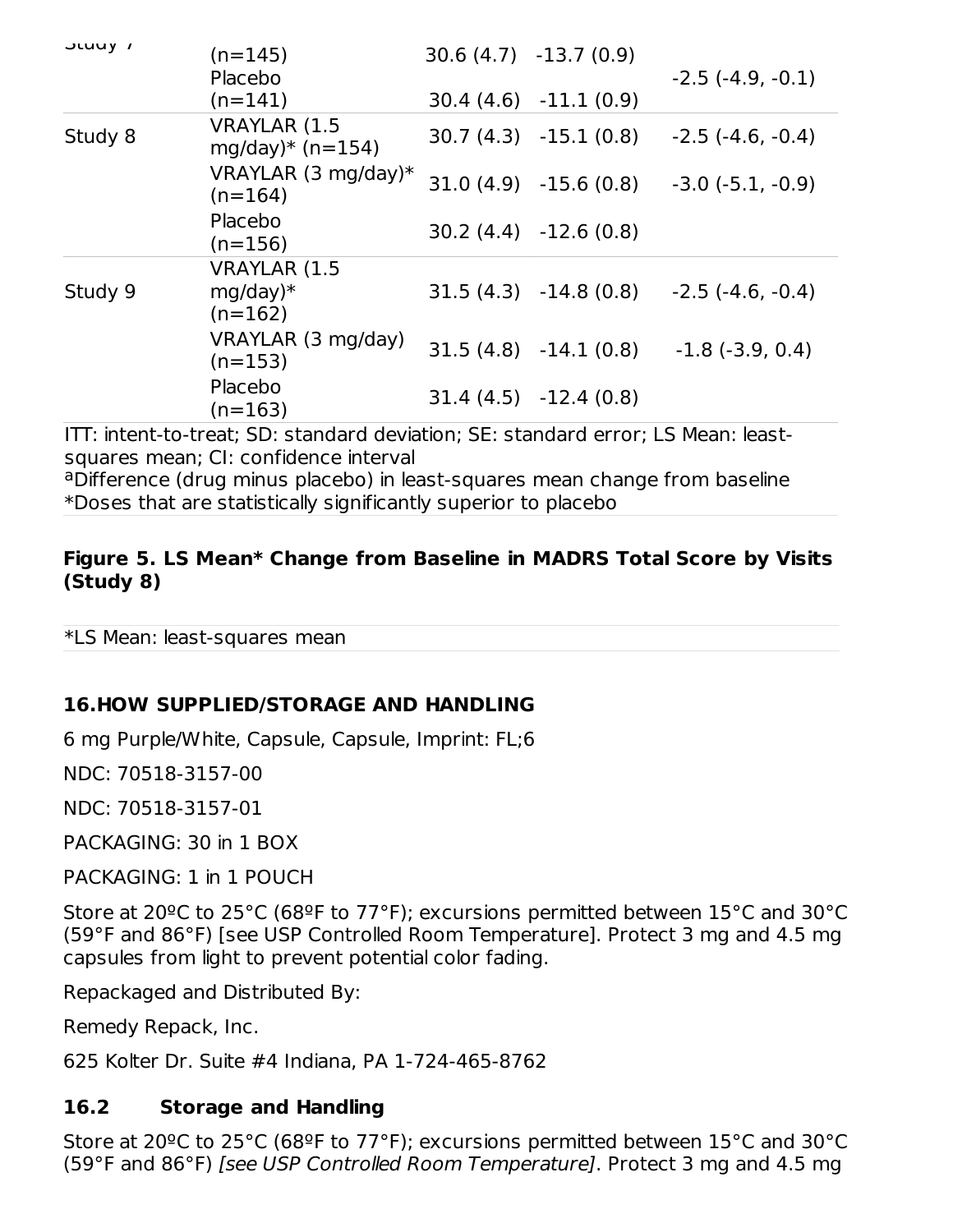capsules from light to prevent potential color fading.

### **17. PATIENT COUNSELING INFORMATION**

Advise the patient or caregiver to read the FDA-approved patient labeling ( Medication Guide)

Physicians are advised to discuss with patients for whom they prescribe VRAYLAR all relevant safety information including, but not limited to, the following:

### Suicidal Thoughts and Behaviors

Advise patients and caregivers to look for the emergence of suicidal thoughts and behaviors, especially early during treatment and when the dosage is adjusted up or down and instruct them to report such symptoms to their healthcare provider [see Box Warning and Warnings and Precautions (5.2)].

#### Dosage and Administration

Advise patients that VRAYLAR can be taken with or without food. Counsel them on the importance of following dosage escalation instructions [see Dosage and Administration  $(2)$ ].

#### Neuroleptic Malignant Syndrome (NMS)

Counsel patients about a potentially fatal adverse reaction, Neuroleptic Malignant Syndrome (NMS), that has been reported in association with administration of antipsychotic drugs. Advise patients, family members, or caregivers to contact the healthcare provider or to report to the emergency room if they experience signs and symptoms of NMS [see Warnings and Precautions (5.4)].

#### Tardive Dyskinesia

Counsel patients on the signs and symptoms of tardive dyskinesia and to contact their health care provider if these abnormal movements occur [see Warnings and Precautions  $(5.5)$ ].

Repackaged By / Distributed By: RemedyRepack Inc.

625 Kolter Drive, Indiana, PA 15701

(724) 465-8762

### **Late-Occurring Adverse Reactions**

Counsel patients that adverse reactions may not appear until several weeks after the initiation of VRAYLAR treatment [see Warnings and Precautions (5.6)].

Metabolic Changes (Hyperglycemia and Diabetes Mellitus, Dyslipidemia, and Weight Gain)

Educate patients about the risk of metabolic changes, how to recognize symptoms of hyperglycemia and diabetes mellitus, and the need for specific monitoring, including blood glucose, lipids, and weight [see Warnings and Precautions (5.7)].

### Leukopenia/Neutropenia

Advise patients with a pre-existing low WBC or a history of drug-induced leukopenia/neutropenia that they should have their CBC monitored while taking VRAYLAR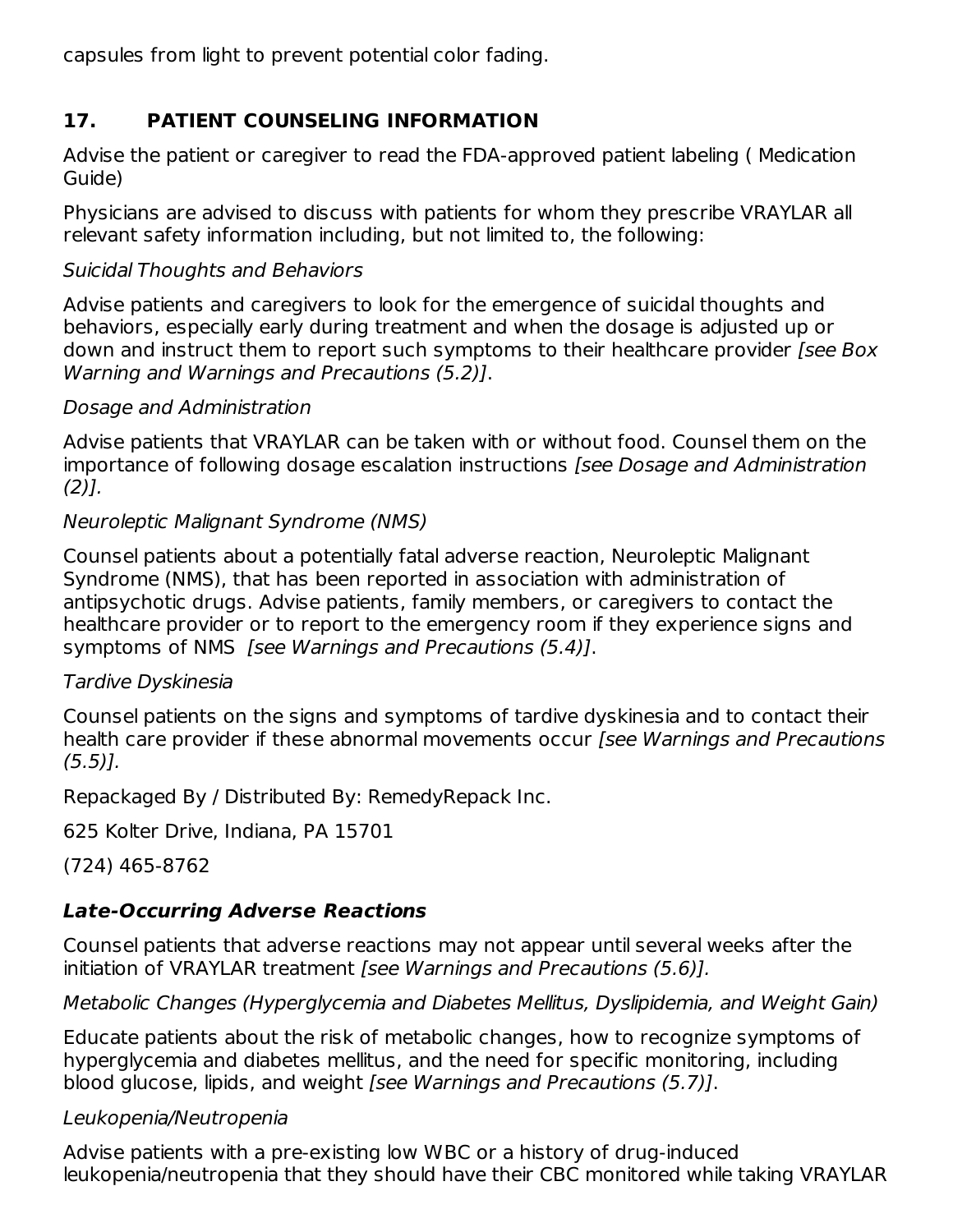[see Warnings and Precautions (5.8)].

#### Orthostatic Hypotension and Syncope

Counsel patients on the risk of orthostatic hypotension and syncope, especially early in treatment, and also at times of re-initiating treatment or increases in dose *[see Warnings* and Precautions (5.9)].

#### Interference with Cognitive and Motor Performance

Caution patients about performing activities requiring mental alertness, such as operating hazardous machinery or operating a motor vehicle, until they are reasonably certain that VRAYLAR therapy does not affect them adversely [see Warnings and Precautions (5.12)].

#### Heat Exposure and Dehydration

Educate patients regarding appropriate care in avoiding overheating and dehydration [see Warnings and Precautions (5.13)].

#### Concomitant Medications

Advise patients to notify their physicians if they are taking, or plan to take, any prescription or over-the-counter drugs since there is a potential for interactions [see Drug Interactions ( 7.1)].

#### Pregnancy

Advise patients that third trimester use of VRAYLAR may cause extrapyramidal and/or withdrawal symptoms in a neonate. Advise patients to notify their healthcare provider with a known or suspected pregnancy [ see Use in Specific Populations (8.1)].

### Pregnancy Registry

Advise patients that there is a pregnancy exposure registry that monitors pregnancy outcomes in women exposed to VRAYLAR during pregnancy [see Use in Specific Populations (8.1)].

Licensed from Gedeon Richter Plc.

Repackaged and Distributed By:

Remedy Repack, Inc.

625 Kolter Dr. Suite #4 Indiana, PA 1-724-465-8762

This Medication Guide has been approved by the U.S. Food and Drug Administration. Issued May 2019

Repackaged By / Distributed By: RemedyRepack Inc.

625 Kolter Drive, Indiana, PA 15701

(724) 465-8762

### **MEDICATION GUIDE**

VRAYLAR (VRAY-lar)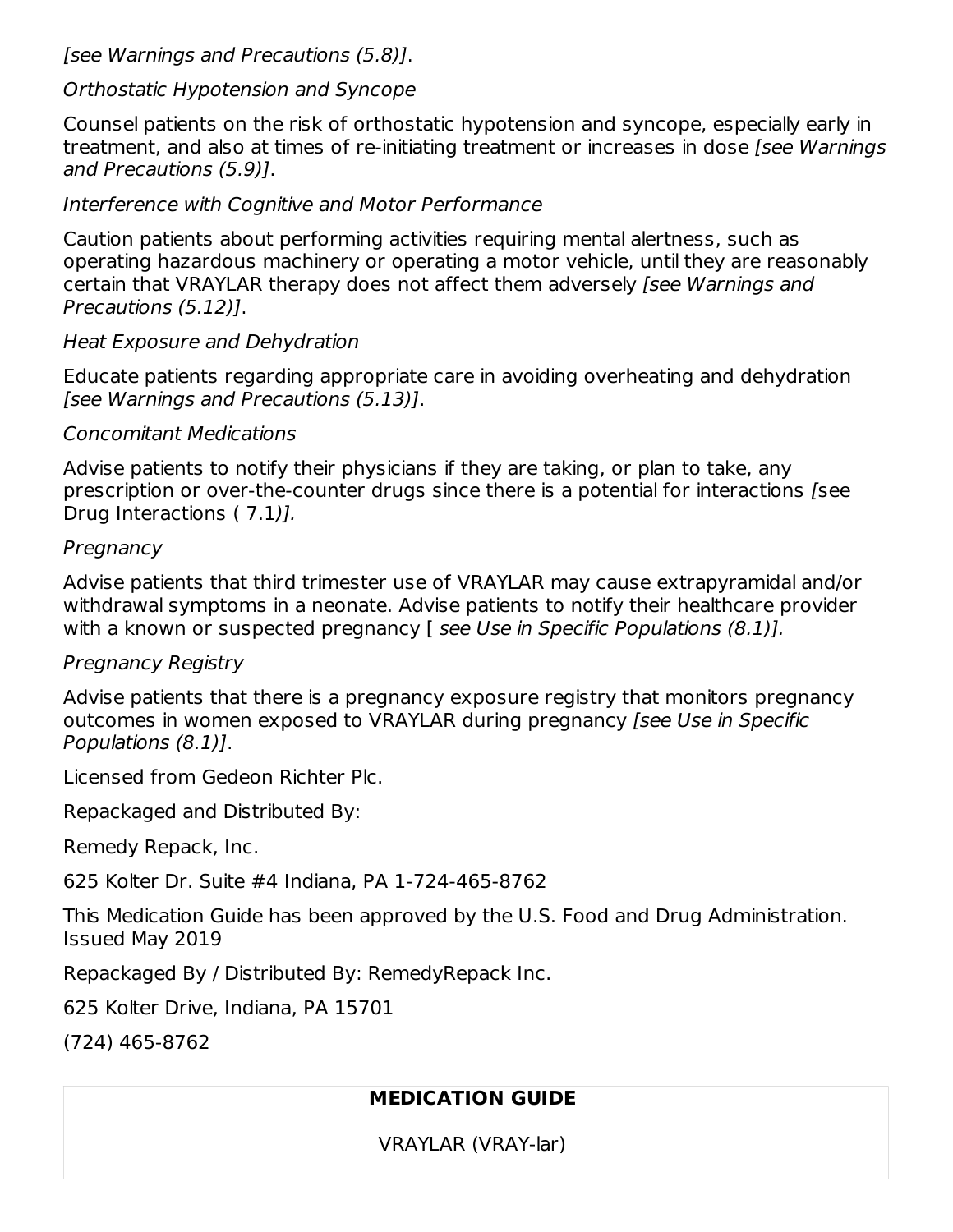(cariprazine)

#### capsules

# **What is the most important information I should know about VRAYLAR?**

# **VRAYLAR may cause serious side effects, including**:

• **Increased risk of death in elderly people with dementia related psychosis.** Medicines like VRAYLAR can raise the risk of death in elderly who have lost touch with reality (psychosis) due to confusion and memory loss (dementia). VRAYLAR is not approved for the treatment of patients with dementia-related psychosis.

• **Increasedrisk of suicidal thoughts or actions in children and young adults.** Antidepressant medicines may increase suicidal thoughts or actions in some children and young adults within the first few months of treatment and when the dose is changed.

**Depression and other serious mental illnesses are the most important causes of suicidal thoughts and actions. Some people may have a particularly high risk of having suicidal thoughts or actions.** These include people who have (or have a family history of) depression, bipolar illness (also called manic-depressive illness), or a history of suicidal thoughts or actions.

## **How can I watch for and try to prevent suicidal thoughts and actions in myself or a family member?**

- Pay close attention to any changes, especially sudden changes in mood, behaviors, thoughts, or feelings. This is very important when an antidepressant medicine is started or when the dose is changed.
- Call the healthcare provider right away to report new or sudden changes in mood, behavior, thoughts, or feelings.
- Keep all follow-up visits with the healthcare provider as scheduled. Call the healthcare provider between visits as needed, especially if you have concerns about symptoms.

## **Call a healthcare provider right away if you or your family member has any of the following symptoms, especially if they are new, worse, or worry you:**

- **•** thoughts about suicide or dying
- new or worse depression
- feeling very agitated or restless
- trouble sleeping (insomnia)
- acting aggressive, being angry, or violent
- an extreme increase in activity and talking (mania)
- attempts to commit suicide
- new or worse anxiety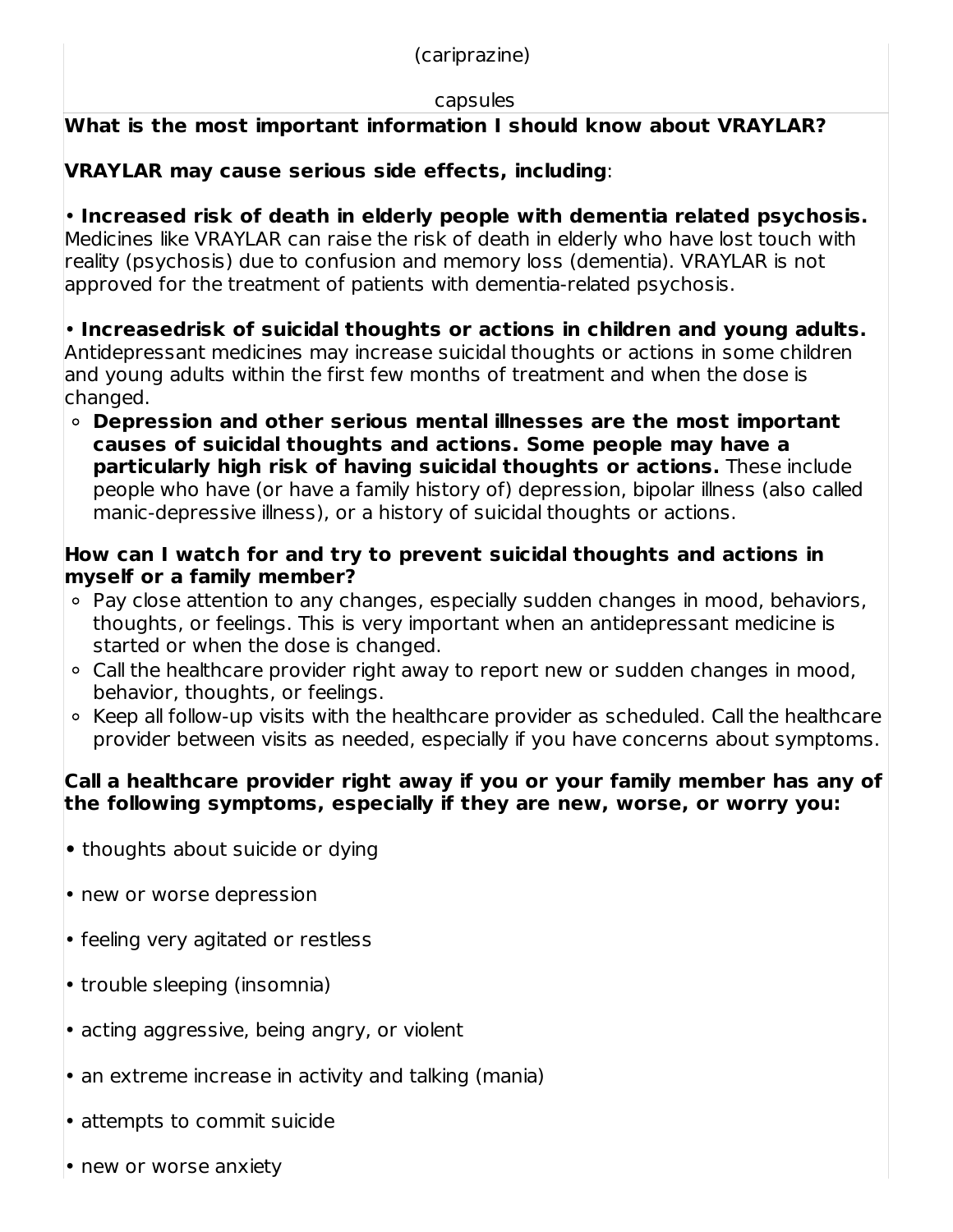- panic attacks
- new or worse irritability
- acting on dangerous impulses
- other unusual changes in behavior or mood

### **What is VRAYLAR?**

VRAYLAR is a prescription medicine used in adults:

• to treat schizophrenia

• for short-term (acute) treatment of manic or mixed episodes that happen with bipolar I disorder

• to treat depressive episodes that happen with bipolar I disorder (bipolar depression)

It is not known if VRAYLAR is safe and effective in children.

**Do not take VRAYLAR if you are allergic to cariprazine.** See the end of this Medication Guide for a complete list of ingredients in VRAYLAR.

#### **Before taking VRAYLAR, tell your healthcare provider about all of your medical conditions, including if you:**

- have or have had heart problems or a stroke
- have or have had low or high blood pressure
- have or have had diabetes or high blood sugar, or a family history of diabetes or high blood sugar. Your healthcare provider should check your blood sugar before you start and during treatment with VRAYLAR.
- have or have had high levels of total cholesterol, LDL cholesterol, or triglycerides or low levels of HDL cholesterol.
- have or had seizures (convulsions)
- have or have had kidney or liver problems
- have or had a low white blood cell count
- are pregnant or plan to become pregnant. VRAYLAR may harm your unborn baby. Talk to your healthcare provider about the risk to your unborn baby if you take VRAYLAR during pregnancy.
- Tell your healthcare provider if you become pregnant or think you are pregnant during treatment with VRAYLAR.
- If you become pregnant during treatment with VRAYLAR, talk to your healthcare provider about registering with the National Pregnancy Registry for Atypical Antipsychotics. You can register by calling 1-866-961-2388 or go to http://womensmentalhealth.org/clinical-and-research-programs/pregnancyregistry/.
- are breastfeeding or plan to breastfeed. It is not known if VRAYLAR passes into your breast milk. Talk to your healthcare provider about the best way to feed your baby during treatment with VRAYLAR.

## **Tell your healthcare provider about all the medicines you take**, including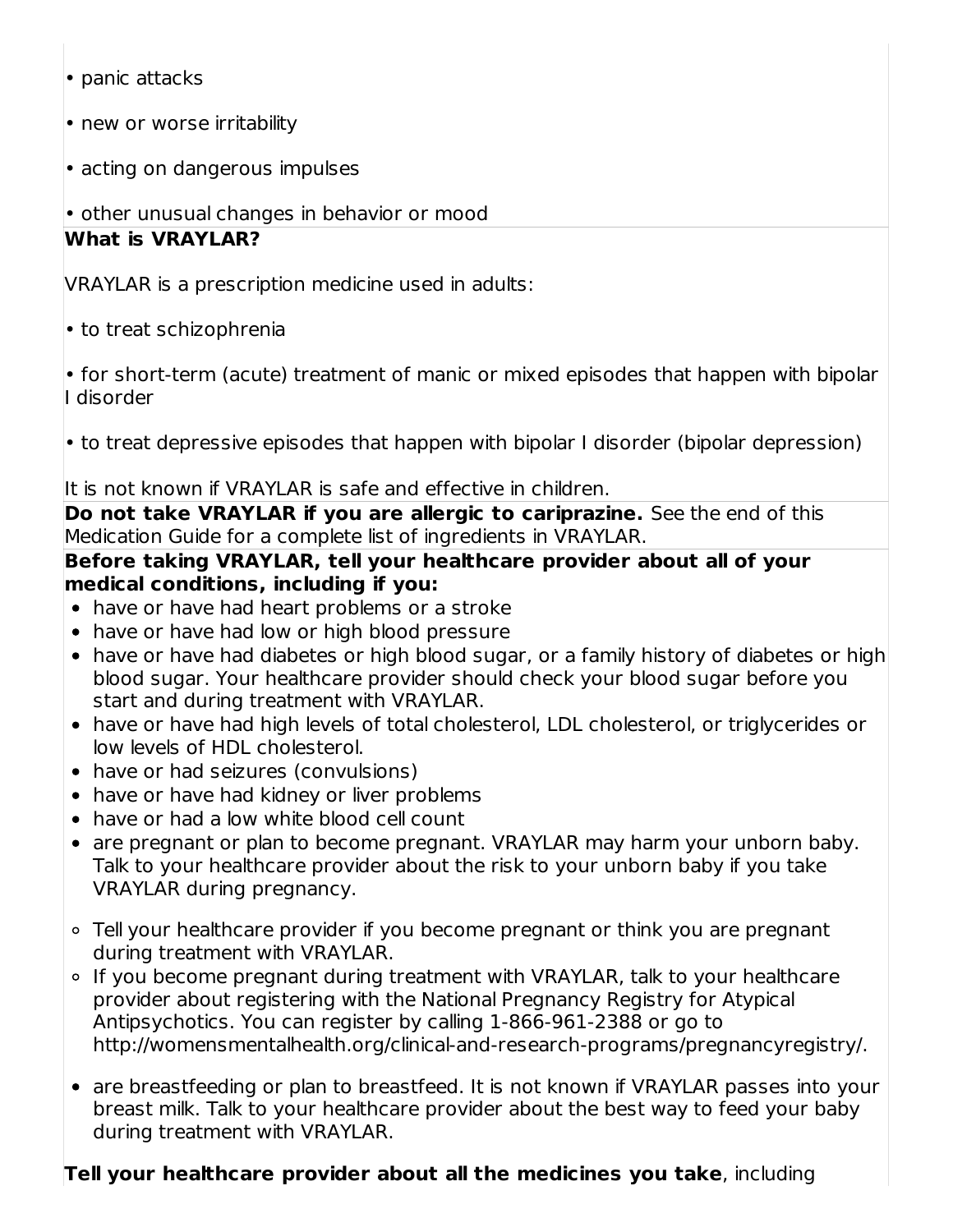prescription and over-the-counter medicines, vitamins, and herbal supplements.

VRAYLAR and other medicines may affect each other causing possible serious side effects. VRAYLAR may affect the way other medicines work, and other medicines may affect how VRAYLAR works.

Your healthcare provider can tell you if it is safe to take VRAYLAR with your other medicines. Do not start or stop any medicines while taking VRAYLAR without talking to your healthcare provider first.

Know the medicines you take. Keep a list of your medicines to show your healthcare provider and pharmacist when you get a new medicine.

### **How should I take VRAYLAR?**

• Take VRAYLAR exactly as your healthcare provider tells you to take it. Do not change the dose or stop taking VRAYLAR without first talking to your healthcare provider.

• VRAYLAR can be taken with or without food.

• If you take too much VRAYLAR, call your healthcare provider or Poison Control Center or go to the nearest hospital emergency room, right away.

### **What should I avoid while taking VRAYLAR?**

• Do not drive, operate machinery, or do other dangerous activities until you know how VRAYLAR affects you. VRAYLAR may make you drowsy.

- Do not become too hot or dehydrated during treatment with VRAYLAR.
- Do not exercise too much.
- $\circ$  In hot weather, stay inside in a cool place if possible.
- Stay out of the sun.
- Do not wear too much clothing or heavy clothing.
- Drink plenty of water.

### **What are the possible side effects of VRAYLAR?**

**VRAYLAR may cause serious side effects, including:**

- **See "What is the most important information I should know about VRAYLAR?"**
- **Stroke (cerebrovascular problems) in elderly people with dementia-related psychosis that can lead to death.**
- **Neuroleptic malignant syndrome (NMS) is a serious condition that can lead to death.** Call your healthcare provider or go to the nearest hospital emergency room right away if you have some or all of the following signs and symptoms of NMS:

 $\bigcirc$  high fever

 $\cap$  confusion

 $\circ$  changes in your breathing, heart rate, and blood pressure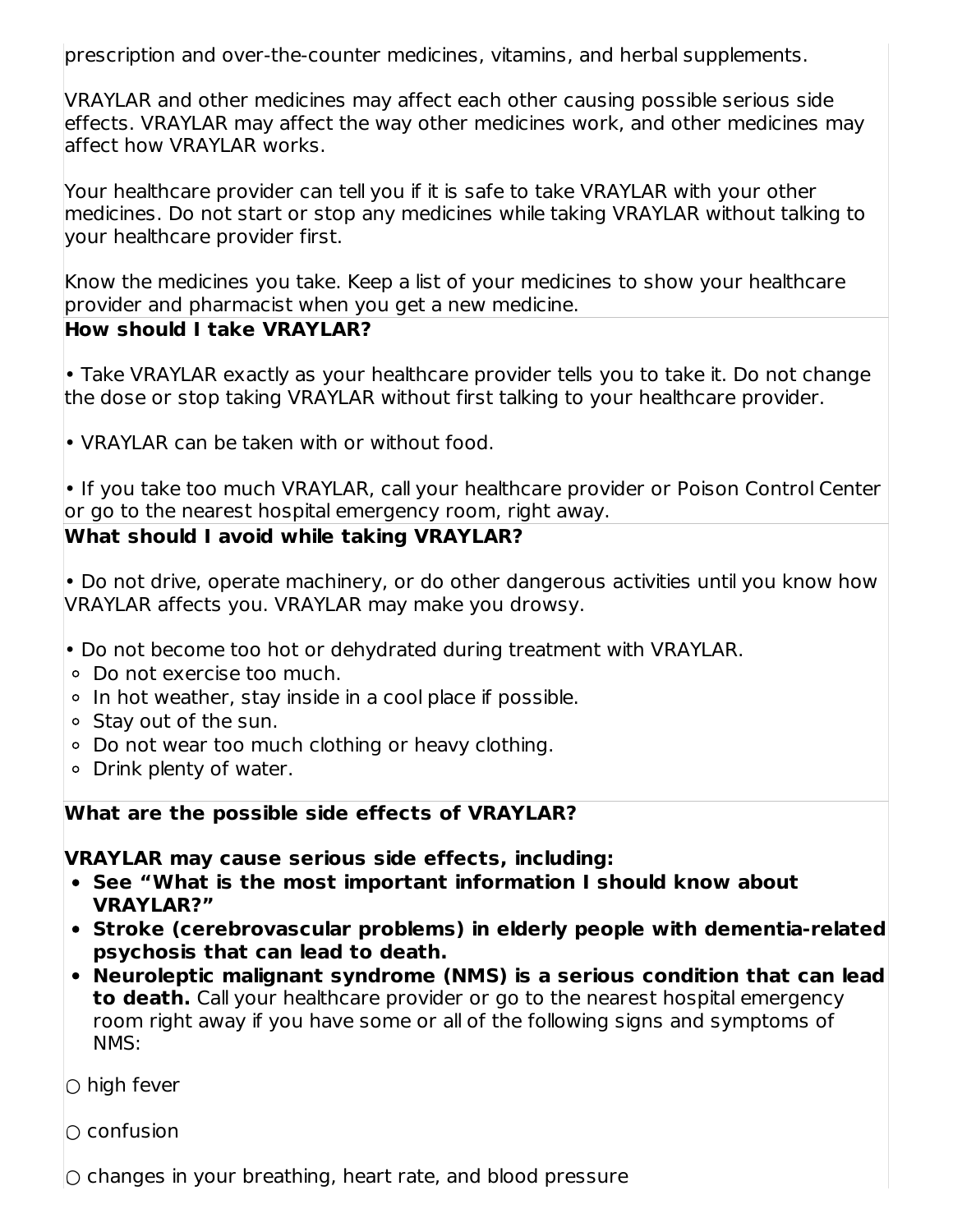○ stiff muscles

 $\bigcirc$  increased sweating

- **Uncontrolled body movements (tardive dyskinesia).** VRAYLAR may cause movements that you cannot control in your face, tongue, or other body parts. Tardive dyskinesia may not go away, even if you stop taking VRAYLAR. Tardive dyskinesia may also start after you stop taking VRAYLAR.
- **Late occurringside effects**. VRAYLAR stays in your body for a long time. **Some side effects may not happen right away and can start a few weeks after you start taking VRAYLAR, or if your dose of VRAYLAR increases**. Your healthcare provider should monitor you for side effects for several weeks after you start and after any increase in your dose of VRAYLAR.
- **Problems with your metabolism such as:**

**○ high blood sugar (hyperglycemia) and diabetes.** Increases in blood sugar can happen in some people who take VRAYLAR. Extremely high blood sugar can lead to coma or death. Your healthcare provider should check your blood sugar before you start, or soon after you start VRAYLAR, and then regularly during long-term treatment with VRAYLAR.

#### **Call your healthcare provider if you have any of these symptoms of high blood sugar during treatment with VRAYLAR:**

- $\blacksquare$  feel very thirsty
- **E** feel very hungry
- $\blacksquare$  feel sick to your stomach
- $\blacksquare$  need to urinate more than usual
- $\blacksquare$  feel weak or tired
- **E** feel confused, or your breath smells fruity
- **increased fat levels (cholesterol and triglycerides) in your blood.** Your healthcare provider should check the fat levels in your blood before you start, or soon after you start VRAYLAR, and then periodically during treatment with VRAYLAR.
- w **eight gain.** You and your healthcare provider should check your weight before you start and often during treatment with VRAYLAR.
- **Low white blood cell count**. Your healthcare provider may do blood tests during the first few months of treatment with VRAYLAR.
- **Decreased blood pressure (orthostatic hypotension).** You may feel lightheaded or faint when you rise too quickly from a sitting or lying position.
- **Falls.** VRAYLAR may make you sleepy or dizzy, may cause a decrease in your blood pressure when changing position (orthostatic hypotension), and can slow your thinking and motor skills which may lead to falls that can cause fractures or other injuries.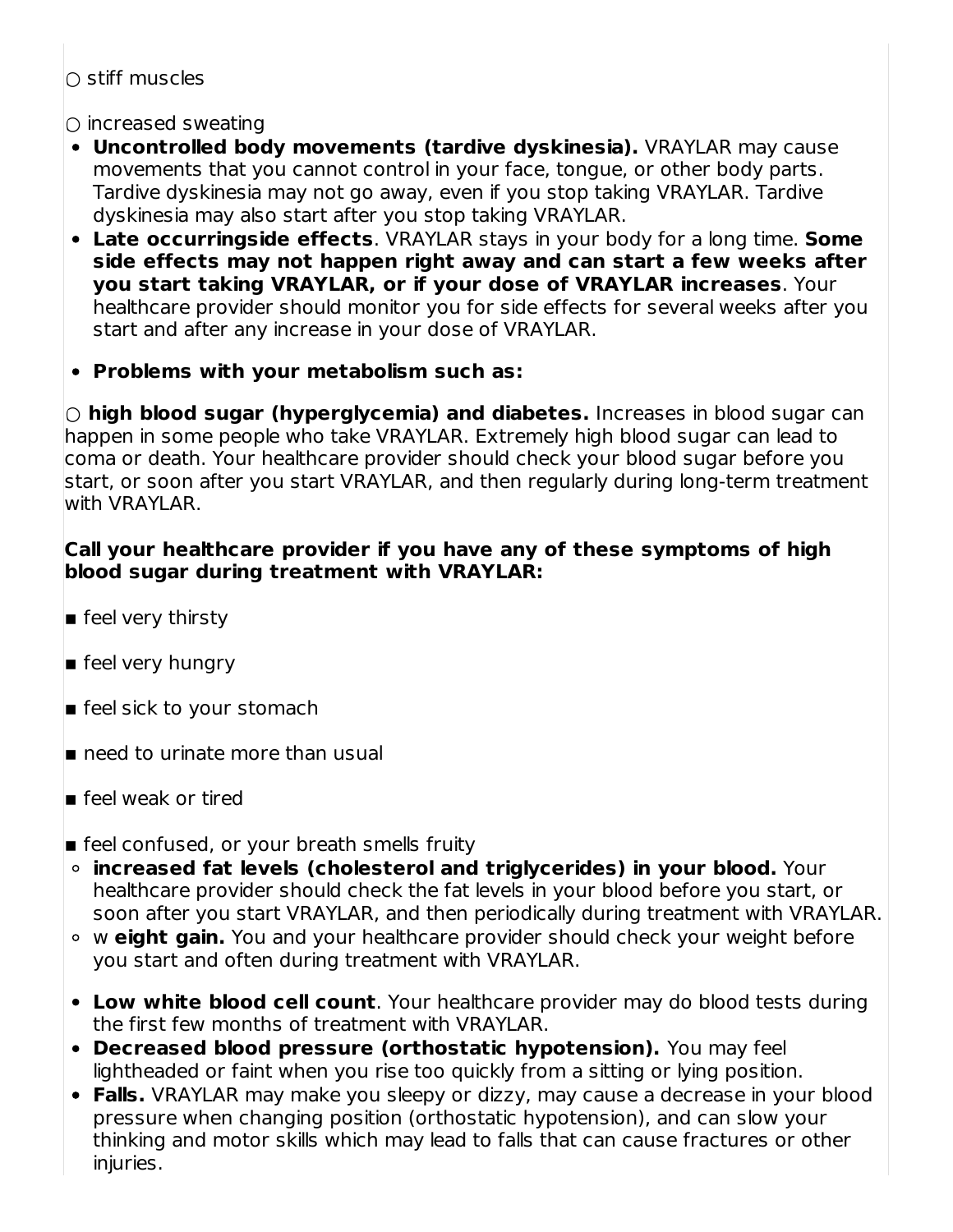- **Seizures (convulsions).**
- **Problems controlling your body temperature so that you feel too warm.** See "What should I avoid while taking VRAYLAR?"
- **Difficulty swallowing** that can cause food or liquid to get into your lungs.

The most common side effects of VRAYLAR include: difficulty moving or slow movements, tremors, uncontrolled body movements, restlessness and feeling like you need to move around, sleepiness, nausea, vomiting, and indigestion.

These are not all the possible side effects of VRAYLAR.

Call your doctor for medical advice about side effects. You may report side effects to FDA at 1-800-FDA-1088.

#### **How should I store VRAYLAR?**

• Store VRAYLAR at room temperature, between 68°F to 77°F (20°C to 25°C).

### **Keep VRAYLAR and allmedicines out of the reach of children. General information aboutthe safe and effective use of VRAYLAR**.

Medicines are sometimes prescribed for purposes other than those listed in a Medication Guide. Do not use VRAYLAR for a condition for which it was not prescribed. Do not give VRAYLAR to other people, even if they have the same symptoms that you have. It may harm them. You can ask your pharmacist or healthcare provider for information about VRAYLAR that is written for healthcare professionals.

#### **What are the ingredients in VRAYLAR?**

**Active ingredient:** cariprazine hydrochloride

**Inactive ingredients:** gelatin, magnesium stearate, pregelatinized starch, shellac, and titanium dioxide.

Colorants include: black iron oxide, FD&C Blue I, FD&C Red 3, FD&C Red 40, or yellow iron oxide.

DRUG:

NDC: 70518-3157-0

NDC: 70518-3157-1

PACKAGING: 1 in 1 POUCH

OUTER PACKAGING: 30 in 1 BOX

ACTIVE INGREDIENT(S):

INACTIVE INGREDIENT(S):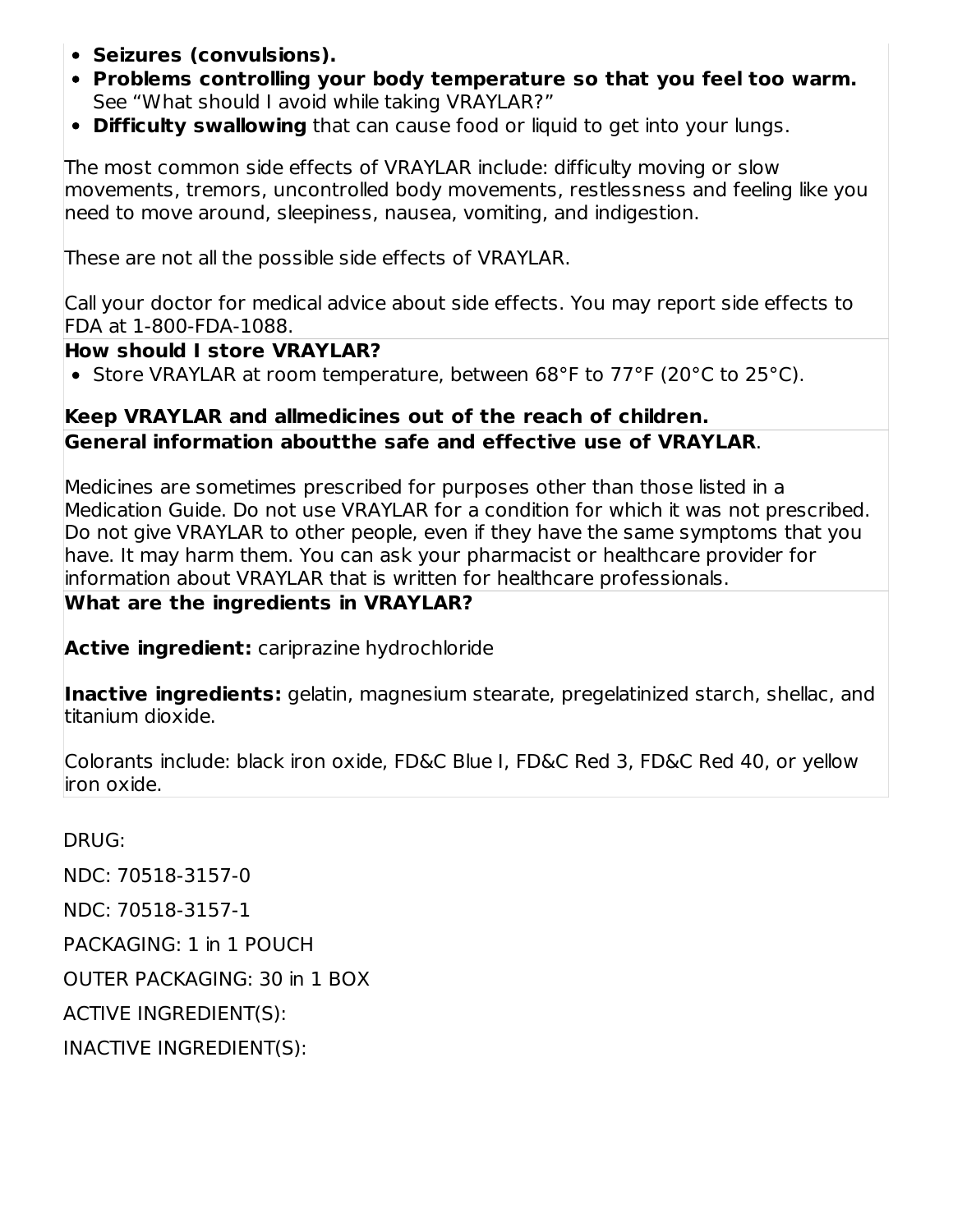| Vraylar                                               | NDC #: 70518-3157-00<br>Expires:                                                                                                                                                               |  |  |  |  |
|-------------------------------------------------------|------------------------------------------------------------------------------------------------------------------------------------------------------------------------------------------------|--|--|--|--|
| Cariprazine                                           | LOT#:<br>Source NDC: 61874-0160-30                                                                                                                                                             |  |  |  |  |
| 6 mg                                                  | MFG: Allergan, Inc., Irvine, CA 92612<br>Keep this and all medication out of the reach of children                                                                                             |  |  |  |  |
| Capsule<br>QTY: 30                                    |                                                                                                                                                                                                |  |  |  |  |
| remedy<br><b>O</b> repack<br><b>RX ONLY</b>           | Directions For Use: See Package Insert<br>Store at 20-25°C (68-77°F); excursions permitted to 15-30°C (59-86°F) [See USP]<br>Repackaged by: RemedyRepack Inc., Indiana, PA 15701, 724.465.8762 |  |  |  |  |
|                                                       |                                                                                                                                                                                                |  |  |  |  |
| Vraylar                                               | NDC #: 70518-3157-01<br>Expires:                                                                                                                                                               |  |  |  |  |
| Cariprazine                                           | LOT#:<br>Source NDC: 61874-0160-30                                                                                                                                                             |  |  |  |  |
| 6 mg                                                  | MFG: Allergan, Inc., Irvine, CA 92612<br>Keep this and all medication out of the reach of children                                                                                             |  |  |  |  |
| Capsule<br>QTY: 1                                     |                                                                                                                                                                                                |  |  |  |  |
| remedy<br><b>Drepack</b><br><b>RX ONLY</b>            | Directions For Use: See Package Insert<br>Store at 20-25°C (68-77°F); excursions permitted to 15-30°C (59-86°F) [See USP]<br>Repackaged by: RemedyRepack Inc., Indiana, PA 15701, 724.465.8762 |  |  |  |  |
|                                                       |                                                                                                                                                                                                |  |  |  |  |
| <b>VRAYLAR</b><br>cariprazine capsule, gelatin coated |                                                                                                                                                                                                |  |  |  |  |
| <b>Product Information</b>                            |                                                                                                                                                                                                |  |  |  |  |

| <b>Product Type</b>                                                   | <b>HUMAN PRESCRIPTION</b><br><b>DRUG</b> | <b>Item Code</b><br>(Source) |                    | NDC: 70518-3157(NDC: 61874-<br>160) |                 |  |  |
|-----------------------------------------------------------------------|------------------------------------------|------------------------------|--------------------|-------------------------------------|-----------------|--|--|
| <b>Route of Administration</b>                                        | ORAL                                     |                              |                    |                                     |                 |  |  |
|                                                                       |                                          |                              |                    |                                     |                 |  |  |
| <b>Active Ingredient/Active Moiety</b>                                |                                          |                              |                    |                                     |                 |  |  |
|                                                                       | <b>Ingredient Name</b>                   |                              |                    | <b>Basis of Strength</b>            | <b>Strength</b> |  |  |
| <b>CARIPRAZINE</b> (UNII: F6RIL8B278) (CARIPRAZINE - UNII:F6RIL8B278) |                                          |                              | <b>CARIPRAZINE</b> |                                     | 6 <sub>mg</sub> |  |  |
|                                                                       |                                          |                              |                    |                                     |                 |  |  |
| Inactive Ingredients                                                  |                                          |                              |                    |                                     |                 |  |  |